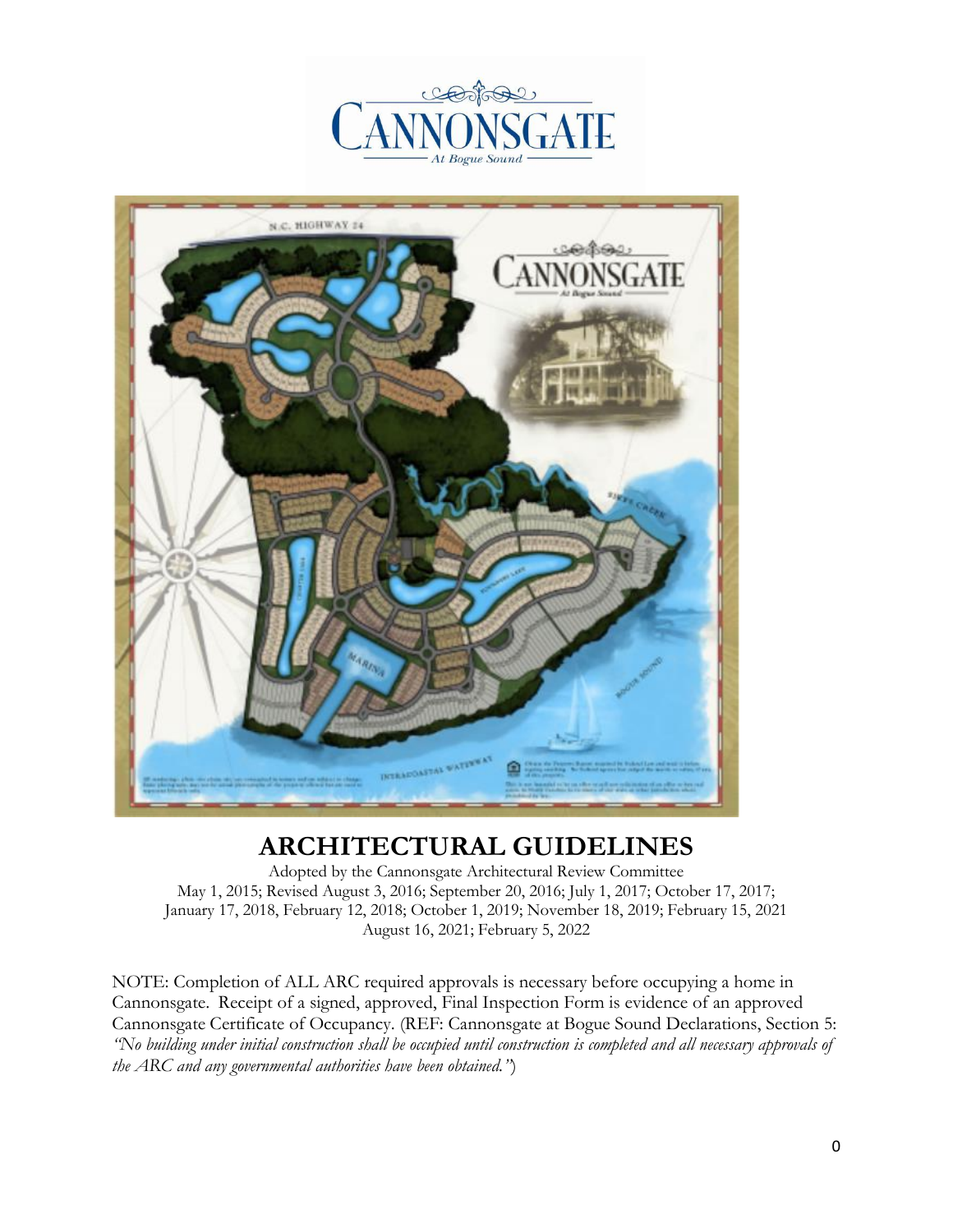

### **CONTENTS**

#### Architectural Guidelines

| $\bullet$ | Article 1 – Statement of Purpose, Intent, and theme           |           |
|-----------|---------------------------------------------------------------|-----------|
|           | 2                                                             |           |
| $\bullet$ | Article 2 - Applicability, Authority & Amendments             | $3 - 4$   |
| $\bullet$ | Article 3 – Procedures and Fees                               | $4 - 13$  |
| $\bullet$ | Article 4 – Site Requirements                                 | 14-22     |
| $\bullet$ | Article 5 - Building Requirements                             | $22 - 27$ |
| $\bullet$ | Article 6 - Landscape Requirements                            | $27 - 28$ |
| $\bullet$ | Article 7 - Architectural Review Summary                      | 28-29     |
| $\bullet$ | Article 8 - Clarifications                                    | $29 - 30$ |
| $\bullet$ | Approved Plant Materials - Appendix A                         | $31 - 38$ |
| $\bullet$ | Guidelines for Waterfront Walkways and Platforms - Appendix B | 39        |
| $\bullet$ | Silt Fence Detail – Appendix C                                | 40        |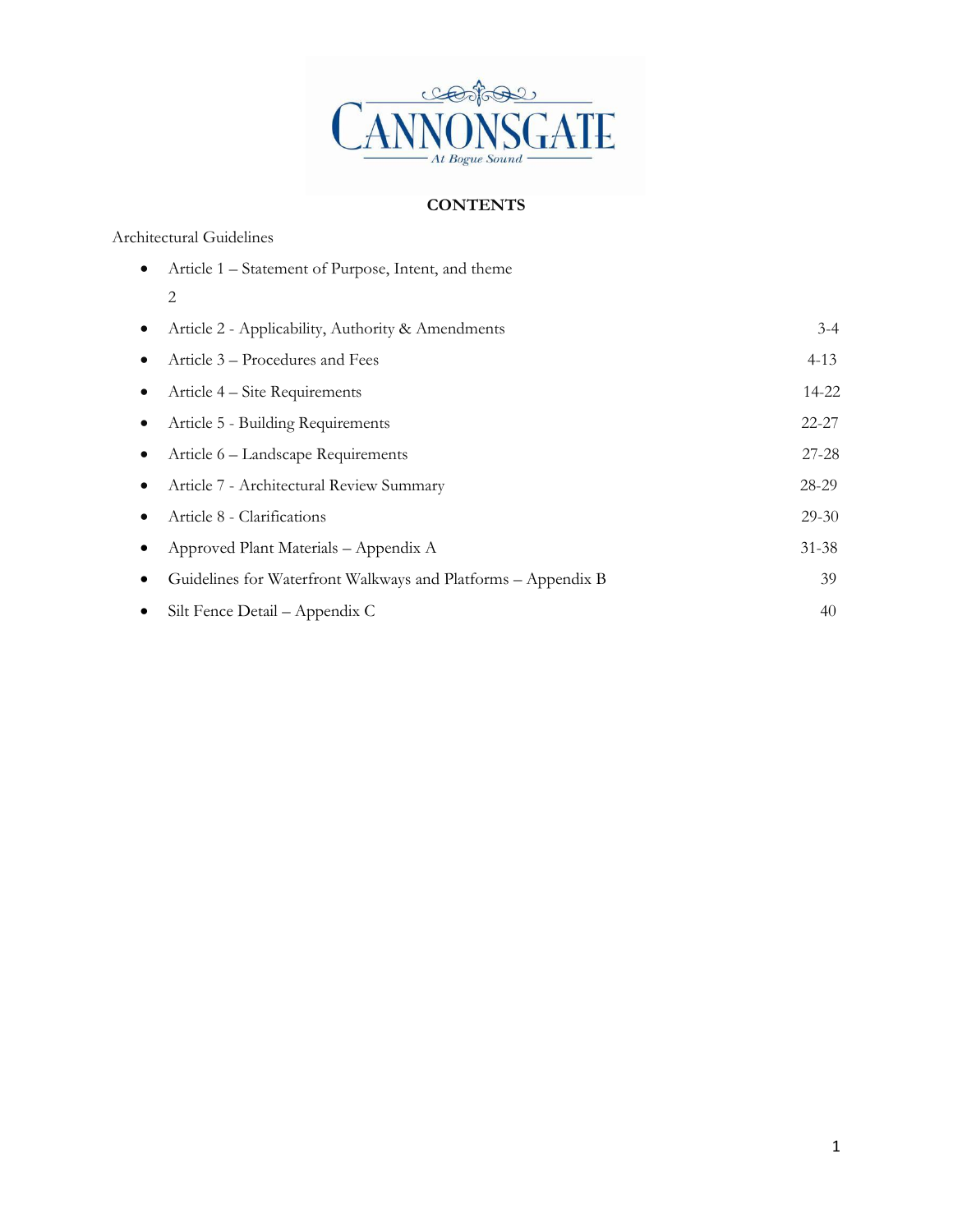

## **ARCHITECTURAL GUIDELINES**

The following are the Architectural and design criteria established by the Cannonsgate Architectural Review Committee (CARC) on behalf of the Cannonsgate at Bogue Sound Homeowners Association, Inc. (Cannonsgate HOA) and, in accordance with the recorded "Declaration of Covenants, Conditions and Restrictions of Cannonsgate at Bogue Sound Subdivision."

#### **ARTICLE 1 - STATEMENT OF PURPOSE & INTENT:**

- 1.1 **Purpose:** These Architectural Guidelines (Guidelines) provide an overall framework and comprehensive set of standards and procedures for the development of the community in an orderly and cohesive manner. These Guidelines have been developed to provide direction for the planning, designing, constructing, landscaping, and modifying of all residences, buildings, and structures or improvements within the Cannonsgate community. The Guidelines set forth criteria for design, style, materials, colors and location of site improvements, landscaping, signage, lighting, and other structures. In addition, the Guidelines establish a process for review of all proposed construction and modifications to residences, buildings, and structures to ensure that all home sites within Cannonsgate are developed with consistency and quality.
- 1.2 **Intent:** It is the intention of the CARC that all structures and other improvements within the community be of the highest design quality and be planned and sited to be aesthetically and architecturally harmonious with one another and with the natural features of the land. The CARC is particularly concerned that the community has a consistent streetscape and quality of design (facade, materials, etc.). In order to maintain a "planned look" for the community and to preserve the aesthetic integrity of the community, the CARC may at times place a temporary moratorium on any particular style of design, or building material until, at the sole discretion of the CARC, it is determined that the community has been brought back into balance.
- 1.3 **Theme**: The Cannonsgate community was developed with the intent of creating a Charleston like community, emulating features found on the homes within the Charleston Historic District of Charleston, South Carolina, and to include the architecture of what is known as Low-Country. The low-country style is seen in and around towns such as Georgetown, Beaufort, Camden, Cheraw, and others. The Charleston Single with the side porch is the most distinctive Charleston styled home recognized by many. But Charleston architecture incorporated many other styles as it developed early-on into a Neoclassical city. The main styles of the city are Palladian (root of the Charleston "Double House"), Adamesque, Greek and Roman Revival, Italianate, and Gothic. The design of homes in the city as well as public buildings required a significant knowledge of Architectural History. Characteristic of these homes is that the architects were consistent with the selected style and did not mix elements from one style to another. This emphasis on Architectural authenticity and excellence in design are the standards the Architectural Review Committee will be looking for with each home submittal.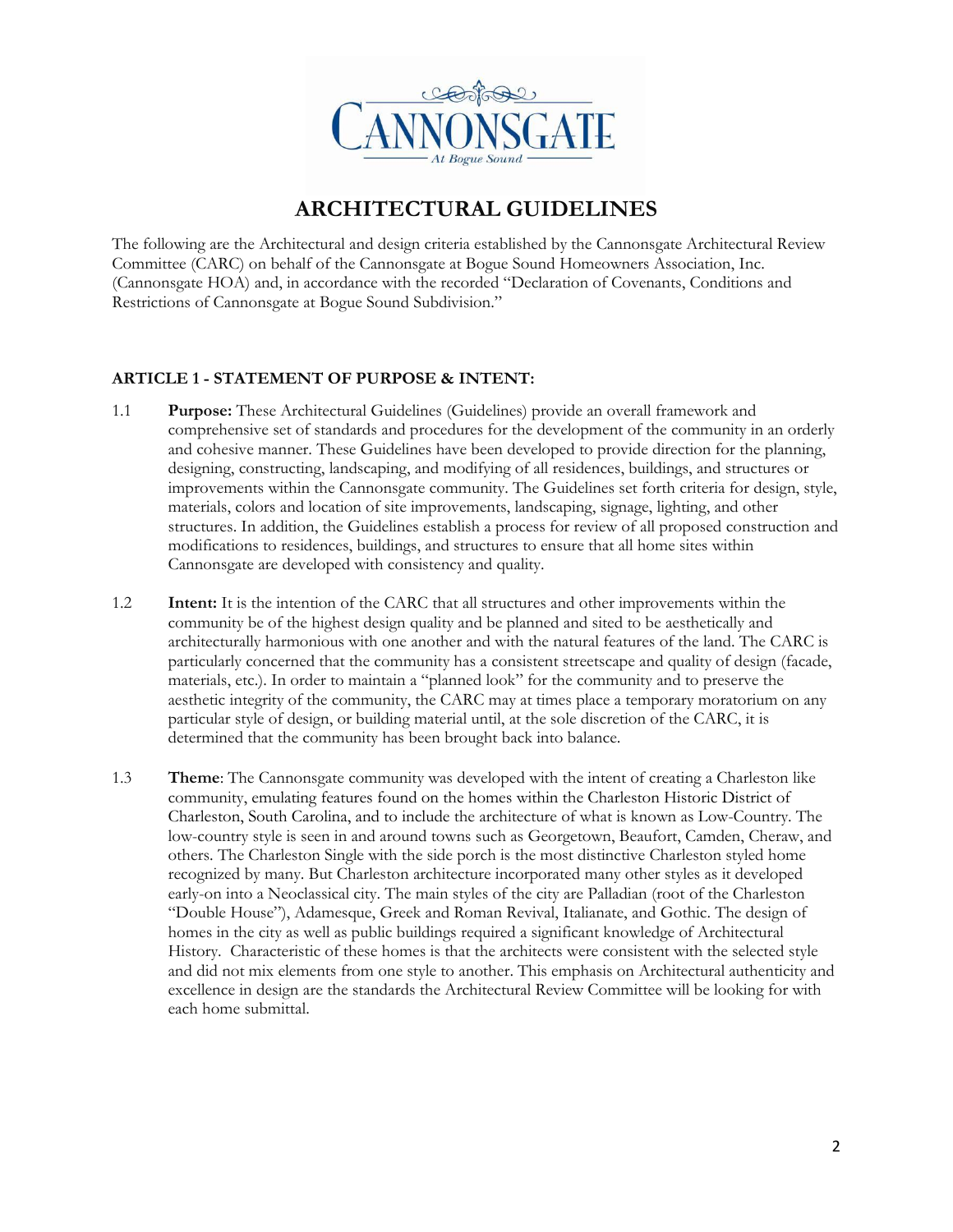

#### **ARTICLE 2 – APPLICABILITY, AUTHORITY & AMENDMENTS:**

- 2.1 **Applicability:** The Guidelines shall govern all residences, buildings, and all other structures and improvements within the Cannonsgate properties, which are or may be subject to the Declaration. These Guidelines are binding upon the CARC.
- 2.2 **Authority:** The Cannonsgate Architectural Review Committee (CARC) has jurisdiction over all matters relating to construction, architecture and landscaping of new construction and modifications of the Properties as set forth in the Declaration. While the Guidelines are intended to provide a framework for construction and modifications, **the Guidelines are not all-inclusive**. In its review process, the CARC may consider the quality of workmanship and design, harmony of external design with existing structures, and location in relation to surrounding structures, topography, and finish grade elevation, among other things. The CARC reserves the right to reject any submittal, and may disapprove plans, specifications, or other materials, for any reason, including purely aesthetic reasons, which in the sole discretion of the CARC shall be deemed sufficient.
- 2.3 **Governmental Permits:** To the extent that the North Carolina State Building Code, Carteret County Ordinances, or any other government ordinance, building code, or regulation requires a more restrictive standard than the standards set forth in these Guidelines or the Declaration, the government standards shall prevail. To the extent that any government standard is less restrictive, the Declaration and the Guidelines (in that order) shall prevail.
- 2.4 **Responsibility for Compliance:** It is the responsibility of the Owner and Builder to ensure that all Applications for Architectural Review and subsequent construction are in accordance with the applicable zoning requirements, building code requirements, and the requirements of any other laws, regulations, ordinances, and deed restrictions. The CARC does not review submittals for compliance with such requirements or the soundness of construction. Approval of plans and specifications by the CARC shall not be deemed or construed to mean that improvements constructed in accordance with such plans will comply with applicable zoning requirements, building code requirements, and the requirements of any other laws, regulations, ordinances, and deed restrictions, as to the structural soundness, quality, durability, suitability, fitness or proper functioning of such improvements; and any responsibility or liability therefore is hereby disclaimed. Owners and Builders are further responsible for ensuring compliance with all standards and procedures within these Guidelines. Owners are also governed by the requirements and restrictions set forth in the Declaration, any applicable Supplemental Declaration, and any other applicable Architectural and landscape guidelines that address restricted and prohibited conduct and activities within the community. **Owners and Builders are responsible for ensuring compliance within all applicable documents even if there is failure to note noncompliance during the review process.**
- 2.5 **Waiver:** The Owner and Builder agree to make no claim and hereby waives, to the fullest extent permitted by law, any claim or cause of action of any nature against the Cannonsgate Homeowner Association Board, its Board of Director officers, employees, agents or sub-consultants, which may arise out of or in connection with the performance by any parties above named for the Architectural Compliance Reviews or any actions required to administer or enforce the requirements of the Cannonsgate Architectural Guidelines.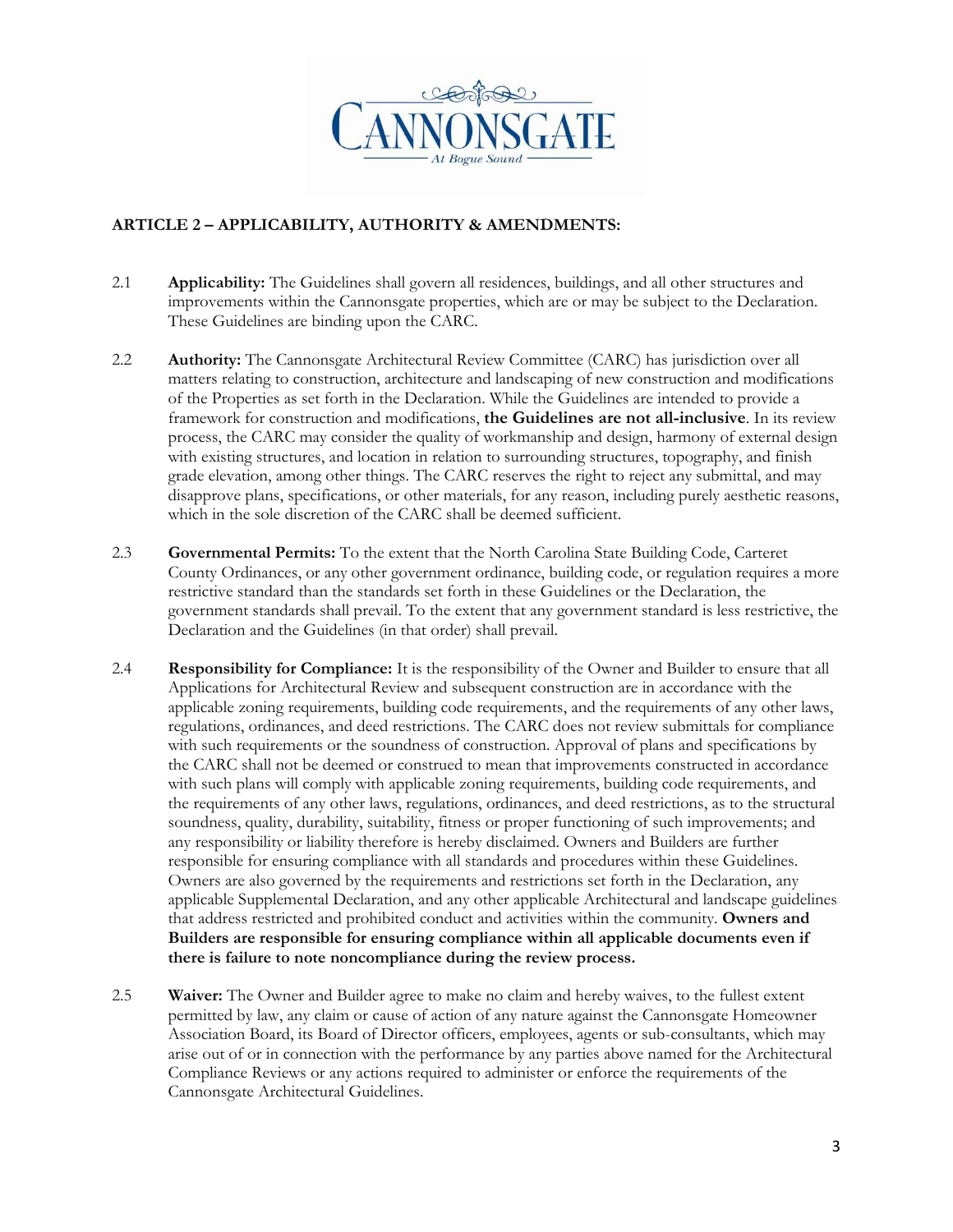

- 2.6 **Indemnification:** In addition, and not withstanding any other provisions of this agreement, the Owner and Builder agree, to the fullest extent permitted by law, to indemnify and hold harmless the Cannonsgate Homeowner Association Board, its Board of Director officers, employees, agents or sub-consultants, against all damages, liabilities or costs including reasonable attorney's fees and defense costs, arising out of or in any way connected with the performance by any of the parties above named for the Architectural Compliance Reviews or any actions required to administer or enforce the requirements of the Cannonsgate Architectural Guidelines the of the services under this Agreement.
- 2.7 **Amendments:** These Guidelines may be revised and amended at any time by the CARC, in its sole discretion, as needed to serve the needs of an evolving community. The effective date of the Guidelines is provided at the bottom of its pages and on the cover page. Applicants are required to acknowledge acceptance of the edition when making a request for a review.

#### **ARTICLE 3 - PROCEDURES:**

- 3.1 **Approval:** Written approval of home construction plans is required prior to commencement of any clearing, grading or construction. Cannonsgate HOA fees must be current, and all other fees must be paid before submittals will be considered by the CARC. See Article 3.3 for procedures.
- 3.2. **Fees:** All fees, deposits, and Homeowners Association (HOA) and Boat Slip Association (BSA) assessments must be current or paid prior to making any submittals for review by the CARC. Use the Fee Checklist on application forms to acknowledge the fees. Submit the required fees to the address noted on the form. Note the lot number on the check. Once payment of fees has been verified an email will be sent containing instructions for making the submittals required for architectural review.

The CANNONSGATE HOA reserves the right to revise the fee amounts at any time.

- A. **Architectural Review Fee for a New Residence**: \$1,500.00. This fee includes:
	- 1. Three on-site reviews (inspections) during construction. One review (inspection) will be performed at Pre-Construction Site Staking, one at Dry-In, and one at Final Completion. Additional charges apply if the on-site reviews (inspections) require a follow up or re-inspections.
	- 2. Up to two plan reviews: The initial Design Development review of a new residence and up to one subsequent review. All items included with the initial submittal, including accessory structures and pools, will be reviewed within this fee. The required Design Development (DD) Review will be considered the initial review requiring a fee. The optional Schematic Design (SD) review is not included in this fee but is available for a separate fee of \$450.00
	- 3. This fee is typically paid by the owner but may be paid by the contractor. There is no refund of this fee.
- B. **Architectural Review Fee for Plan Re-submittals**: \$750.00/ea.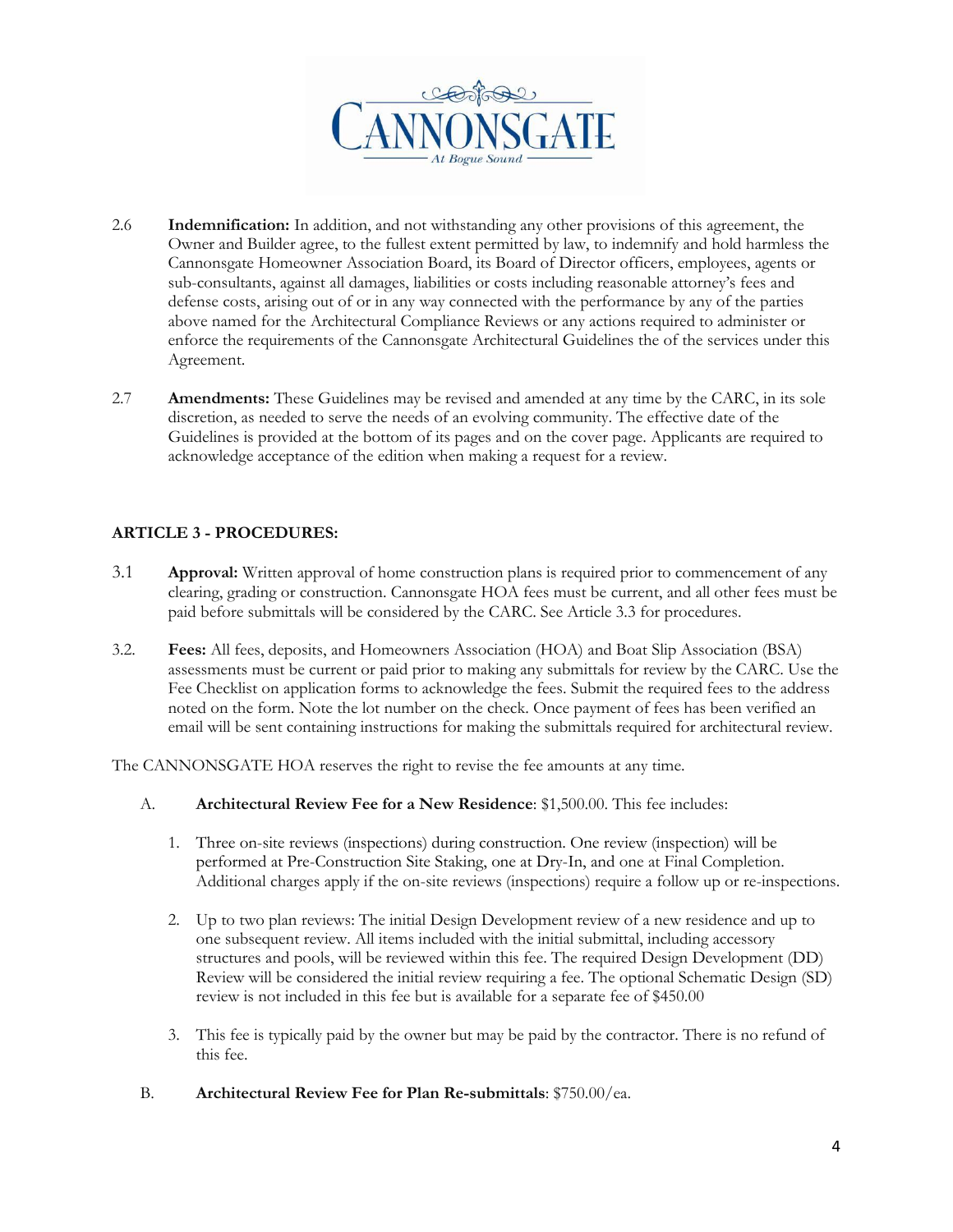

1. This fee applies to re-submittals in excess of the two included in item "A" above. Owner will be required to pay this review fee prior to the CARC conducting this additional review. There is no refund of this fee. Any changes requested after plan approval are charged for as re-submittals.

#### C. **Additional On-Site Review Fee**: \$375.00/ea.

- 1. This fee applies to on-site reviews, in excess of those included item "A" above, as required to evidence that corrective action has been taken, when a normal on-site review of staking, dry-in, or final completion is found to be non-compliant. The cost of this review will be deducted from the deposit paid by the contractor. There is no refund of this fee.
- D. **Architectural Review Fee for Pools and Accessory Structures**  Considered a Major Project: \$750.00.
	- 1. Applies to review of pools, spas and major hardscape modifications that are not included with the initial submittal for a new residence. If these items are submitted after the Design Development review, this will be an additional review fee which will need to be paid by the owner prior to the review. There is no refund of this fee.
- E. **Fee for Special Services**: \$75.00 per half hour.
	- 1. This rate will be charged for plan or on-site reviews not included above or for design consultations. There is no refund for this fee.
- F. **Minor Projects**: \$250.00
	- 1. There is no refund for this fee.
- G. **Variances: \$ 250.00 Fee**  If variance requires more than two (2) emails and three (3) phone calls, fees for Special Services will apply.
- H. **Construction Deposit and Road Impact Fees: The Compliance Security Deposit also termed the Construction Deposit is \$4,000.00 and must be paid by the general contractor from their account**. This fee will be refunded, less any fines or other charges which accumulate during construction. **The Nonrefundable road impact fee is \$1,000.00,** must be paid by the contractor and is in addition to the construction deposit and all other fees.
	- 1. The Construction Deposit is intended to protect the Homeowners Association from the cost of unnecessary expenses resulting from contractor negligence, failure to maintain a clean site or adjacent roads, and any violations of these Guidelines or community covenants.
	- 2. The deposit, except for impact fee or where reduced by fines or penalties due to willful or negligent acts by the property owner or building contractor, is refundable as determined by the Cannonsgate HOA Architectural Review Committee (CARC) in its sole discretion. Deposits will be returned after issuance of approved, signed, final inspection form/Cannonsgate Architectural Review Committee (CARC).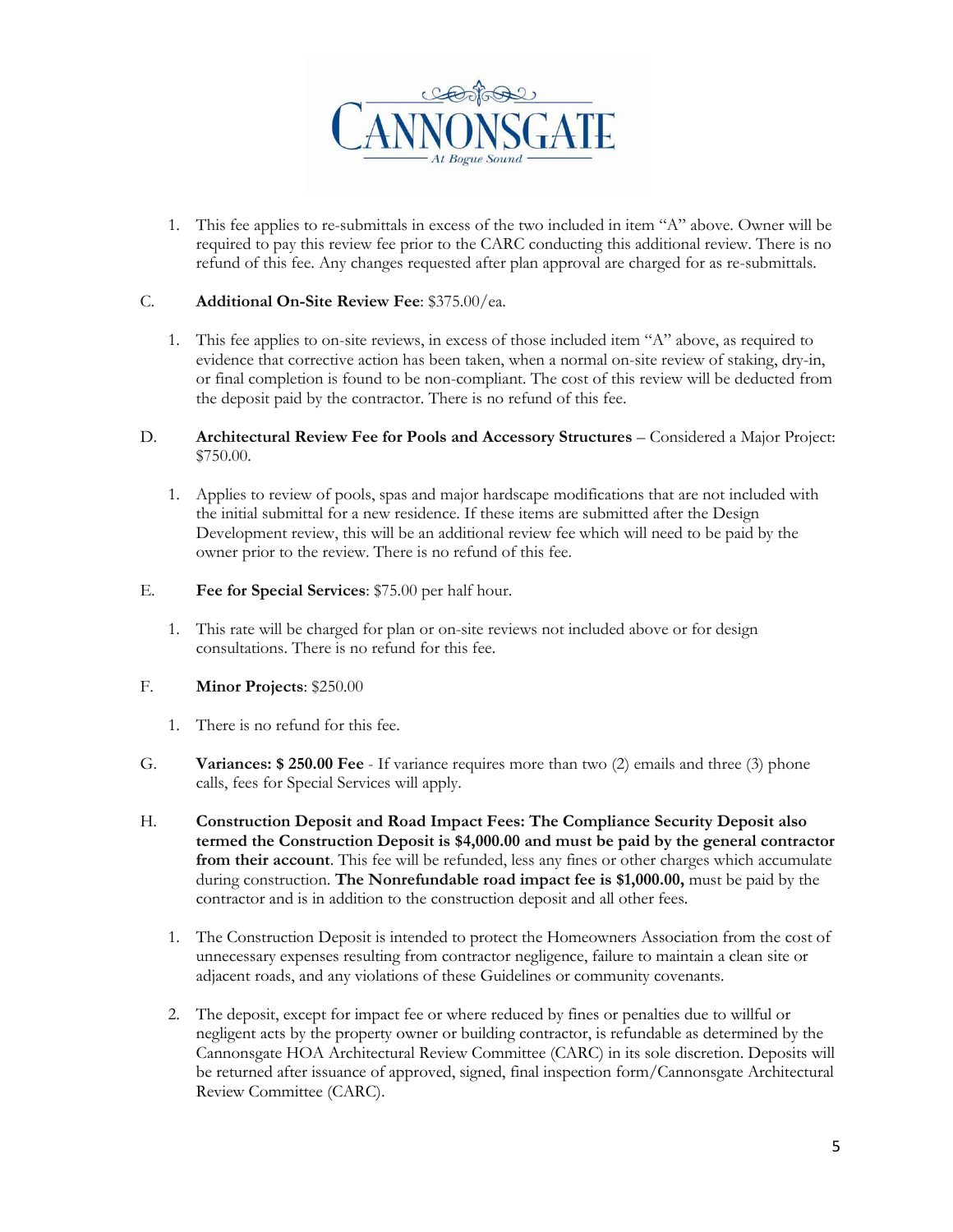

- I. **Fines**: Fines applicable to an owner will be assessed in accordance with the CCRs and Chapter 47F of the North Carolina Planned Community Act. Fines for Contractors who are not owners of the property under consideration shall be administered as follows:
	- For allowing trash to accumulate on the site and or spill over onto neighboring properties, or for leaving mud on the street at the end of the week: \$300.00 per day.
	- For failure to maintain the silt fence allowing silt to discharge into the community storm water system, \$200.00 per day, which may be increased if additional remediation is required. All silt fence installation shall be in accordance with Appendix C
	- For working outside of permitted hours on any given day: \$100 per hour or fraction thereof.
	- For violating the Sunday or holiday working restrictions (Article 3.12): \$500 per day
	- **For commencing any construction activities prior to the review and written approval of the Architectural Review Submittal by the CARC**: \$1,000.00. Additional fines of \$100 per day can be assessed if construction continues without CARC approval.
	- For other violations of the Guidelines not mentioned herein, fines will be levied at the actual cost of the corrective action plus any HOA expense.

#### J. **Project Completion**:

- 1. Contractors who do not complete the home within the maximum allowable time allowed by the CCRs and in accordance with Article 3.10 shall be fined 25% of the security deposit paid by them at the start of construction. Additionally, there shall be a fine of \$100 per day, commencing on the 31st day in arrears. The \$100 daily fine shall continue and shall be cumulative of consecutive calendar days until such time of compliant final inspection by the CARC. If the penalty exceeds the deposit, the excess shall be satisfied prior to issuance of any future project authorization for penalized builder. The fine is applicable for all work commenced after the date of this addendum. However, if an extension is needed the contractor may request up to 60 days providing milestones are identified to confirm progress toward completion.
- 2. Occupying home prior to issuance of ARC Final Approval (CO): A fine of \$300/day.

#### 3.3. **Application for Review:**

- A. Plan review at Cannonsgate is an all-digital process. All items submitted to the ARC must be in digital form using .pdf file formats. No hard copies will be accepted.
- B. Individuals submitting drawings for review are responsible for ensuring that they have permission to use the drawings and that they are not violating copyright laws.
- C. A completed Application Form must be submitted by uploading the application and all required submittals to the CARC website, or as instructed by the CARC.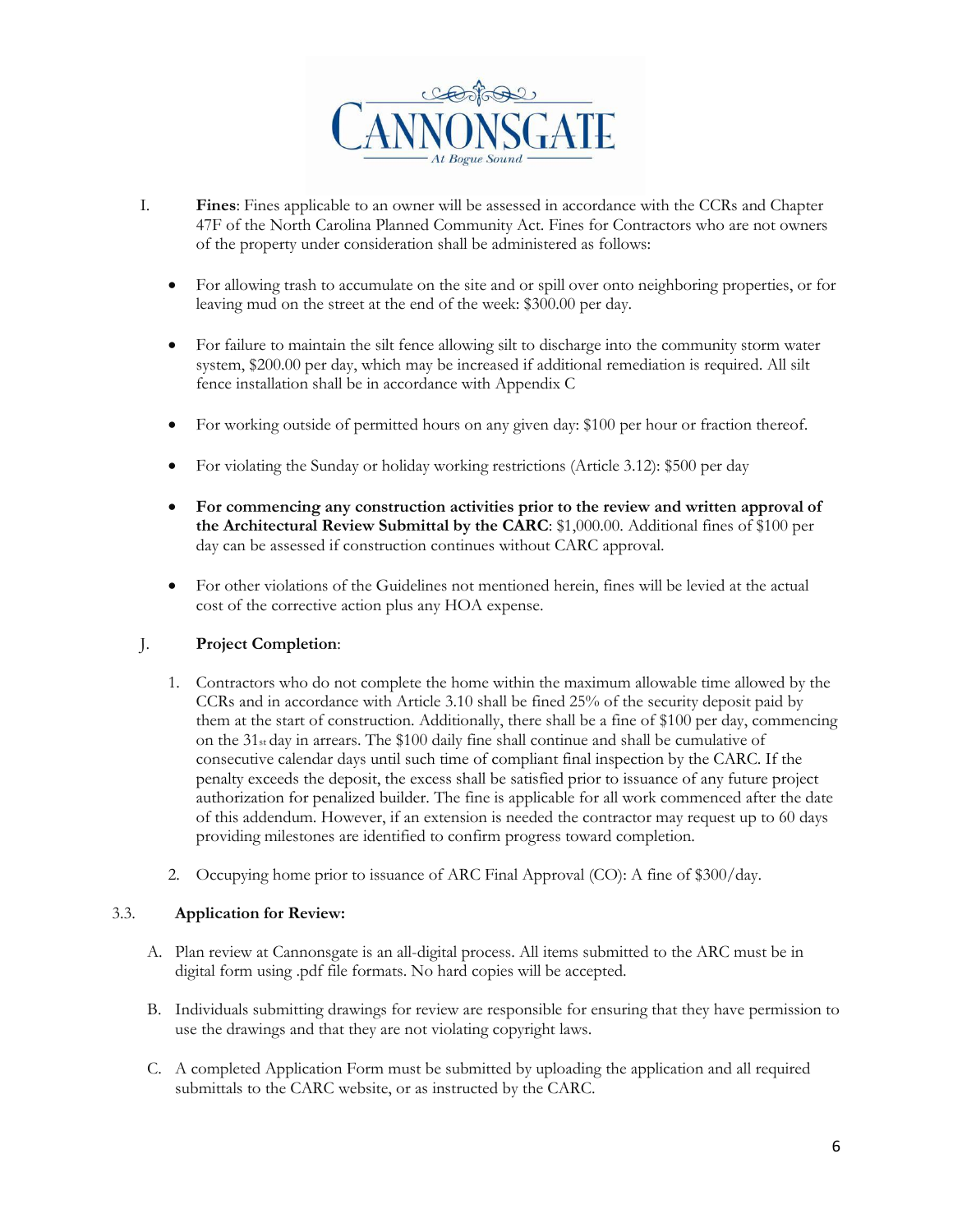

- D. The CARC will retain documents only for its own use and will not return nor maintain any submitted information to the applicant.
- E. **The Design Review Process:** (PLEASE READ CAREFULLY… as there are required materials which must be provided at specific times during the process). The process of review is intended to protect property owners and their investment as well as to secure the aesthetic quality of Cannonsgate at Bogue Sound. With that in mind, each property owner should:
	- 1. **Become familiar with the Covenants and Restrictions and these Guidelines (required):**  In some cases, the Covenants will contain pertinent information with respect to HOA and CARC administration of this program which are not restated within these pages.
	- 2. **Select the appropriate design consultants:** Owners may contract with any architect or designer of their choosing. The CARC requires verification from any designer who plans to work in the community to ensure they are licensed by the State and Carteret County. This information should be noted on the Application for Review. All drawings and specifications shall contain Architect/Engineer or designer's name, contact information and license number. Drawings will not be accepted without this information prominently placed on each drawing.
	- 3. **It is required that the property be surveyed by a surveyor licensed in North Carolina**. The survey must have a title block to include the owner's name, lot number, address, and phone number and the surveyor's name, business address, phone, and license number.
	- 4. **Prepare a Space Program for your home (optional):** List all the spaces you wish to have within your home and provide this to your architect or designer. Your designer will organize these spaces into a plan called the Schematic. It will include floor and roof plans, elevations, and be placed on a Site Plan.
	- 5. **Submit your preliminary plan to the CARC for a Schematic Design review:** This is an optional submittal, but highly recommended.
	- 6. **Determine how you will bid the work on your home or how you will administer construction** (owner's option): A licensed architect will typically provide services during the bid phase where he/she may help qualify contractors, and can also assist in performing site reviews during construction, check material lists, confirm the quality of the work and confirm fees earned by the contractor are in line with their payment requests. However, an owner may choose his/her own method of ensuring quality of construction and fair pricing as this is outside the scope of work of the CARC.
	- 7. **Select a qualified General Contractor:** Owners may contract with any licensed contractor/builder of their choosing. However, it is a requirement that owner's contract with builders who are licensed with the State of North Carolina Licensing Board for General Contractors and with Carteret County with their qualifying information noted on Cannonsgate Architectural Review Applications.
	- 8. **All construction must be managed by a licensed Contractor:** All work on a site must be under the management of one licensed general contractor, including, all aspects of the home and including prime sub-contractors (contractors required to have separate licenses such as HVAC,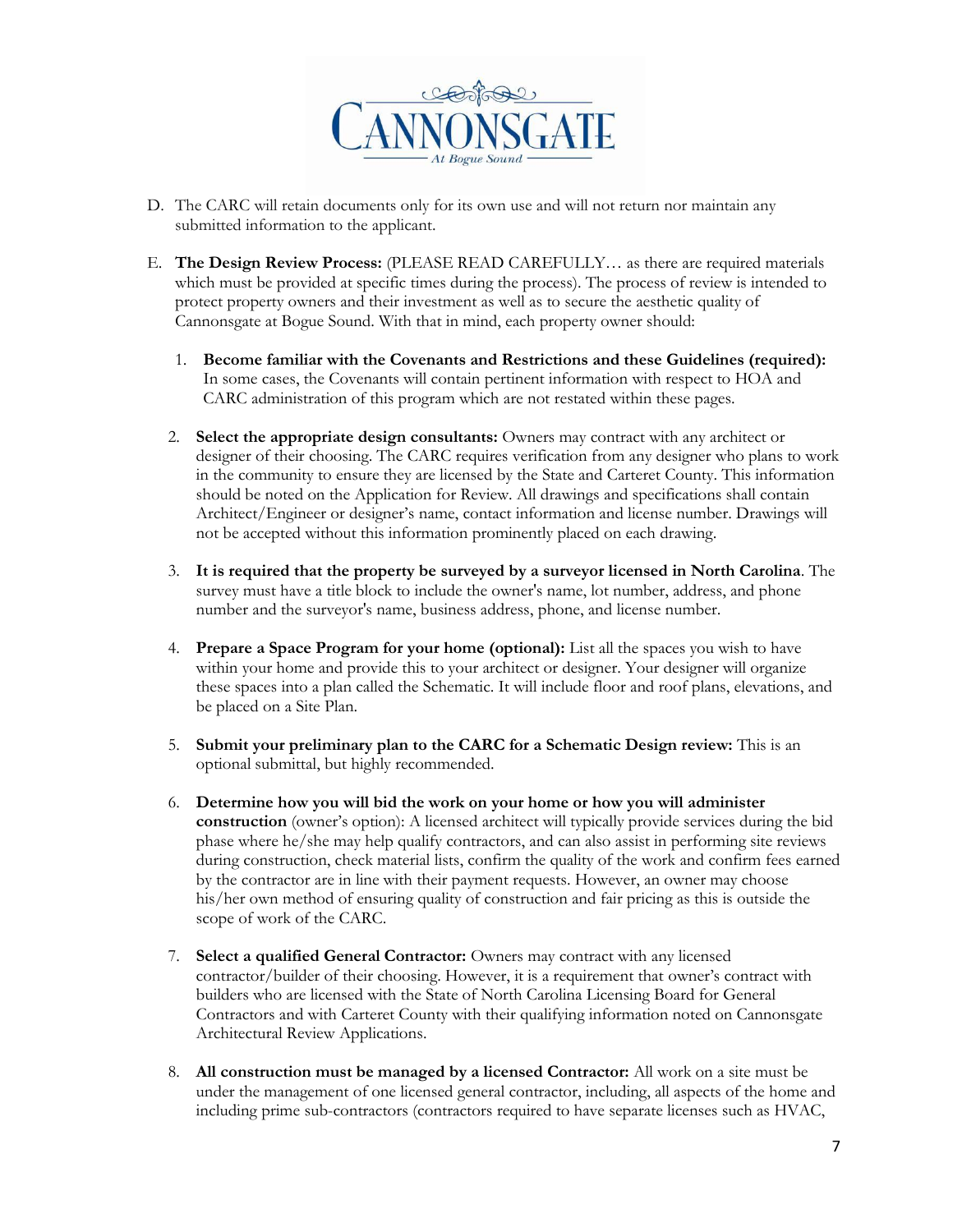

plumbing, electrical), and including communications, landscape, and irrigation. The one Contractor shall be held responsible for all work occurring on a lot until the Final On-Site Review is satisfactorily completed and deposits returned.

F. **The three levels of CARC Application for Review are as outlined below.** Check lists which must accompany the formal submittal to ensure all items required for review are included with the application forms at the end of this document.

#### 1. The Schematic (SD) Review (Optional – but highly recommended)

- a. Schematic: The Schematic Design submittal is the first submission to begin the review process. The intent of a Schematic Review is to provide the lot owner with an opinion from the ARC if their home will be generally acceptable under the Guidelines. This measure is to help provide owners with guidance early in the design process to minimize major changes after a full set of documents has been prepared.
- b. Submit form titled Schematic Review Request in order to commence the review process. Include all required documents.
- c. Items submitted should be in digital form using public domain software PDF only.
- d. Allow up to fourteen calendar days for a response.
- 2. **The Design Development (DD) Review (Required):** This phase of the work by your architect or designer should include detailed information with respect to the materials of construction as well as provide more extensive details such as wall sections, bracket details, windowsills and the like. Following the ARC approval at this level, you should be able to obtain pricing for your home from a contractor. Final contract pricing should be based on full and complete drawings and specifications, which is the final phase of the review process.
	- a. Use form titled Application for DD/CD Review with DD Review Checked.
	- b. Complete all items on all checklists and submit for review.
- 3. **The Construction Document (CD) Review (Required):** The Final Review is the Construction Document review. Following receipt of the DD review comments from the ARC, the following shall be submitted, accounting for all comments from the ARC.
	- a. Use form titled Application for DD/CD Review, with CD Review checked.
	- b. Complete all items on all check lists, with revisions complying with CARC Review Comments. Special Note: Many owners are choosing to submit DD documents only and not have their designer provide complete CD drawings. If this is the case, owner should note by checking both DD and CD on the application form.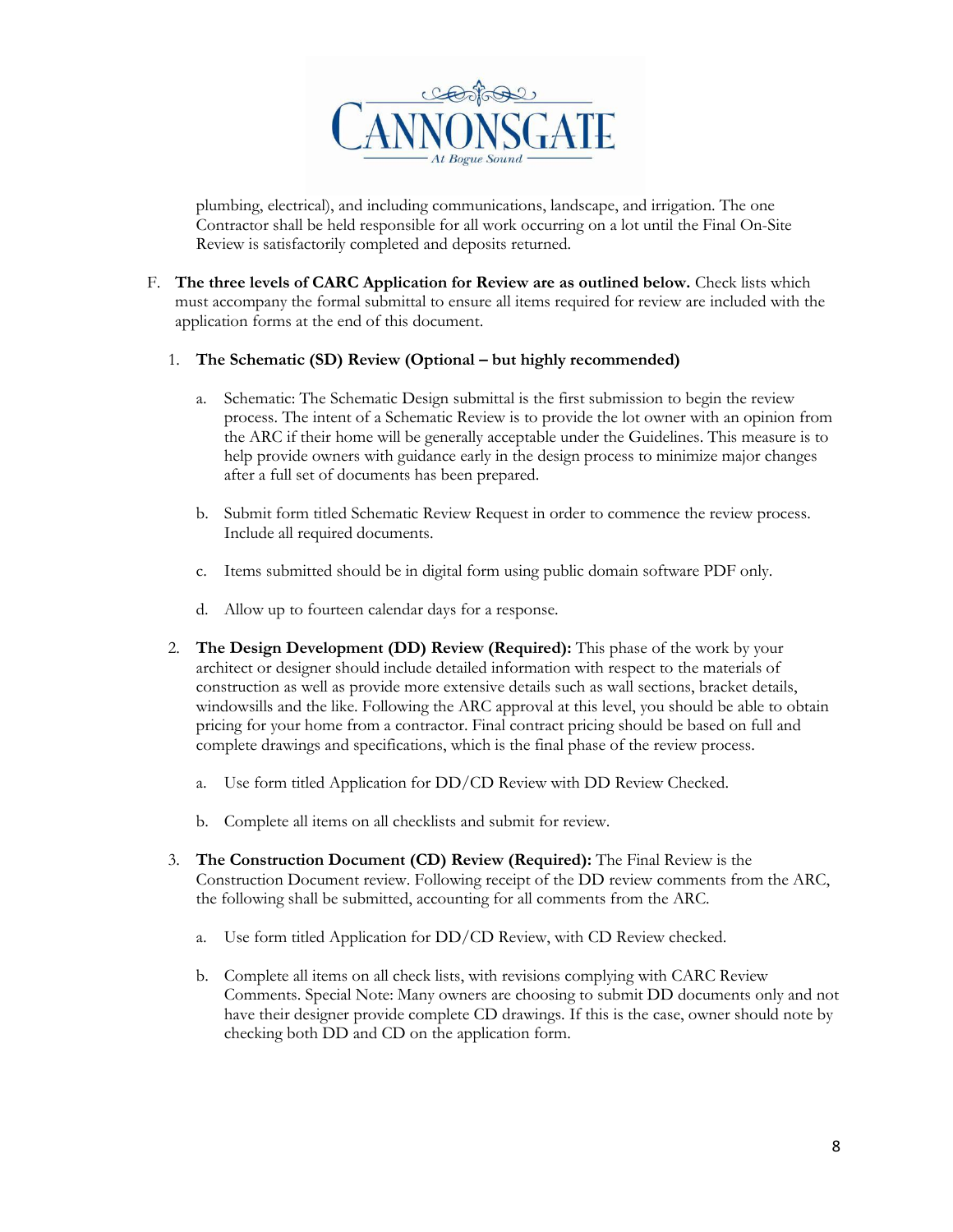

#### 3.4 **Reviews:**

- A. Submittals will be evaluated by the Architectural Review Committee and the owner will be provided with an **Evaluation** stating whether the project is:
	- Need More Information Submittal is not approved. Supply additional information as requested.
	- "Revise & Resubmit" The submittal is not approved. The Applicant must make modifications per the CARC review comments and resubmit for approval.
	- "Approved" The entire submittal is approved as submitted.
	- "Approved With Conditions" The submittal is approved with conditions. The Applicant must make minor modifications per the CARC review comments. The Applicant may be required to provide additional information prior to further approval. The CARC may provide a full disclosure of the non-compliant items but is not required to do so.
- B. **Notices:** Registrants (owner's representative) will be notified by automated notifications to their email of the status of approval. The CD approval will be effective for twelve (12) months from the date of approval.
	- 1. If construction has not substantially begun within the 12-month period, the approval will become void, and the owner must make a new CD review request by providing all the support documents required by the original review. If a different edition of the Guidelines is then in force, the plans will require a rereview under the new Guidelines before construction will be approved to commence.
	- 2. In the case of a review required under a different set of Guidelines, an additional design review fee will be assessed at one-half the amount of the original review fee.

Approval by the ARC is in no way an assumption of liability or an endorsement by the CARC of the structural design or engineering of the dwelling, nor suitability of the home for any purpose, nor its adherence to applicable codes, nor its correct placement on a site, nor is approval given, expressed or implied, to use in any manner and/or damage any of the adjacent property or common areas incidental to the approved construction.

Alterations and additions to buildings, landscaping, exterior lighting, fences, exterior paint, or addition of shrubs or trees, must be approved by the Architectural Review Committee, prior to execution of changes desired.

C. **General Note on Timeliness of The Reviews:** Owners should expect that each of the DD and CD reviews may take 30 calendar days on average. High quality custom designs prepared by architects and experienced home designers and complete submittals will expedite the process. Owners should carefully assess the capability of their designer to prepare the complete set of documents required during this review process. Incomplete submittals or poor design quality can delay the review substantially. Please ensure that ALL items called for in the Check Sheets are included with your submittals. The Cannonsgate Covenants allow up to 45 days for the ARC to review each "completed" submittals. Generally, the review process using the electronic submittals does not take this long.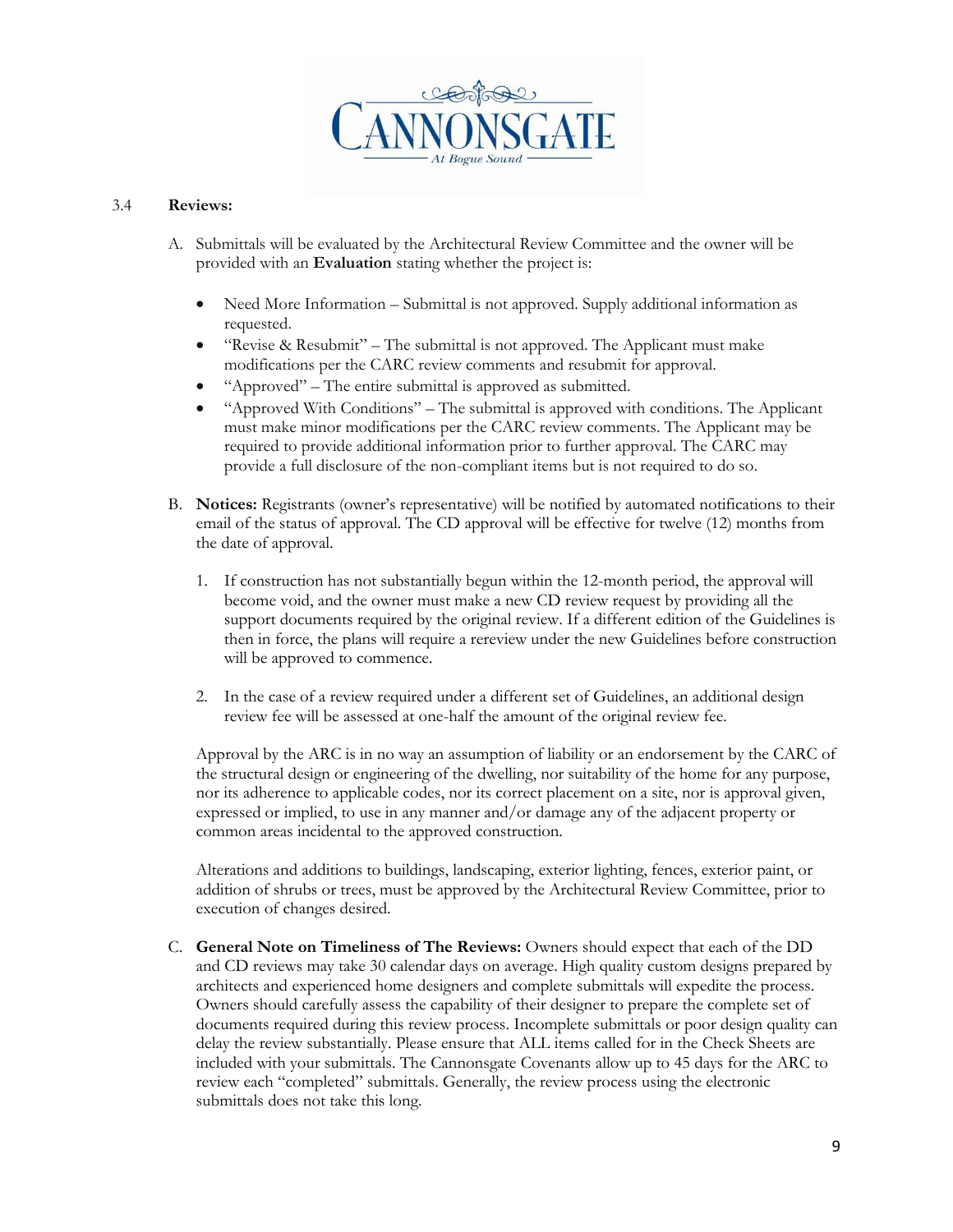

3.5. **Variances:** Variances may be granted in some circumstances including, but not limited to, oddshaped lots or parcels, topography, natural obstructions, hardship, or environmental considerations. All variance requests must be submitted in writing. The applicant must state the reason for the request and propose mitigation of the variance. The CARC shall have the power to grant a variance from strict compliance in such circumstances, so long as the variance does not result in a material violation of the Declaration or governmental regulations. No variance shall be effective unless in writing and signed by a representative of the CARC.

**NOTE:** The review and approval of plans and specifications shall not be a substitute for compliance with the permitting and approval requirements of Carteret County or other governmental authorities. It is the responsibility of Owner/Builder to obtain all necessary permits and approvals.

- 3.6 **Implementation of Approved Plans:** All work must conform to approved plans. If it is determined by the CARC or the Cannonsgate HOA that work completed or in progress on any site/parcel is not in compliance with these Guidelines or any approval issued by the CARC, the CARC shall notify the Owner and builder in writing of such noncompliance, specifying in reasonable detail the particulars of non-compliance, and shall require the Owner and/or builder to remedy the same. If the Owner and/or builder fails to remedy such noncompliance or fails to commence and continue diligently toward achieving compliance within the time period stated in the notice, then such noncompliance shall be in violation of the Declaration and these Guidelines.
- 3.7 **Pre-Construction On-Site Review:** Prior to commencement of clearing, grading or construction the property shall be staked showing the location of the home site and driveway; clearly mark all areas to be cleared, including flagging all trees (outside the building area) to be removed that are larger than six inches (6") in diameter, as measured at the base, for review/approval by the Cannonsgate HOA.. Complete an On-Site Review Request form and upload it to the CARC website. The CARC will review the property within (14) fourteen business days of receiving the request. Note that the site staking review will only be approved when all elements are on site. Reference the review request form for specific requirements.
- 3.8 **Dry-In On-Site Review:** Once roofing, windows, and doors have been installed, the property owner shall complete an On-Site Review Request form for Dry-In Review and email it to the ARC consultants. The ARC will schedule the review as soon as practical. Construction is not permitted to continue without scheduling of the Dry-In Review.
- 3.9 **Final On-Site Review:** When all construction has been completed the property owner shall complete an On-Site Review Request form for Final Review and upload it to the ARC website. All work must be complete including the home, landscaping, driveways, and walks. Remove construction fencing, debris, dumpster, toilet facilities, signage, etc. before requesting Final Review.
	- A. Final Survey: A Final survey must be submitted along with the request for a Final On-site Review. The Final Survey shall be performed after construction is complete. It shall be prepared by a licensed surveyor, be wet sealed, and must show the following:
		- The location of the home, driveway, walks and accessory structures and dimensioned relative to property lines, easements, rights-of-way, etc.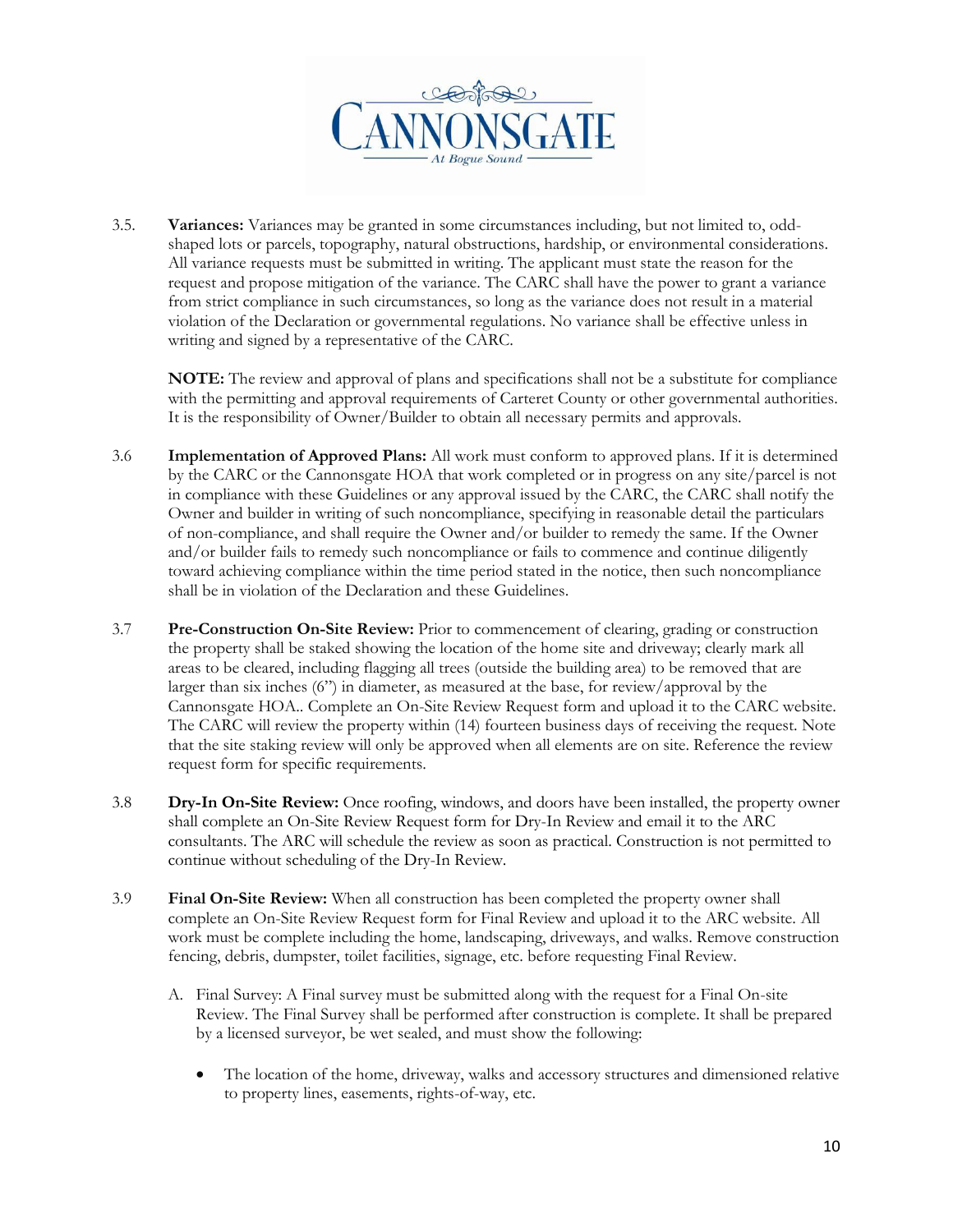

- The finished floor elevation of the first level of the home relative to mean sea level.
- Variations, if any, with the CARC approved site plan.
- A table showing the total amount of permitted impervious area and the total actual impervious area. Impervious area includes the paved driveway and landscape walks extending over the property line to the street.
- B. Notarized Certification/s must be submitted along with the request for a final on-site review.
	- 1. Provide notarized documentation of type of roofing, doors and windows installed.
	- 2. Provide notarized statement that home is constructed to match CARC approved elevations.

#### 3.10 **Time to Complete Construction:**

- A. On new homes, the applicant must commence construction within four months of the approval of the application by the CARC. If no maximum time period is specified in the approval or any other agreement, construction of a new residence shall be completed within twelve months of CARC approval of the staking plan. The Applicant may request an extension of up to sixty days if requested not less than thirty days prior to the expiration of the maximum time period, which the CARC may approve or disapprove, in its sole discretion.
- B. Modifications to existing homes must commence construction within four months of the approval of the application by the CARC. If no maximum time period is specified in the approval or any other agreement, construction of an addition shall be completed within four months of CARC approval of the staking plan. The Applicant may request an extension of up to two months if requested not less than thirty days prior to the expiration of the maximum time period, which the CARC may approve or disapprove, in its sole discretion.
- C. If construction is to be halted for a period of (30) thirty days or longer, then written notice shall be given to the CARC with an explanation of the cause of the delay and the plans to remedy any problems. The CARC may then require certain additional measures to be taken.
- D. If construction is not completed within the period allowed, the approval shall be deemed withdrawn, and the incomplete construction shall be deemed to be in violation of the Declarations and these Guidelines.
- 3.11 **Change After Approval:** All proposed changes to structures, including changes that affect the exterior of any building, colors, windows, doors, grading, paving, utilities, landscaping, or signage, made after the final approval of plans must be submitted to and approved in writing by the CARC prior to implementation. Close cooperation and coordination between the Applicant and the CARC will ensure that changes are approved in a timely manner. If Carteret County or any other authority having jurisdiction requires that changes be made to final construction plans previously approved by the CARC, the Applicant must notify the CARC of such changes and receive approval from the CARC prior to implementing such changes.
- 3.12 **Hours permitted for Construction:** Work may be performed within the community only between the hours of 7 AM and 7 PM Monday through Saturday from September 22 to April 30; between 7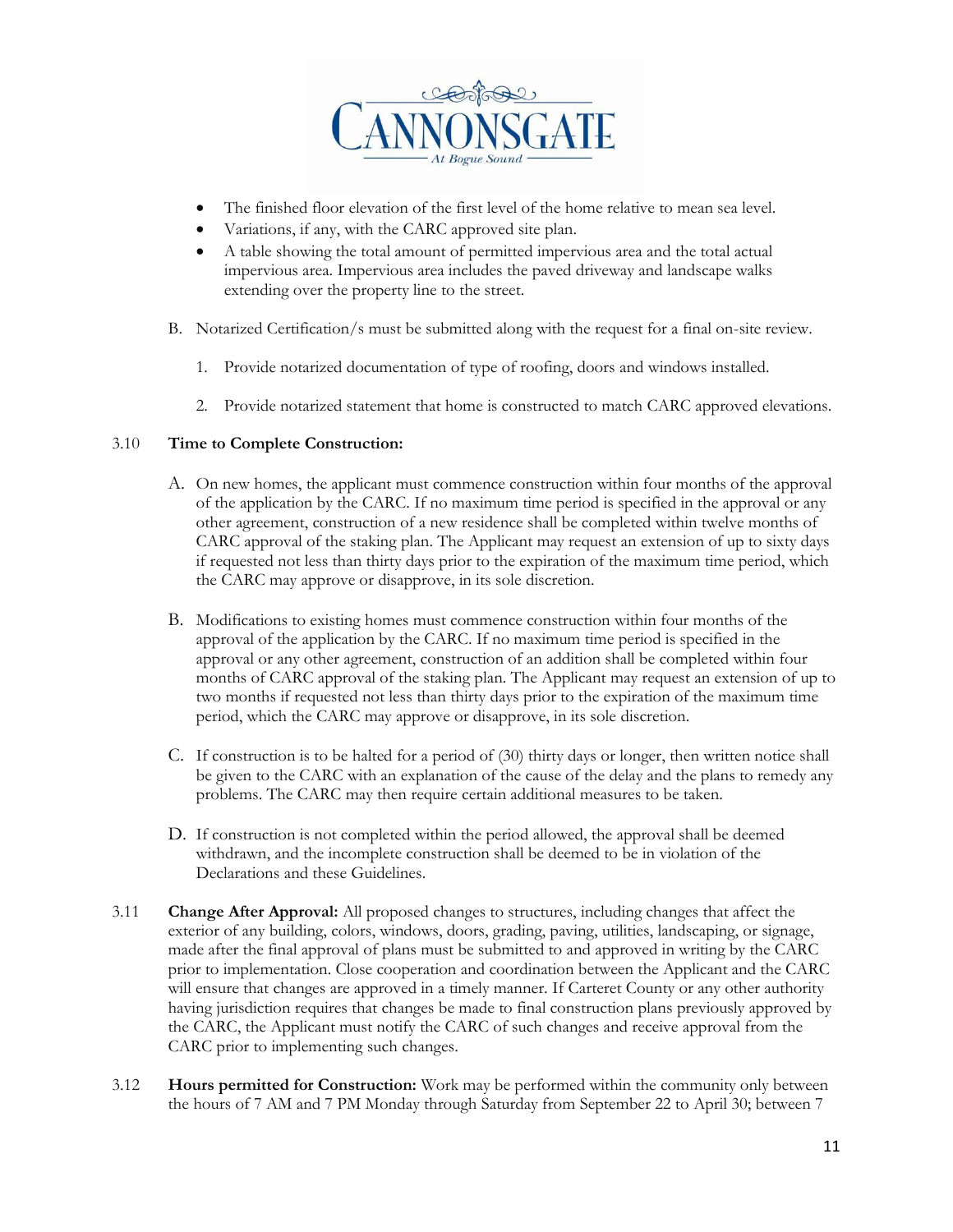

AM and 8:30 PM Monday through Saturday between May 1 and September 21; 7 AM to 5 PM on Sunday and Holidays (Holidays shall include: New Year's Day, Memorial Day, Independence Day, Labor Day, Veterans Day, Thanksgiving, Christmas Day.) No work may be performed on the exterior of any home, material deliveries made, nor noise heard outside the dwelling on Sunday or on Holidays. Vehicles no larger than a  $\frac{3}{4}$  ton pickup may be driven in the community on Sundays or Holidays.

#### 3.13 **Review of Modifications to Existing Dwellings (initial construction is complete):**

- A. The review of modifications to existing dwellings including modifications to the main residence or the addition or modification of other improvements on the subject property will require the submission of the applicable sections of Cannonsgate Architectural Review Submittals One through Three based on the nature of the modification. Only one submission of forms for a modification is required, different from two submissions (DD and CD) required for new construction. The review and approval of modifications shall take place within the same time periods as required for new construction. Modifications must be scheduled and completed in a time agreed upon by the CARC. The review fee for modifications and other improvements shall be as stated in Article 3.2.
- B. **Minor Projects:** The ARC is required to perform reviews for all exterior modifications on each home site. A form is included to request a Minor Project Review in the forms area at the end of this document.

#### **Part A Minor Project: A review fee as noted on the form is required for the following items.**

- (1) Children's play equipment. To be approved it should not extend across side yard or rear yard setbacks, should be screened from neighboring property with shrubs and trees and anything above six feet in height finished in natural colors as opposed to primary colors.
- (2) Garden walls composed of masonry matching the masonry of the home, installed in the rear or a side yard which is not street facing or facing a common area and is less than or equal to five feet tall. It must be installed with masonry or stone top cap and water proofing to prevent efflorescence.
- (3) The addition of a patio or masonry fireplace to the rear of the home which is at grade level and does not extend across side yard or rear yard setbacks. Masonry must complement the masonry of the home and the fireplace may not be more than eight feet wide nor eight feet high.
- (4) Landscape elements that are in addition to items in the initially approved landscape plan or are an enlargement or reduction of a previously approved landscape plan.
- (5) Permanently installed basketball goals.
- (6) Satellite dishes installed on poles. Units should not exceed eight feet in height and must be installed in side yards not facing the street or rear yards and must be fully screened with shrubs or trees. Satellite dishes must not extend across side yard or rear yard setbacks and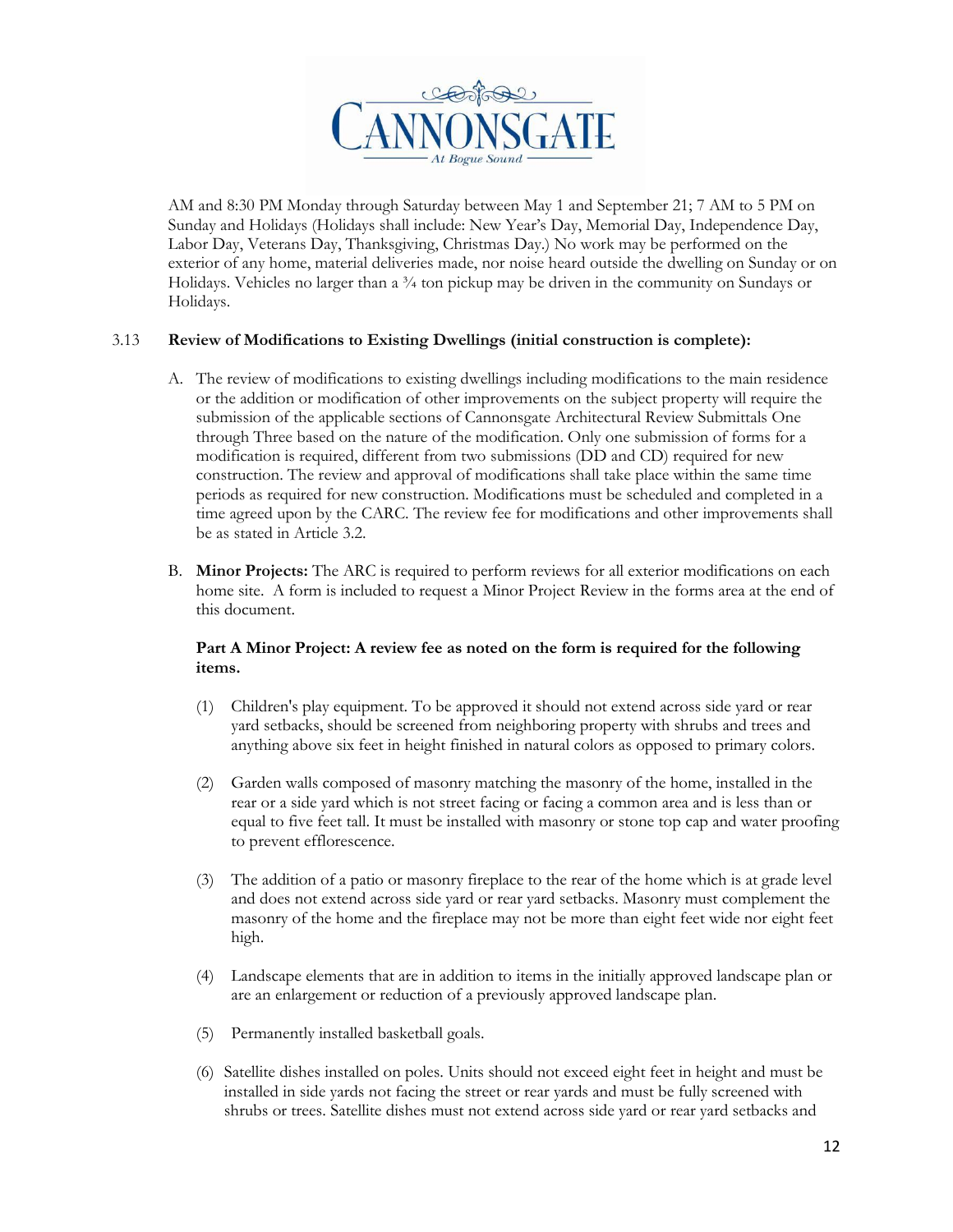

must not be installed on a roof visible from the front of the home or exposed on the roof visible from common areas or ponds.

- (7) Any recreation equipment placed in the rear of the home providing it does not extend across side yard or year yard setbacks.
- (8) Visually permeable fencing composed of black wrought iron or similar black aluminum rail and not taller than five feet in height.
- (9) Vegetable (food product) gardens larger than 200 SF in area or placed in areas other than a rear yard.
- (10)Yard ornaments visible from the front of the home or from a common area, lake, or pond.

#### **Part B Minor Projects: No application nor payment of fees are required for the following Minor Projects.**

- (1) Landscape elements added to a home which are replacing plants damaged or destroyed and which meet the requirements of the Guideline edition at the time of the new planting.
- (2) Vegetable (food product) gardens placed in the rear yard of a home up to 200 SF in area.
- (3) Expansion of an existing irrigation system or separating an irrigation system from the community water services by providing a separate service meter.
- (4) Repainting of same color.

CAUTION -Any work requiring movement across a curb with equipment larger than a 2000 series John Deere tractor or truck larger than 3/4 ton must be submitted for a Major Project review.

- 3.14 **Construction Fencing:** When building adjacent to an existing home, a sufficiently braced plywood wall, minimum 4' high, must be constructed 6" within the property line.
- 3.15 **Licenses**: Construction work conducted in Cannonsgate must take place under a North Carolina licensed builder or contractor with a limited, intermediate, or unlimited license, even if the owner is the contractor or builder.

#### **ARTICLE 4 – SITE REQUIREMENTS:**

4.1 **Impervious Area:** All lot improvements (driveways, walkways, building footprints, fencing, patios, etc.) with the exception of raised wood decking and the water surface area of pools, must be within the allowable impervious area assigned to each lot as indicated below:

Lots 1-304, 347-368, 376-426: 3200 square feet of total impervious area allowed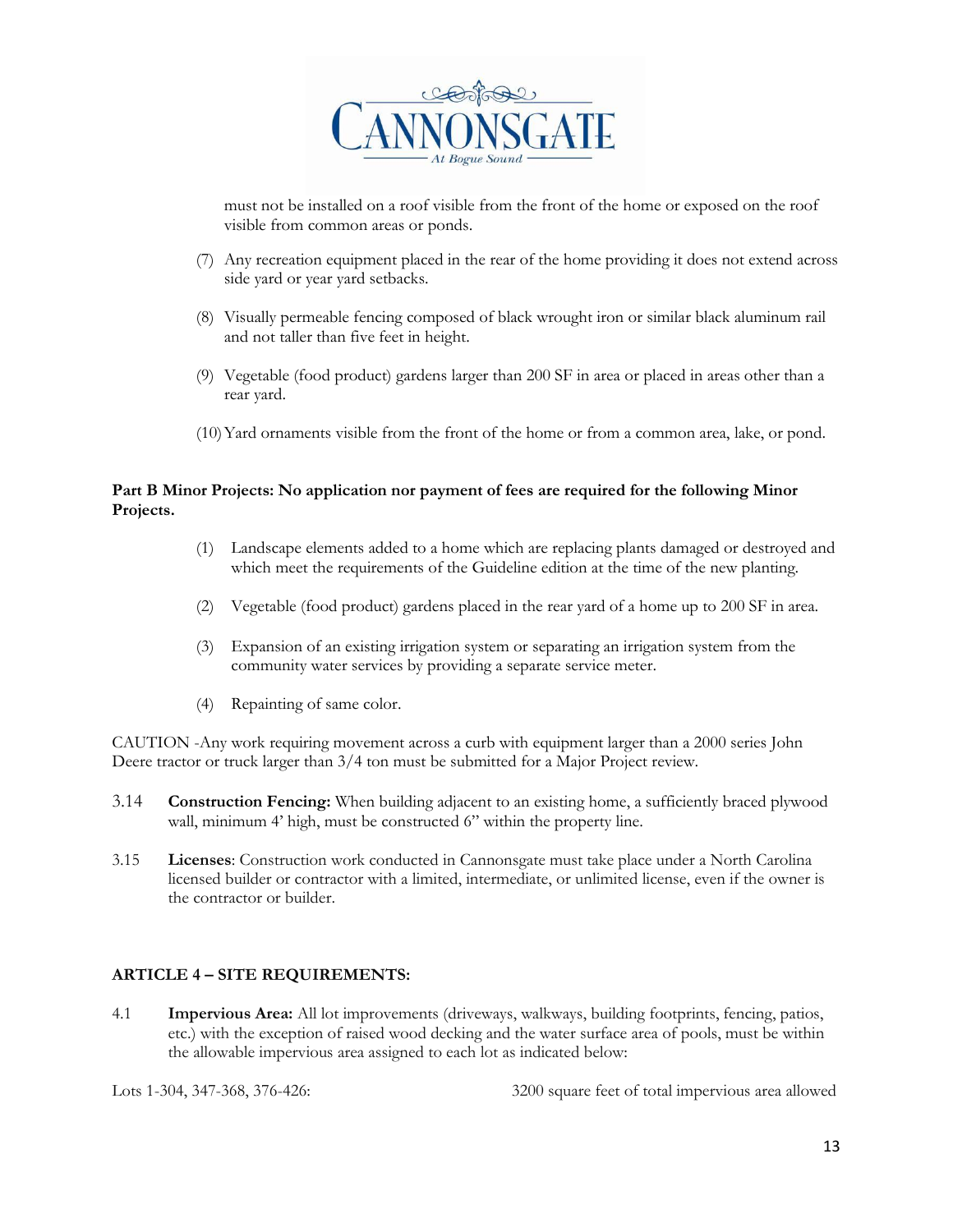

Lots 305-346, 483-514: 2600 square feet of total impervious area allowed

Lots 369-375, 427-482, 515-525: 3000 square feet of total impervious area allowed

#### **The following rules apply to the calculation of impervious area in Cannonsgate at Bogue Sound:**

- 1. The full building footprint must be counted as impervious or Built Upon Area (BUA).
- 2. The area under roof overhangs shall not be counted as BUA. Downspout extensions must stop at least 30' from Mean High Water (MHW) to allow an opportunity to sheet flow.
- 3. The full area under covered porches even if it covers pervious decking is considered BUA.
- 4. Garden or retaining walls covering more than 100 SF are to be calculated based on the area over 100 SF only. Where all walls on the site have a total footprint of less than 100 SF, they are exempt from the calculation.
- 5. Concrete driveways, patios, and utility pads (HVAC equipment and electrical transformers placed on pads on the ground) are to be counted in the BUA calculation.
- 6. Permeable pavement may, under certain circumstances, be approved. Option 1: A design by a registered Engineer or Land Surveyor by the State of North Carolina. must be submitted to the Cannonsgate HOA Management firm (CAMS) as a Minor Permit Application for review and approval. Option 2: If permeable pavers are utilized, a submitted design consisting of Concrete Pavers over 2 inches of #8 Aggregate over 8 inches of #57 Aggregate will be acceptable to satisfy the stormwater storage requirement of the NCDEQ Stormwater Design Manual.
- 7. Sidewalks and driveways are considered BUA, with the following stipulation: Sidewalks which are constructed by the developer adjacent to roads that have been constructed by the developer as shown on the approved plat are not to be counted against the lot's BUA allocation. That portion of a sidewalk and a driveway, or everything else that is constructed by the lot owner within the right-of-way, must be considered BUA for that specific lot.
- 8. Open decks and steps are not counted as BUA if the ground beneath the decking is not concrete or some other impervious material. Loose Pea gravel below decks where it is not subject to compressive loads may be considered pervious. Where access is given to areas below decks for storage, those areas shall be considered in the BUA calculation if covered with gravel or pavement. See also # 10 below.
- 9. Where wood decking is used in place of driveways, walkways, or patios, they shall be elevated above the grade (or a trench constructed below the decking) to not be considered BUA. Decking placed directly on the ground is considered no different than asphalt or concrete and must be counted as impervious or BUA.
- 10. Pea gravel used in landscape applications is not considered BUA unless it is subject to compaction, however, a pea gravel driveway, even with reinforced mesh fabric beneath shall be counted as an impervious surface, or BUA because it will compact. Gravel is specifically included as an impervious surface and counted as BUA.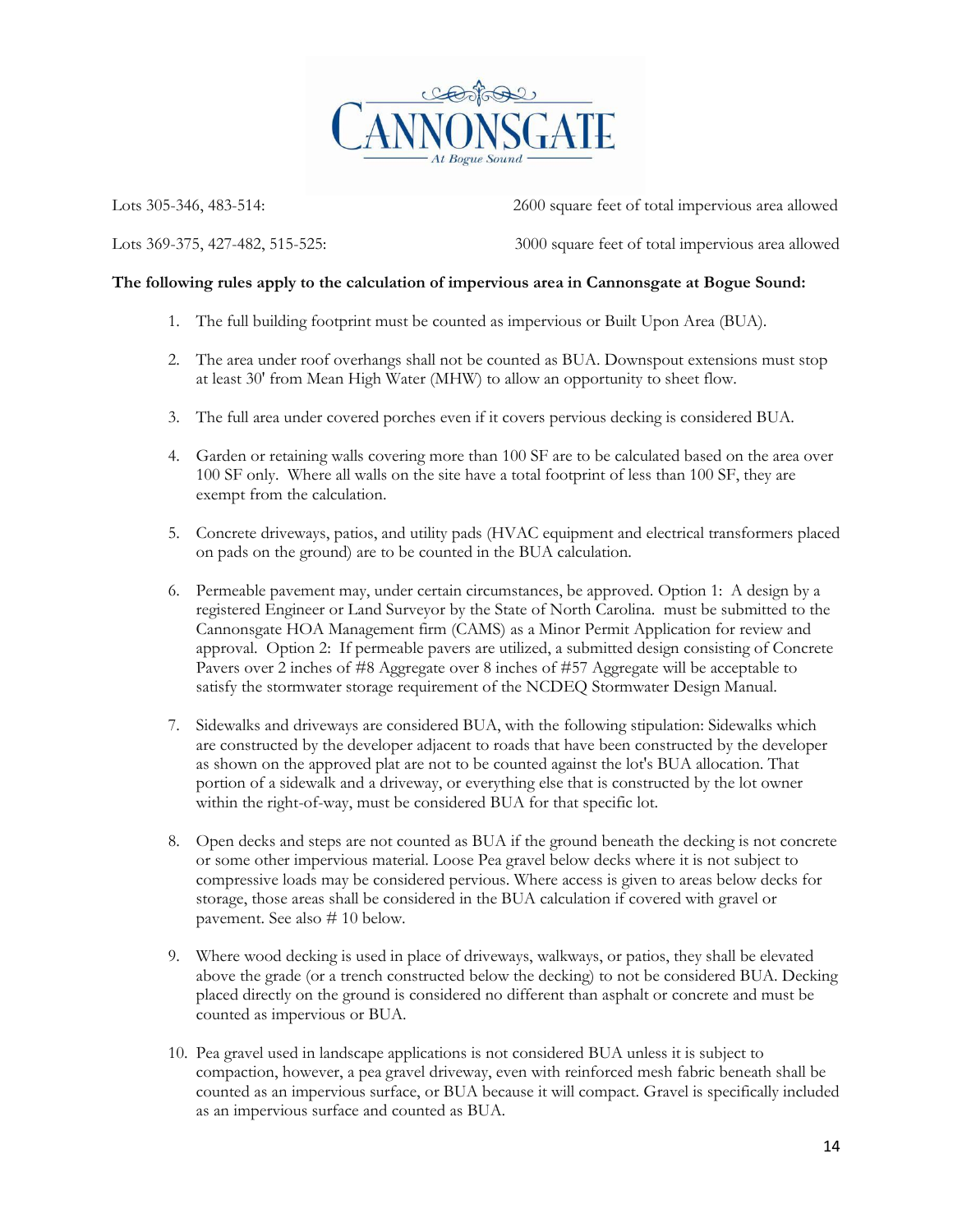

- 11. Interlocking concrete pavers and other forms of 'permeable' pavement may receive credit against BUA. Credit to be received must be based on calculations performed and sealed by a Professional Engineer or Land Surveyor registered as such by the State of North Carolina.
- 12. Culverts are generally installed on a bed of gravel, but the gravel is not directly driven over, and therefore, not subject to compaction according to DWQ sources. The actual impervious driveway area above the pipe is all that needs to be counted as impervious or BUA at culvert locations.
- 13. The pervious area above an underground storage tank is counted as pervious. It shall not be counted as impervious in the BUA calculation.
- 4.2 **Setbacks:** Setback requirements from property lines are established in these Guidelines and by Specific Site Zoning and are subject to public utility easements, drainage easements, landscape easements and rights-of-way. All front setbacks noted are from road rights of way, not curbs. **No part of the home including front steps may encroach on a setback**, with the exception that the eaves may extend up to one foot across a side yard setback. Foundation and walls must not encroach across the setback. Driveways, patios, and sidewalks may encroach on a setback and a fence may be placed along a property line. All homes must meet minimum setback requirements, as set forth in the recorded plat, deed restrictions, governmental regulations, and as follows:
	- All "Charleston" styled lots (lots numbered 131-525) shall comply with minimum setback requirements as follows (where build-to is stated, the front setback of the residence shall be built to the specified dimension from the property line. On lots 438 to 465, the front setback line is also the required build-to line.):

Front Yard Build-To Line: 20' Side Yard Setback: 5' Rear Setback: 5'

"Double Lots" (two lots combined to form one new lot) in the "Charleston" style whose main residence is constructed mainly on one half of the property as seen from the road shall comply with the minimum setback requirements and build-to outlined above.

"Double Lots" (two lots combined to form one new lot) in the "Charleston" style whose main residence is constructed more or less equally across the new lot as seen from the road shall comply with the minimum setbacks and build-to requirements below:

> Front Yard Build-To Line: 20' Side Yard Setback: 10' Rear Setback: 10'

• All "Low Country" styled lots (lots numbered 1-130) shall comply with minimum setback requirements as follows:

Front Yard Setback: 35'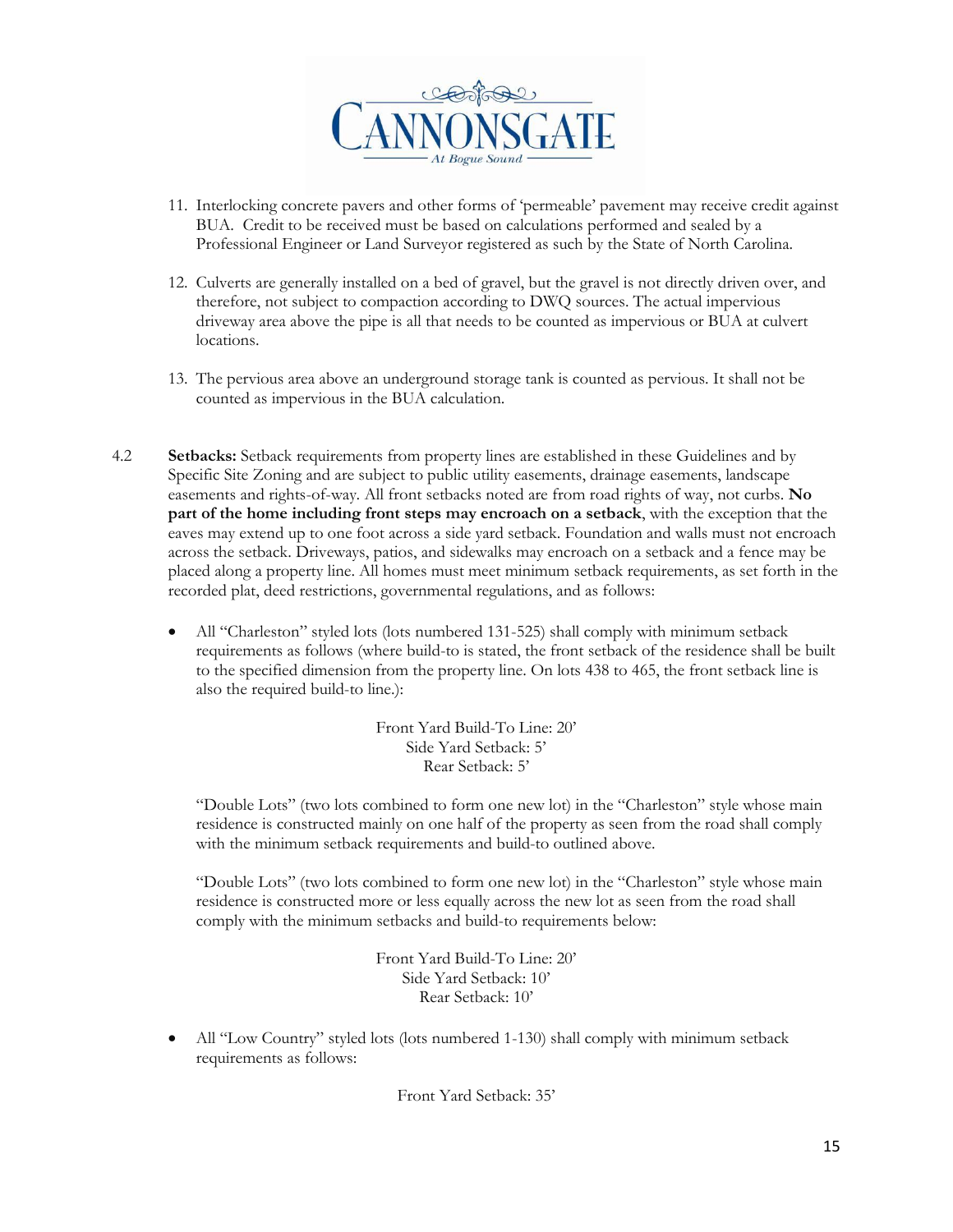

Side Yard Setback: 10' Rear Setback: 10'

"Double Lots" (two lots combined to form one new lot) in the "Low Country" style whose main residence is constructed mainly on one half of the property as seen from the road shall comply with the minimum setback requirements outlined above.

"Double Lots" (two lots combined to form one new lot) in the "Low Country" style whose main residence is constructed more or less equally across the new lots as seen from the road shall comply with the minimum setback requirements below:

> Front Yard Setback: 35' Side Yard Setback: 15' Rear Setback: 10'

The CARC reserves the right to require alternate setbacks, to be determined at time of the CARC review, in order to preserve particular view corridors, or to account for unusual topography, natural site features, or other extenuating circumstances.

#### 4.3. **Deleted**

- 4.4. **Construction Entrance:** The property owner/contractor is responsible for keeping dust and dirt off the road and for maintaining the construction entrance to the lot.
- 4.5. **Material Storage:** All construction materials must be kept within the property lines and street rightsof-way must be kept open for vehicular access to all sites. Temporary storage structures must receive approval by the CARC prior to their use. Storage structures may not be used as living or office quarters. Materials must be stored on site in a manner that anticipates severe weather arriving at any time.
- 4.6. **Vegetation Protection:** All existing trees or other vegetation shown on the plans, or required by the CARC, to be preserved shall be protected prior to commencing construction with a construction fence placed at the drip line, fully around the tree. It will be the financial responsibility of the applicant to mitigate or restore any disturbed areas and to keep the barriers in good repair during construction.
- 4.7. **Dumpster and Site Clean-up:** A commercial dumpster is required on site immediately following initial site grading in order to keep a neat and clean construction site and for the disposal of all refuse associated with the construction program. At the end of each workday all construction materials must be stored neatly, and trash placed in the dumpster, which shall not be filled past the top of the dumpster rim. Fabricated wood or wire bins are not permitted. The builder is encouraged to utilize the services of a disposal company that is environmentally friendly by using recycling and composting techniques. The services company shall have a severe storm management plan in place for removal of dumpsters from the neighborhood no less than 24 hours before the arrival of known severe weather. The agreement for such services shall be provided by the homeowner's builder prior to the arrival of the dumpsters on site. Materials not placed in dumpsters may be removed by the HOA with the expense billed to the owner. Sites shall be cleaned of debris at the end of each workday. Fires for burning of trash are Not Permitted.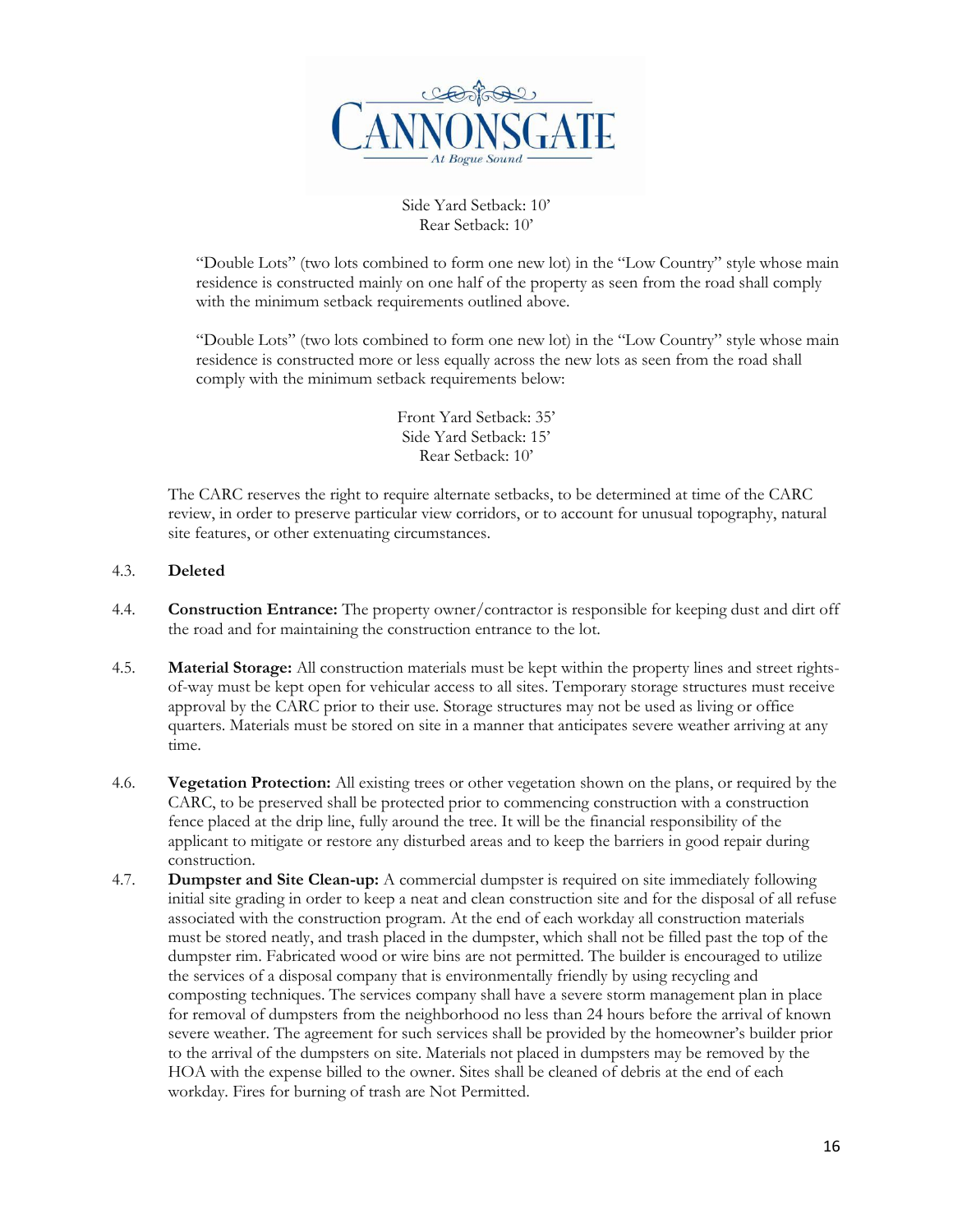

- 4.8. **Toilet Facilities:** Each construction site is required to have a job toilet and it must be placed inside the home site area in the least conspicuous location with the door facing away from the street. The units shall be properly maintained so as not to pose a nuisance. A storm policy is required similar to that stated in article 4.7. Secure the porta-toilet to prevent over-turning. Fine for failure is \$300.00/day.
- 4.9. **Potable Water:** Water Meter must be installed at the onset of construction and maintained throughout the course of the work.
- 4.10. **Drainage:** Storm water runoff must be directed to the existing natural drainage features or to storm drainage facilities. The installation of silt fence on lots adjacent to a water or drainage feature is required. All silt fence installation shall be in accordance with Appendix C.
- 4.11. **Mailbox:** Mailboxes are not permitted.
- 4.12. **Driveways/Walkways:** Natural concrete with a broom finish, concrete or brick pavers may be used subject to approval by the CARC. Unpaved strips within driveways consisting of grass, loose gravel, or any other material will not be allowed. Asphalt & gravel driveways are prohibited. Driveways shall be constructed and maintained in accordance with the requirements of the Cannonsgate Covenants, Conditions and Restrictions and all requirements of the NC Department of Transportation. The drive shall be splayed at the end of the apron except when adjoining community sidewalks. A concrete culvert must be installed if the driveway crosses a drainage swale. Additional measures are required if the driveway crosses a certified Wetland.
- 4.13. **Exterior Lighting:** CARC approval is required for all exterior lighting fixtures except recess can lighting on porches. Exterior lights shall be appropriate to the theme of the design and in keeping with historic precedence. Exterior lighting shall be directed toward the house and be of low wattage (limited to 2,000 lumens) to minimize glare sources to neighbors and other homeowners. Lighting for walkways generally must be directed toward the ground. Lighting fixtures shall be dark colored so as to be less obtrusive. Any deviation from the aforementioned guidelines or use of high-wattage, spotlights, floodlights, or ballasted fixtures (sodium, mercury, multi-vapor, fluorescent, metal halide, etc.) requires CARC approval. The CARC may take into consideration the visibility and style of the fixture and on the home. Lighting of walls can be achieved by use of eave or ground recessed fixtures. Landscape lighting should be concealed where possible by ground recessing or placing in shrub beds. Colored lights are prohibited, except as temporary holiday decorations installed 30 days ahead of and 14 days past Christmas Day. Post mounted light fixtures will be considered on an individual basis. Spillover of light on to neighboring property shall be avoided and lights shall be shielded where necessary.
- 4.14. **Flagpoles:** Yard-mounted flagpoles are not permitted on any portion of the Properties.
- 4.15. **Official Flags:** Owners may, during daylight hours, display one official flag of the United States of America and one official flag of the State of North Carolina, not to exceed 4' x 6', attached to their home without the approval of the CARC. No other flags are permitted.
- 4.16. **Fountains:** CARC approval is required for all fountains. Fountains require a Minor Projects application.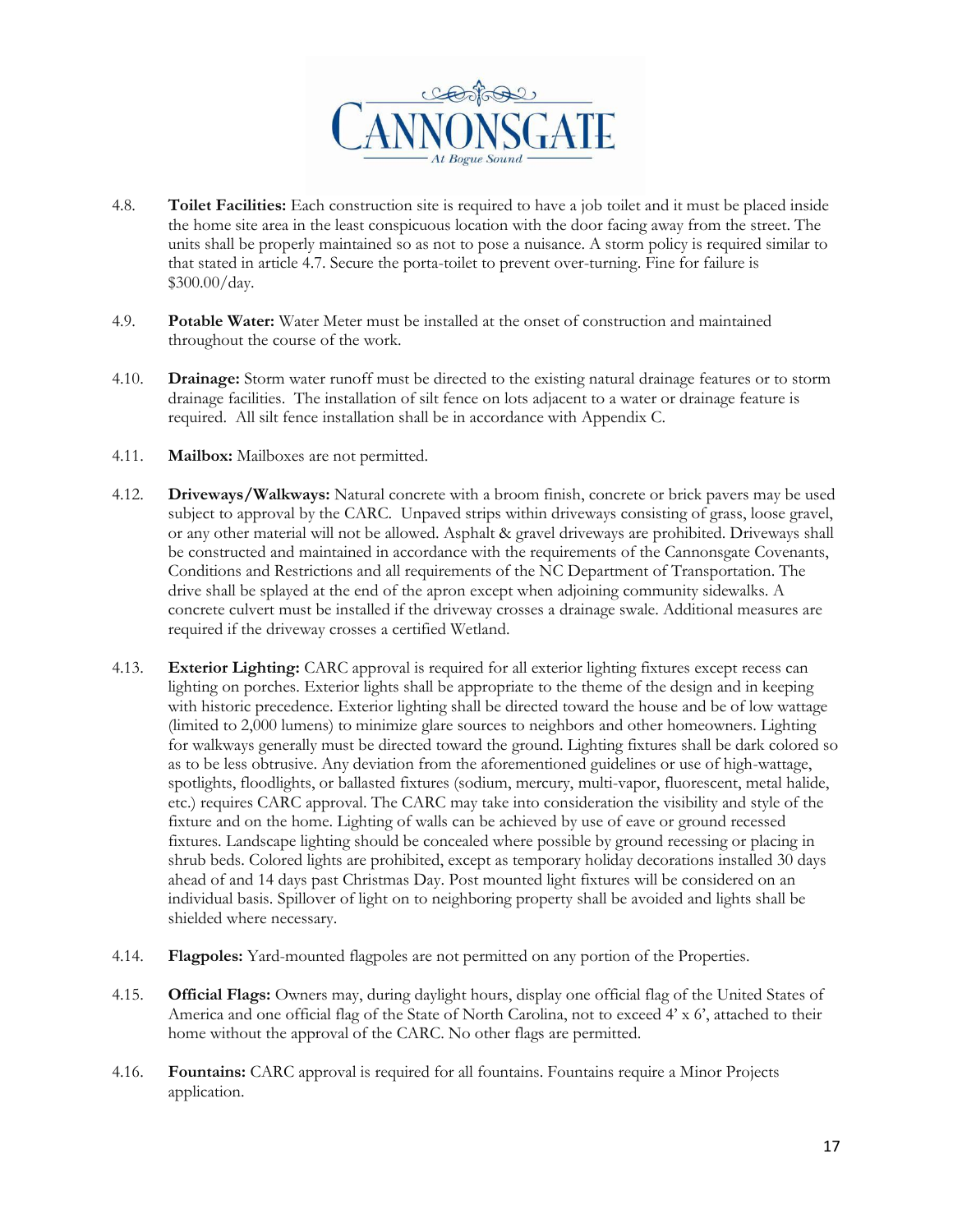

4.17. **Garages**: All residences shall have a fully enclosed garage designed to accommodate at least two vehicles when garage doors are in the closed position. Such garages shall be compatible with and complementary to the main residence in Architectural style, material, color. Each garage entry must be through a single width door. Garages shall be finished on the inside. Double garage doors are prohibited except on lots 40 feet wide or less. For all garage doors, hardware shall be applied to create the appearance of carriage style doors. Double garage doors must have hardware installed to create the appearance of two separate doors. Garage doors, either single or double, must present a carriage-house appearance, be of high-quality construction and materials (such as aluminum or fiberglass), and carry a lifetime warranty on the finish. Approved Garage Doors are:

> Clopay Carriage House Doors Carriage House Doors Company Old Fort, NC Fimbel Architectural Door Specialties Marvin's Carriage House Garage Doors Overhead Door Co. Impressions Collection and Courtyard Collection Haas Garage Doors Amarr Garage Doors Hormann Garage Doors

- 4.18. **Hot Tubs and Saunas:** Installation of Hot tubs or saunas are subject to Part A Minor Projects Review. All mechanical equipment necessary for the operation of any hot tub or sauna must be located in the rear or side yard and shall be screened from the street and neighboring units by a fence, wall, or landscaping, such screening to be in accordance with these Guidelines and approved by the CARC. High noise generating pumps and motors may require full masonry wall sound screening, a requirement determined solely by the CARC.
- 4.19. Applications for hot tubs, Jacuzzis, saunas, and spas shall be accompanied by a screen or fence plan and a plot of the property with the improvements indicated thereon and evidencing compliance with the above criteria.
- 4.20. **Pools:** CARC approval is required for the construction or installation of pools. Pools are considered a Major Project. Pools must be located in the rear yard and must be an integral part of the residence and landscape. Landscaping shall be provided around any retaining wall and such wall and landscaping must be an integral part of the overall landscape plan. All mechanical equipment necessary for the operation of any pool must be located in the rear or side yard and shall be screened from the street and neighboring residences/buildings for sound isolation. Screening is to be submitted to and approved by the CARC. Above ground pools are prohibited.

Pools on Adjacent Lots are allowed subject to the following conditions being met:

- A copy of the recorded plat from the Carteret County Register of Deeds Office showing the showing the combining of two or more lots into one single lot will be required prior to the granting of project approval by the CARC.
- Pools must not be visible from the street. They can either b shielded by a structure, courtyard wall, or combination thereof.
- If a structure is used for screening, it will need to span the entire width of the buildable area of the lot or be a combination of a structure and courtyard wall and must connect to the primary residence. The structure must be of the same color, material, and style that is generally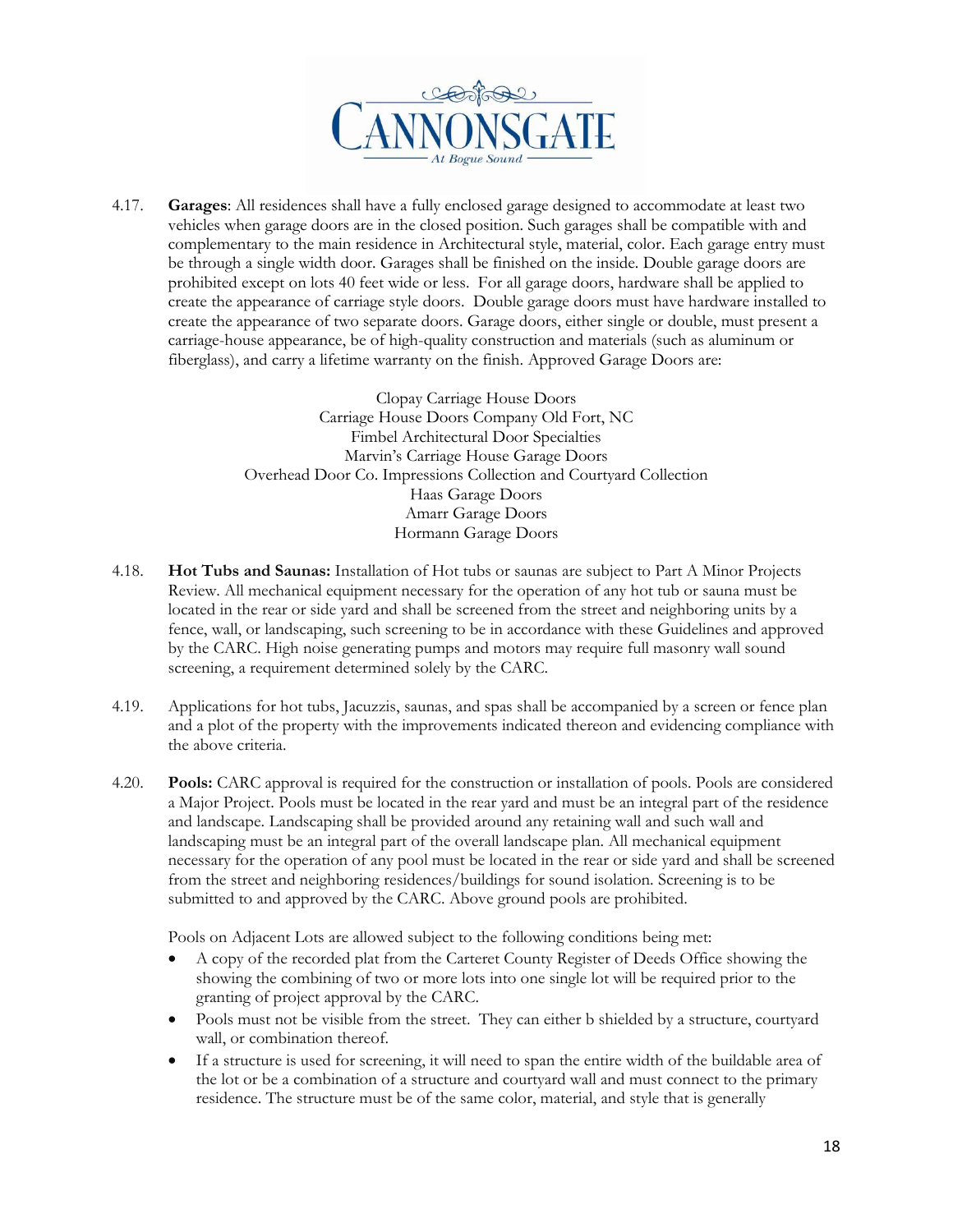

recognized as complimentary to that of the main residence. Roofing materials shall match those of the main residence. (Ref. Article 5.6 of the Architectural Guidelines).

- If a courtyard wall is used for screening, it must be connected to and constructed in such a way as to be an integral part of the primary residence. All courtyard wall designs must be a minimum of 6 feet above finished grade.
- Design of the subject structure or courtyard wall will require approval from the CARC prior to the beginning of construction of the project.
- The project must be completed within 12 months of starting construction.
- CARC approval of the pool, structure, and any courtyard walls will be considered as one major project. Only one application and a \$ 750.00 review fee will be required.

**Architectural Review Fee for Pools and Accessory Structures** – Considered a Major Project: \$750.00. Applies to review of pools, spas and major hardscape modifications that are not included with the initial submittal for a new residence. There is no refund of this fee. Use Application Form Three "Major Projects."

#### **SUBMIT FOR REVIEW:**

- 1. **Site Plan** at  $1/4" = 1'0"$  scale to include:
	- a. Foundation  $\&$ /or pier locations of house
	- b. Driveways
	- c. Trash containers and HVAC enclosures MUST be located on plan and be constructed of materials that complement the home, are aesthetically pleasing and functional.
	- d. Existing accessory structures.
	- e. Pool, pool equipment, deck, or pool enclosures and fencing.
	- f. Any other enclosures or improvements
	- g. Landscaping Plan integrating pool with home and screening pool from street.
- 4.21. **Ornaments and Statues:** Lawn ornaments, statuary and outdoor sculpture must be submitted for CARC approval as a Part B Minor Project, in advance of installation and are prohibited in front and side yard areas unless concealed within a privacy wall. Approved ornaments installed in rear yard areas or behind privacy wall must be placed to not be visible from adjacent lots.
- 4.22. **Antennae & Satellite Dishes:** Part A Minor Project: No exterior antennae are allowed. One small and inconspicuous Satellite dish which is installed upon or adjacent to any residence, and is screened from adjacent properties and the street, and is integrated with the residential structure and surrounding landscape, is permitted and does not require CARC approval. Such equipment shall be located only inside or rear yards that are not adjacent to a street and shall be located as inconspicuously as possible.
- 4.23. **Exterior Wires & Cables:** No exposed exterior wires or cables of any kind are permitted, except as may be approved on a case-by-case basis for lightning protection and other services.
- 4.24. **Garbage Containers:** Garbage containers, when stored in side or rear yard and must be kept screened from view from the roads and adjacent lots. No front yard storage is permitted.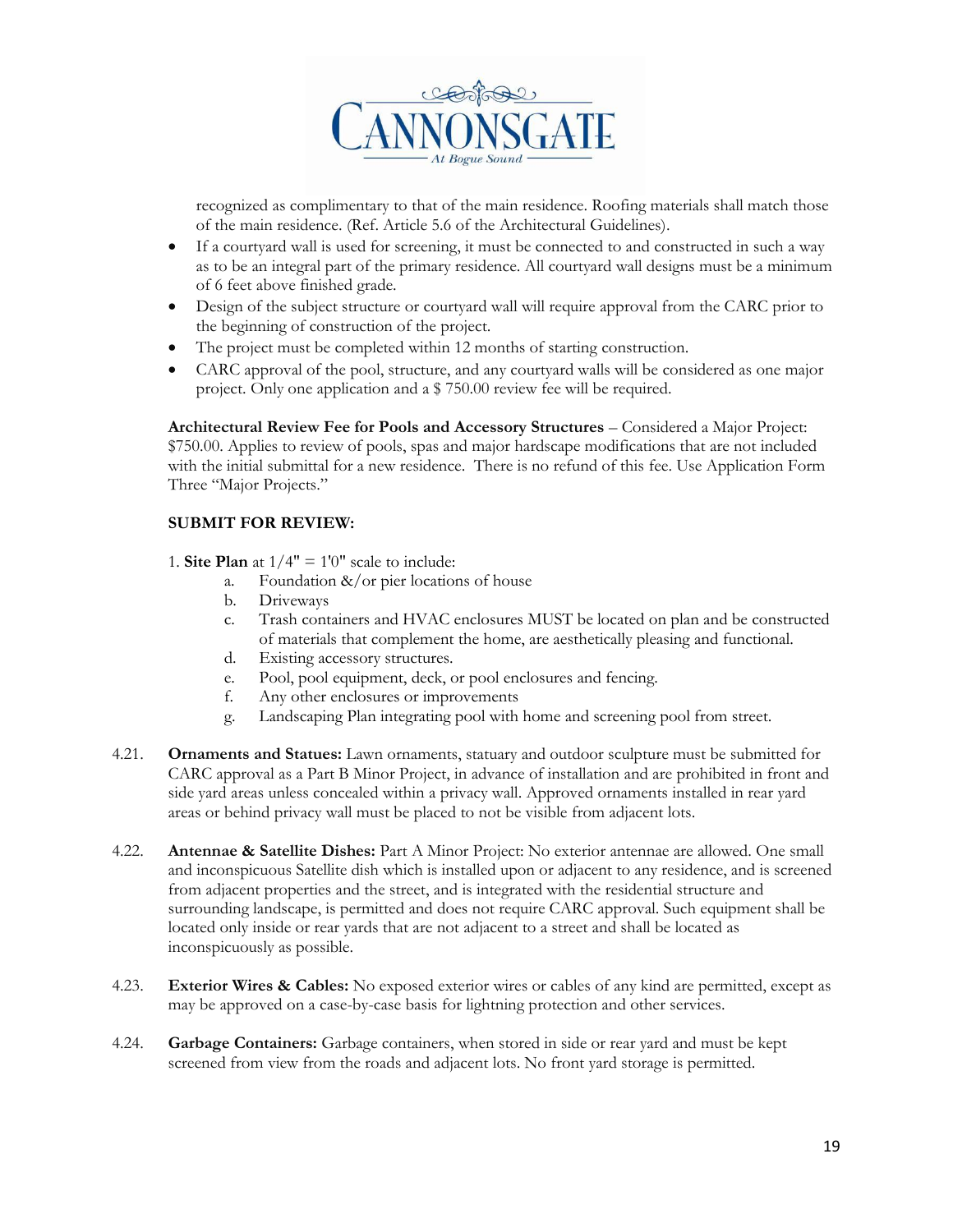

- 4.25. **Walls & Fencing:** Part A Minor Project: Walls and fencing should reflect the architecture of the residence. Special consideration should be given to the design and placement of the wall or fence from neighboring home sites. No fencing will be erected or permitted to remain between the street right-of-way and the applicable minimum building setback line, as approved by the CARC. NO chain link fence will be allowed. All walls and fences, including description of materials, must be approved by the CARC prior to installation. Any fencing and/or walls to be installed shall be shown on the site plan. Fencing brochure pictures must be submitted digitally and approved by the CARC.
- 4.26. **Patios & Decks:** Major Project. Patios, decks, deck railings, and deck supports shall be substantial in appearance, and reflect the style and Architectural detail of the residence. Decks and patios shall be constructed of materials that are generally acceptable as complementary to the residence. Decks and patios shall be designed and installed as an integral part of the residence or patio area. Any such decks or balconies must be located so as not to obstruct or diminish the view of or create an unreasonable level of noise for adjacent property owners. Construction shall not occur over easements unless specifically approved by the utility company having jurisdiction and must comply with the applicable governmental requirements.

#### 4.27. **Delete**

- 4.28. **Accessory Buildings:** Owners shall obtain CARC Part A Minor Projects approval prior to construction of any accessory building or permanently installed playhouses, doghouses, gazebos, green houses, whether built during initial construction or after. Accessory buildings shall meet the following criteria:
	- 1. An accessory building must be of the same color, material, and Architectural style as the main residence, or of color, material, and style that is generally recognized as complementary to that of the main residence. As accessory building's roofing materials shall match those of the main residence. See Article 5.6.
	- 2. Any utilities servicing accessory buildings shall be installed underground.
	- 3. Accessory buildings generally shall be located in the rear one third of the yard as long as it does not front onto a street or encroach on a setback and shall be incorporated as an integral part of the landscape plan, shall not unreasonably obstruct any adjacent neighbor's views of the ponds, open areas, or other amenities, and must be screened by a fence or vegetation.
	- 4. Freestanding metal utility sheds or storage sheds are not permitted.
	- 5. A playhouse shall be considered an accessory building if it measures more than 30 square feet, is more than 6 feet high from peak to ground or is constructed on a concrete slab or footing. All playhouses and playground equipment must be located in the rear yard, within setbacks and screened from view from adjacent properties and the street and must be muted or natural colors as opposed to bright primary colors. Tree houses are not permitted.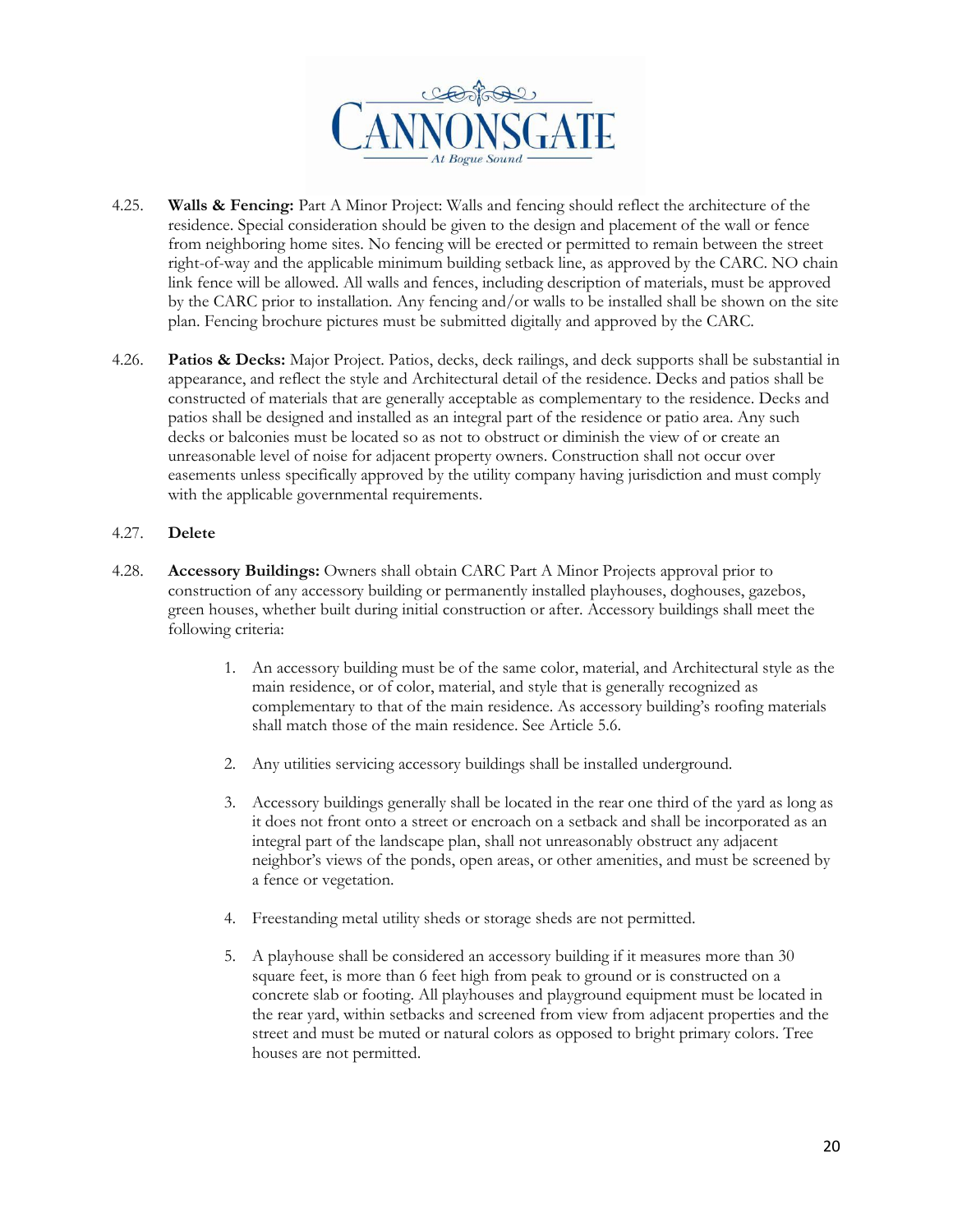

- 6. Dog houses shall not be visible from the street or adjacent properties, placed inside setbacks, and shall be muted or natural colors. CARC approval may require screening or landscaping. Dog lots, dog runs, and dog kennels are not permitted.
- 7. Docks: The addition of docks is not permitted.
- 4.29. **Recreational Equipment:** All recreational equipment, including, but not limited to, tennis courts, and playgrounds must be approved by the CARC as a Part A Minor Project prior to installation on any lot. The CARC will require photographs or other means of illustrating the appearance of equipment. Recreational Equipment may not be located forward of the front set back. No equipment may be placed less than 25' from any property line, unless screened from view of adjacent properties.
- 4.30. **Recreational Vehicles:** All boats and recreational vehicles (i.e., campers, motor homes, etc.) must be kept in a garage. NO outside storage will be allowed except for the HOA controlled boat storage area.
- 4.31. **Birdbaths, Birdhouses, and Birdfeeders:** CARC approval is not required for the rear yard installation of a birdhouse, or a birdfeeder that is less than one foot wide by one and a half feet tall, or a birdbath that is three feet tall or less, including any pedestal. Placement in any front or side yard requires CARC Part B Minor Project approval.
- 4.32. **Clotheslines:** No clotheslines are permitted on the exterior of homes or on any lot.
- 4.33. **Signs:**
	- **A. Signs:** All signage must be in accordance with the Cannonsgate Signage Guidelines below. One security sign may be permitted in the front yard located either adjacent to the driveway or in close proximity to the front entrance of the main dwelling.
	- **B.** One builder/owner sign approved by the Cannonsgate HOA, and permit board shall be allowed. The builder sign shall be erected on the lot/parcel prior to the commencement of any work, including clearing or grading and must display the lot number. The Builder sign shall be securely erected, and no signs or permits shall be placed in/on trees. The builder sign shall be removed immediately upon the issuance of a Certificate of Occupancy unless a longer period is granted in advance by the CARC. Only the sign approved by the CARC will be permitted. Only one Builder sign or one "For Sale" or Realtor sign will be permitted. NO SEPARATE SUBCONTRACTOR SIGNS ARE PERMITTED. THE BUILDER SIGN MAY INDICATE "NO TRESPASSING" WITHIN ITS TEXT. NO OTHER SIGNS ARE PERMITTED.
- 4.34 **Criteria for the Development of Homes along the ICW:** The Development Permit issued by the State of North Carolina Department of Environmental and Natural Resources (Permit number 120- 88) made specific requirements for the discharge of water on lots along the ICW. In adhering to the intent of the permit, homes along the ICW must be graded to allow water to pass along the sides of the homes and into the ICW. The finished garage floors are typically required to be elevated and as such, driveways must be configured to allow the water to discharge to the road.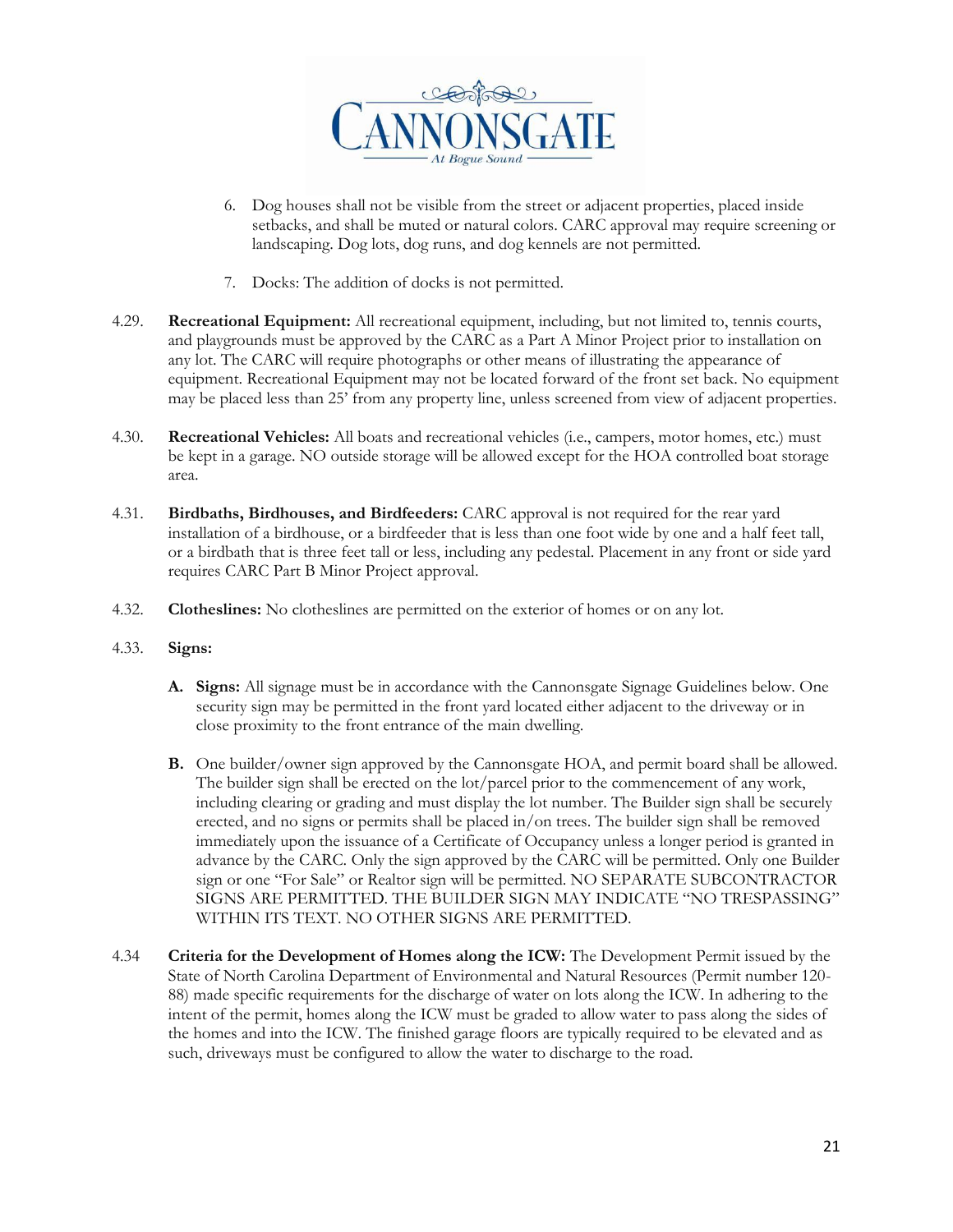

#### **ARTICLE 5 – BUILDING REQUIREMENTS:**

5.1 **Architectural Standards:** The design of all structures shall be predicated on the principles, ideals, and specific requirements, established in the Cannonsgate at Bogue Sound ARC Guidelines. Guidelines and copies are available on-line at CGHOA.com or CAMS Management Company. The CARC may disapprove plans if in its judgment the massing, architectural style, roofline, exterior materials, colors, or other features of the building do not meet these standards. No factory-built modular or mobile home type construction shall be permitted. **NOTE: No slab-on-grade heated areas are permitted except as follows: Ground floor areas behind garages on an elevated floor plan can have heated areas as long as there are no unscreened doors facing the front elevation. In the "Charleston Section" no more than** 600 SF of the lower level may be credited toward the minimum area requirement of the home.

There shall be no impervious improvements within designated wetlands.

- 5.2 **Minimum Area Requirement:** For all lots, the minimum area requirement for any residence shall be 2,500 heated square feet (HSF). Square footage for the purposes shall be measured in accordance with the North Carolina Real Estate Commission recommendations.
- 5.3 **Building Height:** No residence shall exceed three- and one-half stories above ground level. "Charleston" styled homes shall not be less than three stories. **Entry floors** for homes shall be a minimum of 30 inches above finished grade or sidewalk level, whichever is higher. A one-story home shall have the appearance, through its architecture, of being at least a one and one-half story home. In no case shall any building height exceed 50' in height as measured from the lowest point of contact of the dwelling to the earth to the highest point of any element of the home except chimneys and spires.
- 5.4 **Roof Slope:** The minimum roof slope over the main residence structure shall be at least three (5) vertical to (12) horizontal inches.
- 5.5 **Exterior Wall Treatments:** The materials listed below are acceptable exterior wall treatments for vertical and horizontal surfaces (except as noted). When used in combination, transitions from one material to another shall be made in an aesthetically sensitive manner such that the appearance and style of the home is consistent on all sides.

Materials:

- Wood clapboard painted or stained with minimum  $\frac{1}{2}$ " butt, 4" to 8" exposure, terminating minimum30" above finished grade.
- Traditional Portland cement stucco in muted colors, natural, tinted or painted.
- Wood shingle, with skirtboard or water table terminating 30" minimum above finish grade.
- Board and batten may be used only in low country applications when used as accent or trim and not as a foundation element.
- Brick.
- Cement based siding board in a clapboard or shake profile. 4X8 Masonry Board is allowed on condition that joints are concealed. All siding must terminate in a water table or skirt board, 30" minimum above finished grade.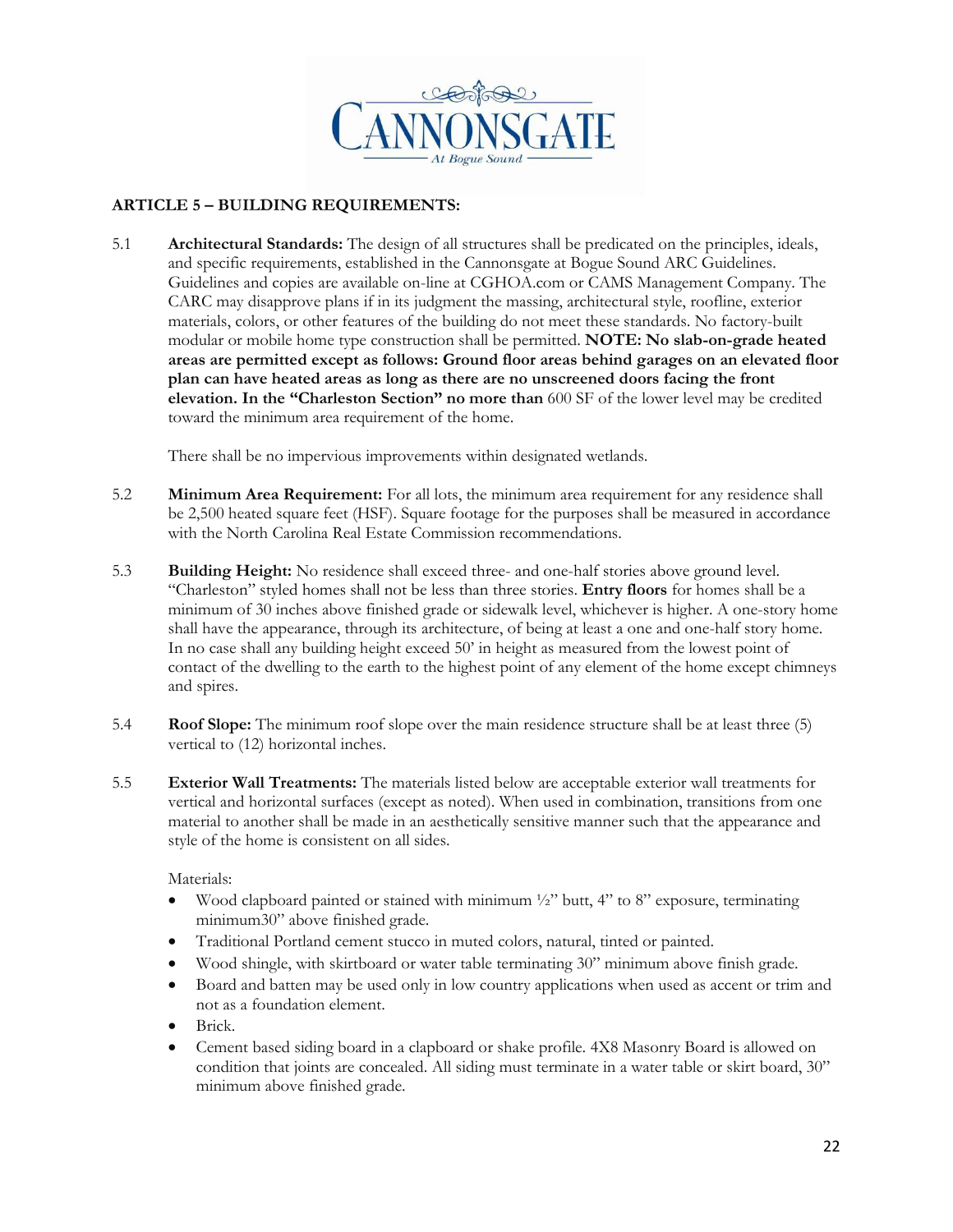

- Anodized, copper or paint finishes are required on all metal surfaces including windows, flashing, drips, and caps, in colors matching the approved trim colors.
- Soffits must be of wood, stucco, or cementitious materials. Aluminum and vinyl soffits are prohibited.
- Synthetic/foam products (EIFS) used on the exterior of buildings are not approved.
- Gutters and downspouts shall be used at all eave lines unless deemed inappropriate and should be either aluminum or copper. Galvanized material is NOT permitted. Gutter color, if aluminum, should closely match the trim color. Downspouts must be connected to underground drain lines terminating on-site.
- No vinyl or aluminum siding will be approved.
- SPECIAL NOTE: All HVAC units and pool equipment shall be concealed by landscaping, or an approved constructed screen, from street view.

#### Configuration:

- Wood walls shall have minimum 4" trim at corners and openings.
- Frieze height shall be a minimum of  $10$ " on masonry structures and  $6$ " on wood structures.
- Chimneys shall extend to the ground.
- Window and door casing shall be separated from frieze by a minimum of 6".

#### General:

- **Foundation walls**, piers and chimneys shall be brick, stucco (authentic), or stone, and **must be a minimum of 30" high**.
- If not enclosed by louvers, the **undercroft of decks and porches** less than or equal to 5' above grade, shall have vents sized and detailed as window openings on the foundation wall beneath the plane of the deck/porch. This requirement is not applicable for a raised slab foundation.
- Piers shall align with columns.
- **Screening by** louvers must be provided at the **undercroft of all steps and entry porches***.*
- 5.6 **Exterior Colors:** Exterior colors are limited to the colors included in the Cannonsgate at Bogue Sound Color Pallet. These are the "Colors of Historic Charleston" for the Charleston themed areas of the community and the "Carolina Low Country Collection" for the low country homes. Color samples are available in the Sherwin Williams – Duron stores and on the internet. Exterior colors shall be equal to the colors shown on the referenced color pallets and must receive approval. Colors proposed otherwise will require that a variance be approved. The specific manufactured product shall be classified as Chalking Resistant or contain no chalk (e.g., calcium carbonate). All color selections must be complementary to one another.

#### 5.7 **Roofing:**

Materials: Acceptable roof materials are natural or synthetic slate; copper; dimensional architectural asphalt shingles, equal to GAF Ultra HD, Owens Corning Berkshire Collection, Certainteed Landmark Pro, Certainteed Landmark Premium; wood shingles; metal shingles or metal panels. Barrel tile roofing materials will be reviewed on a case-by-case basis. For any asphalt shingle not previously listed to be considered, the shingle must weigh at a minimum of 250 pounds per square.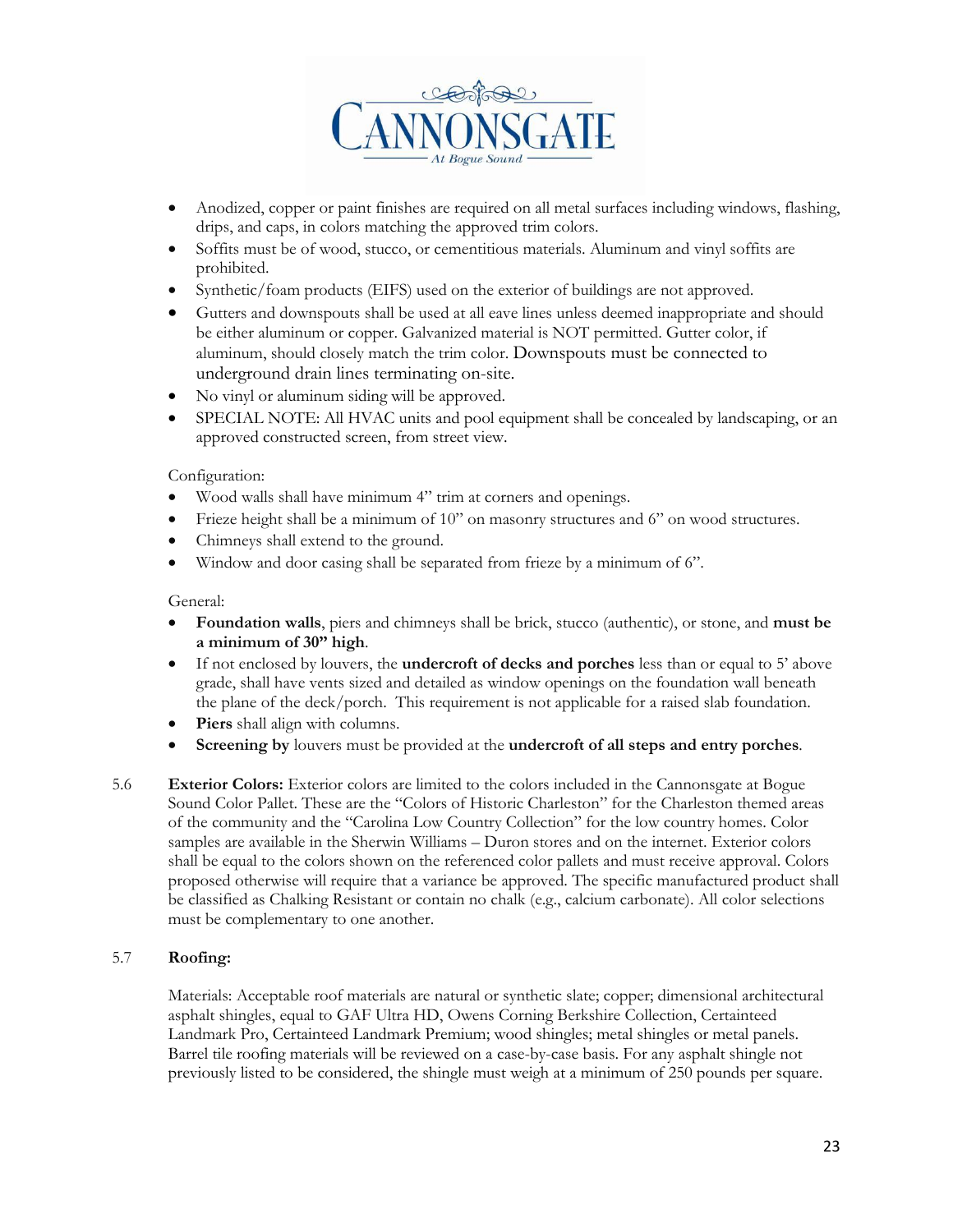

Configuration:

- Principle roof: symmetrical gable or hip with slope 3:12 to 12:12.
- Ancillary roof(s): shed, hip or gable with slope 2:12 to 9:12.
- Flat roofs are permitted when enclosed by balustrade or parapet.

#### General:

- Maximum 24"x48" skylights permitted on rear (side of residence permitted if next to buildable lot).
- Gutters shall be square or half round aluminum or copper
- Minimum roof projection in "low country" styled houses is 12". Maximum roof projection in "Charleston" styled houses is 12", except Italianate homes may project 16"..

#### 5.8 **Windows, Doors, Shutters and Trim:**

#### Materials:

- Windows shall be wood, framed in vinyl or aluminum clad, or Ultrex Fiberglass in clear glass or a tinted glass in gray or smoke colors.
- Double hung, casement and fixed vinyl or fiberglass windows are approved as follows: Andersen 100 Series Fibrex; Certain Teed MW 9000 series (9540 or 9555); Jeld Wen Premium Vinyl 4500; Marvin Integrity Series; Pella 350 Series; Simonton Pro-Finish Master, Atrium Windows Series 450 with DP 50, YKKAP Style View Double-hung NLY Series or United Series 5500. Windows
- Jambs must be  $4-9/16$ " deep, minimum.
- Other Windows an owner wishes the ARC to consider will be evaluated on a case-by-case basis. Please provide sample window and allow 30 days for the evaluation. "Single hung windows are not permitted." Please contact the ARC for consideration of any window you wish to submit, c/o [CSMorehead@CAMSMGT.com](mailto:CSMorehead@CAMSMGT.com)
- Samples shall be submitted for gray and smoke glass colors for approval by the CARC.
- Screens on porch enclosures shall be dark bronze or charcoal.
- Window screen fabric must be dark bronze or charcoal color and cover entire window.
- Single sash screens are not permitted.
- Windows shall be trimmed/banded on the front side, and at the rear elevations.
- Doors shall be of painted or stained wood or fiberglass.
- Shutters shall be of wood or solid PVC.
- Wood or masonry sills should project enough for drip kerf.
- Masonry walls shall have expressed lintels or jack arches above openings.
- The CARC must approve security treatments for doors and windows.

#### Configuration:

- Windows shall be operable casement or sash of vertical orientation. Where screens are used, they shall be full screens.
- Single Hung windows are not permitted.
- Multiple windows in the same opening shall be separated by a 4" mullion. Pre-mulled windows with 4" mullions are acceptable.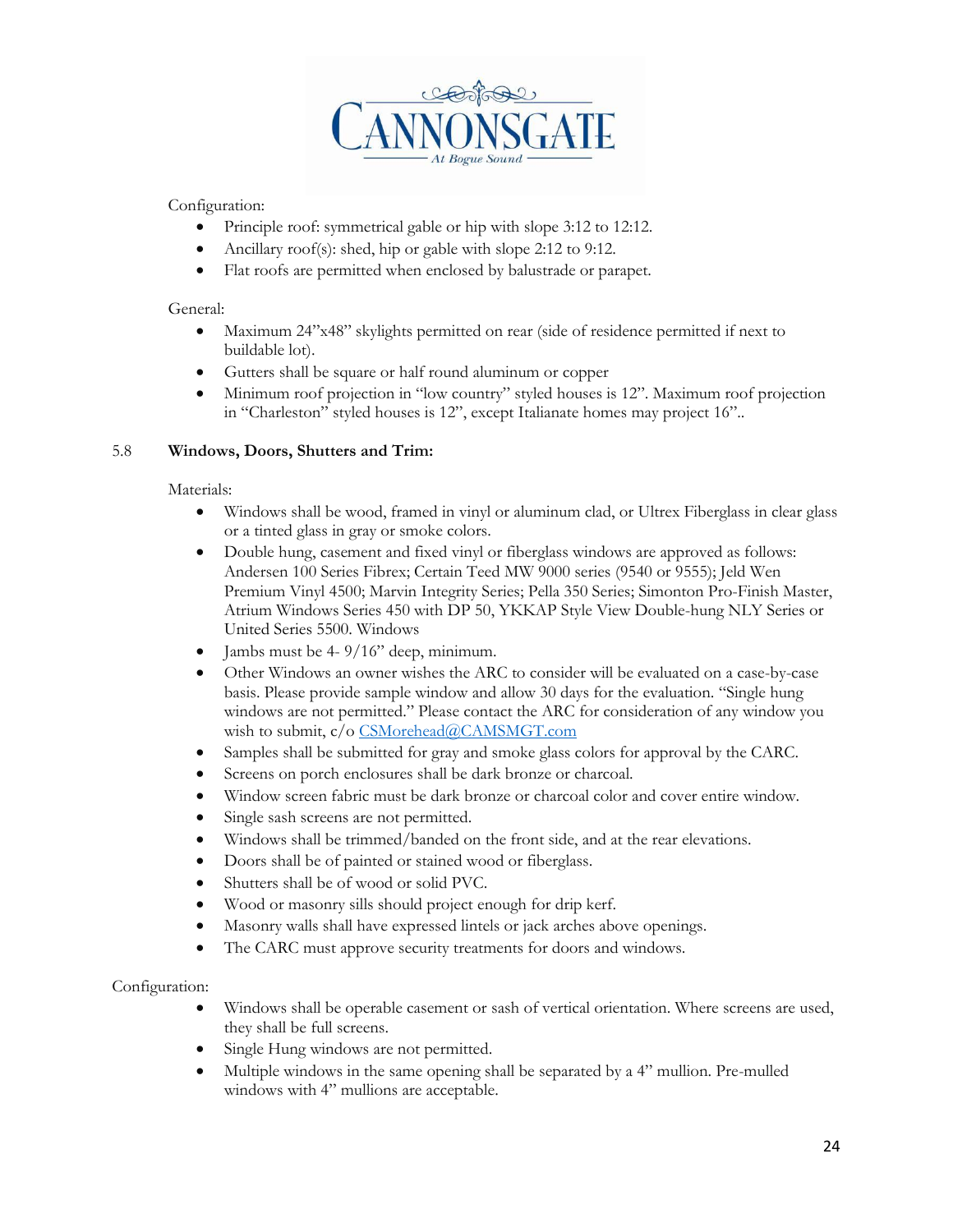

- Windows are to be installed on front, back and sides of homes, number, and graphic alignment to be on a case-by-case basis. Houses on corner lots or curves in roads shall have full complement of windows on the exposed side.
- Windows shall not be wider than they are tall
- Muntins shall be of the same angled profile as, and coplanar with the sash,  $7/8$ " maximum width.
- Where SDL exterior muntins are used they shall be permanently fixed.
- Windows and casings inset a minimum of 1.5" in a masonry wall.

#### General:

- Shutters shall appear to be operable and sized to match opening. Include hinges and shutter dogs.
- Single bay garage doors shall be  $9^{\circ}-0$ " maximum width and  $7^{\circ}-6$ " minimum clear height.
- Polygonal bay windows shall project perpendicularly from main structure a minimum of 8".
- Single door openings shall be 48" maximum.
- Wood attic vents shall not be wider than they are tall and shall be trimmed as a window.
- 5.9 **Screen Doors:** Front screen doors are not permitted. Screening is not allowed at the garage doors and CARC approval is required for all other screen door applications. Screen door design and color must match and be generally accepted as complementary to that of the actual entry doors of the house.
- 5.10 **Vents:** Plumbing vents, mechanical vents and fans, turbine type attic vents and other similar types of vents must be painted to blend with the roof and siding. No vents shall be located on the front elevation.
- 5.11 **Ceiling Height:** In homes of two stories or more in height, the minimum ceiling height on each floor shall be 9'-0". In one and one and one-half story homes, the ceiling height on the first floor shall be 11'-0".

#### 5.12 **Deleted**

- 5.13 **HVAC Units:** HVAC units may encroach on setback but must be screened from street view. Screening may be masonry walls, heavy wood screens or evergreens which conceal the HVAC units from view (not less than 6" below top of units and no more than a 12" gap in between). Window air conditioning units and through-wall units are not permitted. Note the offset requirements by manufacturers should be taken into account when setting the HVAC equipment pad and required screening wall.
- 5.14 **Awnings & Overhangs:** The installation of awnings or overhangs requires CARC approval. The awning or overhang color must be the same as or generally recognized as complementary to the exterior of the residence. Metal awnings are prohibited.

#### 5.15 **Deleted**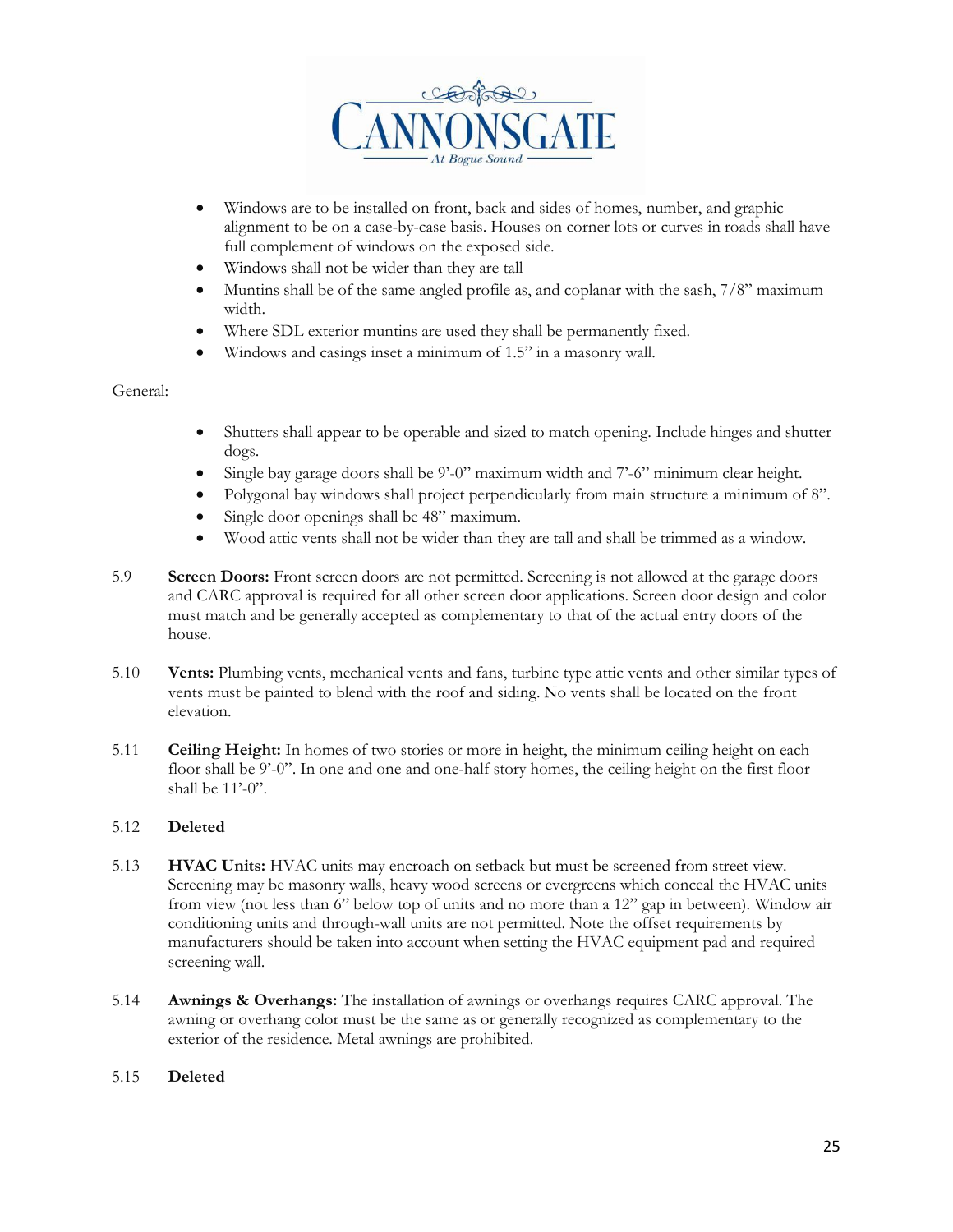

- 5.16 **Glass Block:** Glass block on the exterior of a dwelling shall be subject to CARC approval. Glass block shall not be a dominant feature for the dwelling or elevation.
- 5.17 **Covered Porches:** All homes in the "Low country" style shall have a covered front porch, a minimum of eight feet in depth and are encouraged to have side porches. The front porch shall extend a minimum of 40% of the street façade. All homes in the "Charleston" style are encouraged to have front, side, or combined front and side porches, and rear porches. Porches in all cases shall be 8 feet deep as a minimum. Homes that do not have porches must have balconies that are braced and that front the street. Double Lot "Charleston Single" style homes whose main residence is constructed mainly on one half of the property as seen from the road may have a two-story side porch facing the open space side yard. Porch columns in every case shall be a minimum of 12 inches (square or round). Larger ground level columns may be required. Porches on all homes in the Charleston style shall be two level, and where the home backs onto a **lake or community area**, the rear porch shall be two levels extending across the rear of the home. Porch depth shall be eight feet minimum on front and rear. Porch steps shall be enclosed with slatted boards or brick and shall have closed risers. Lattice is not approved. Porch designs are reviewed on a case-by-case basis, with consideration given to architectural style of the home, and applicability to the *Intent* of the Cannonsgate ARC Guidelines.
- 5.18 **Screen Porches/Patios & Other Enclosures:** CARC approval is required for the construction of covered porches, patios, and other enclosures. Such structures and their supports shall be substantial in appearance and reflect the style and architectural detail of the residence. Such structures shall be constructed of materials that are generally acceptable as complementary to the residence and be designed and installed as an integral part of the residence with rooflines that complement that of the principal structure. Any such structure must be located so as not to obstruct or diminish the view of or create an unreasonable level of noise for adjacent property owners. Such structures are not permitted on the street(s) façade. Construction shall not occur over easements unless specifically approved by the utility company having jurisdiction and must comply with the applicable governmental requirements. Screens shall be either dark bronze or charcoal.
- 5.19 **Retaining Walls:** Retaining walls shall not exceed 48" in height per wall at any location. Areas along the ICW may have a retaining wall up to the 404 line or VE line, whichever is further from the ICW. The wall should follow the 404/VE line. The wall shall not exceed 48" in height from ground to top of wall as measured on the ICW side. The walls shall be constructed of Fiber Reinforced Polymer (FRP) or segmented stone. This standard is required in order to provide a uniform appearance along the ICW.
- 5.20 **Propane and Oil Tanks**: **Propane or oil tanks located in yards, must be installed underground. Smaller gas tanks allowed by code, may be installed adjacent to a home, but must be screened from view.**
- 5.21 **Additions, Modifications & Expansions:** Any addition, modification, expansion, or similar alteration, including changes to the color scheme, of a previously approved residence, whether before or after the initial construction, is subject to the requirements of these Guidelines and must be submitted to the CARC for approval. Updated impervious area calculations must be included in the submission to the CARC.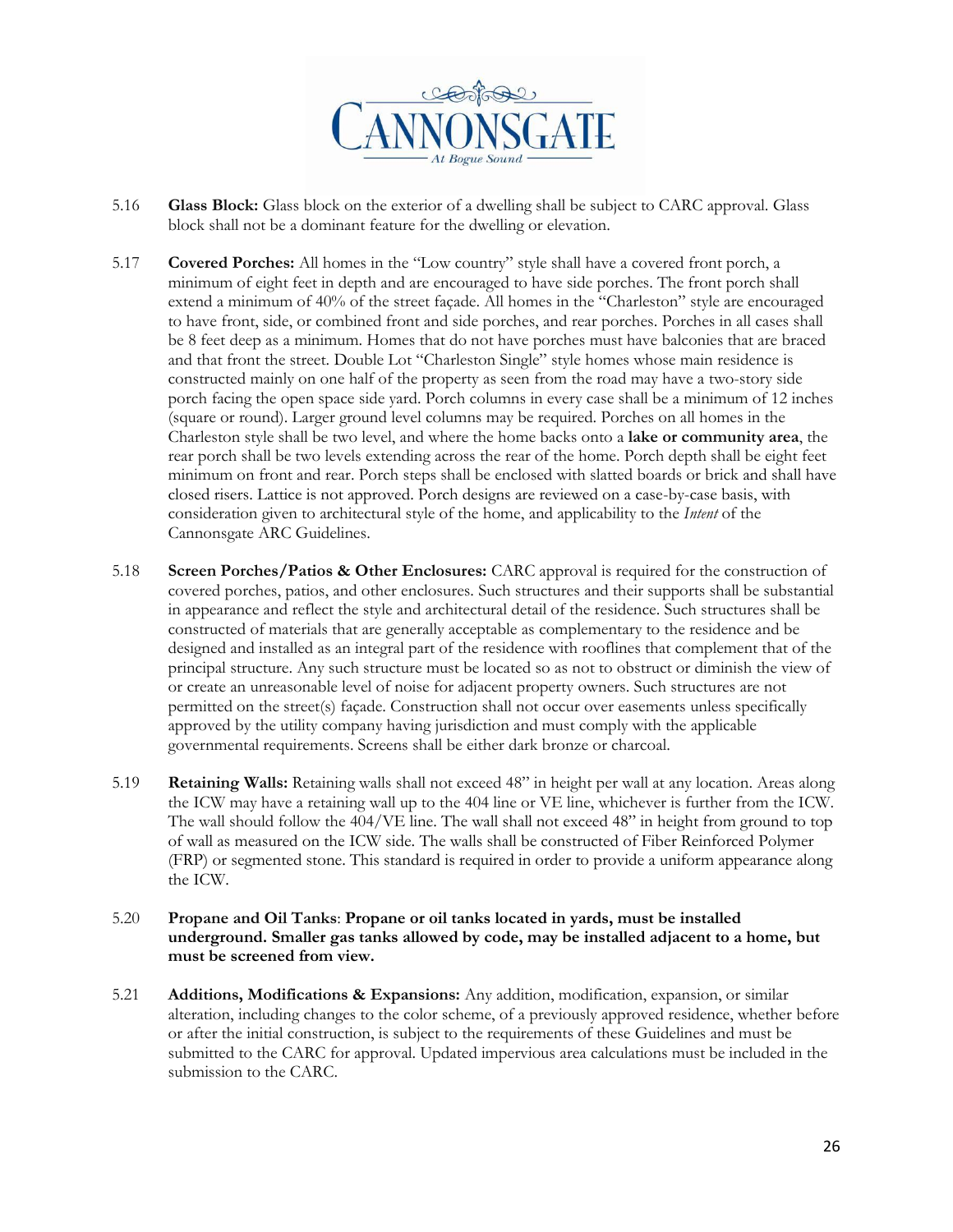

#### **ARTICLE 6 – LANDSCAPING REQUIREMENTS:**

- 6.1 **Purpose**: These landscape requirements have been established to maintain the high standards of Cannonsgate at Bogue Sound and reflect the community's emphasis regarding the value of open spaces, natural landforms, landscapes, and sensitive environmental eco-systems. Such requirements and guidelines help assure a positive impact in property values, quality of life, and the overall enjoyment and benefits of outdoor living while reducing any negative impacts on the natural ecosystem. As such, plans shall be prepared and sealed by licensed landscape contractor or licensed Landscape Architect. Drawings shall have planting details as well as layouts and schedules.
- 6.2 **Approved Plants:** Appendix A offers some suggestions. All plantings shall be placed in accordance with standard horticulture practice.
- 6.3 **Shade & Street Trees**: In general, the site shall have one large hardwood tree of a caliper of 2.5" or better at the base for every 4000 SF of gross site area, or fraction thereof. (A 9200 SF site shall have a minimum of 3 trees). Existing trees may be counted if meeting requirements as follows:
	- No more than two trees of the same variety may be used to satisfy this requirement.
	- \*Lots on the ICW may calculate number of trees required by area of lot between street and the 404 wetlands (i.e., the "UPLAND" of the lot). Surveyor must confirm SF of upland on survey map.
- 6.4 **Evergreen Foundations:** Evergreen Foundation Plantings are required to provide year 'round accents and softening of foundations as well as provide a backdrop for ornamental and flowering plants. A minimum of 18"-24" tall shrubs planted 36"-48" on center will be required in areas along foundations and under windows, with exceptions for lower windows, porches, and in areas where the foundations materials are an important architectural accent. Quantities will be decided on an individual basis.
- 6.5 **Evergreen Screening:** Evergreen screening is needed to conceal service and utility areas. Quantities and sizes will be considered on an individual basis but should provide immediate screening.
- 6.6 **Lawn, Groundcover & Mulch:** Areas should be established to control erosion in compliance with all Environmental Rules & Regulations of the Community, County & State. All Lawn areas must receive Sod. Natural areas must be mulched, and ground cover is recommended on slopes greater than 3:1. Seeding and maintenance of grass areas must be done in accordance with the North Carolina State University Guidelines for turf grass in "high profile home lawns", as described on their website:<http://www.turffiles.ncsu.edu/turfselect/>

#### 6.7 **Minimum Plant Sizes**:

- **Ground Covers**: 1 gallon: 12-18" spread 3 gallons: 18-24" spread (large and/or sloping areas may appropriately plant smaller sizes in greater quantity.)
- **Hardwood and Canopy Trees (including ornamentals):** 2.5" caliper (or 12 -14')
- **Evergreen Trees:** 6-8' height minimum
- **Foundation Shrubs:** Minimum of 3 gallons or 18"-24" tall planted 36"-48" on center. (Refer to 6.4 above)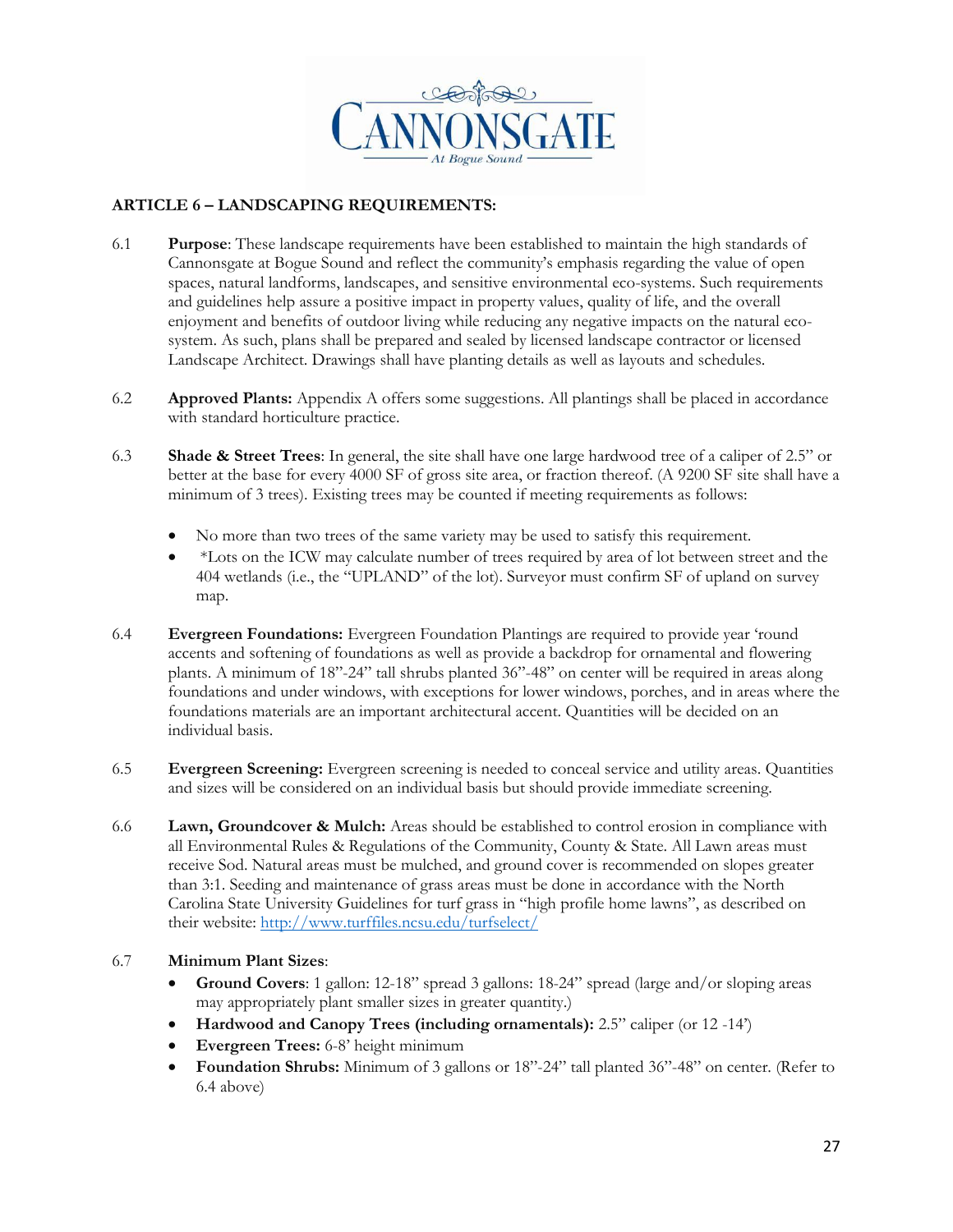

- **Screen Plantings:** Minimum height must match height of HVAC and utilities at planting and be spaced to completely screen utilities or service areas. (Refer to Article 6.5 above)
- 6.8 **Exterior Lighting:** Refer to Article 4.13 above.
- 6.9 **Ornaments & Statues:** Refer to Article 4.21 above.
- 6.10 **Irrigation Systems:** Must be installed in a manner that does not allow well water to distribute over community amenities (sidewalks, curbs, etc.) or neighboring properties.

#### **ARTICLE 7 - ARCHITECTURAL REVIEW SUMMARY**

The following is a brief outline of the steps to progress through the Architectural Review process. It is essential that the Architectural Guidelines are studied in full to gain a complete understanding of the requirements for building in Cannonsgate. Use of this outline will not substitute for failure to study and comply with the Guidelines.

- STEP ONE: Order a Lot Survey, and Site Plan for your proposed project from a licensed surveyor familiar with Cannonsgate. These two documents must be provided to the CARC at all phases of review. Confirm that your house plans and site plan conform to either the "Low Country" or "Charleston" section of Cannonsgate's specific requirements.
- STEP TWO: Assemble your documents for submittal.
	- A. Check your proposed house plans and site plan against the Guidelines to assure compliance
	- B. Convert your maps and drawings, scanned to scale, to digital files (pdf).
	- C. Decide which phase you are submitting for review:
		- i. Schematic Design (SD) Optional, but highly recommended.
		- ii. Design Development (DD) Required
		- iii. Construction Documents (CD) Required.
	- D. Use the Check Lists and Application Forms to check that you have assembled complete information.
- STEP THREE: Use the Fee Checklist on the Application Form and pay all required fees to the Cannonsgate HOA prior to submitting your documents. The CARC review begins only upon receipt confirming payment of fees. When the full receipt of fees is confirmed, you will receive instructions for submittal of documents and application to the CARC.
- STEP FOUR: Fill out the Cannonsgate Architectural Review Application Form(S) related to the Phase you are submitting for Review:
	- i. Schematic Design (SD) Review Optional, but highly recommended.
	- ii. Design Development (DD) Review Required
	- iii. Construction Documents (CD) Required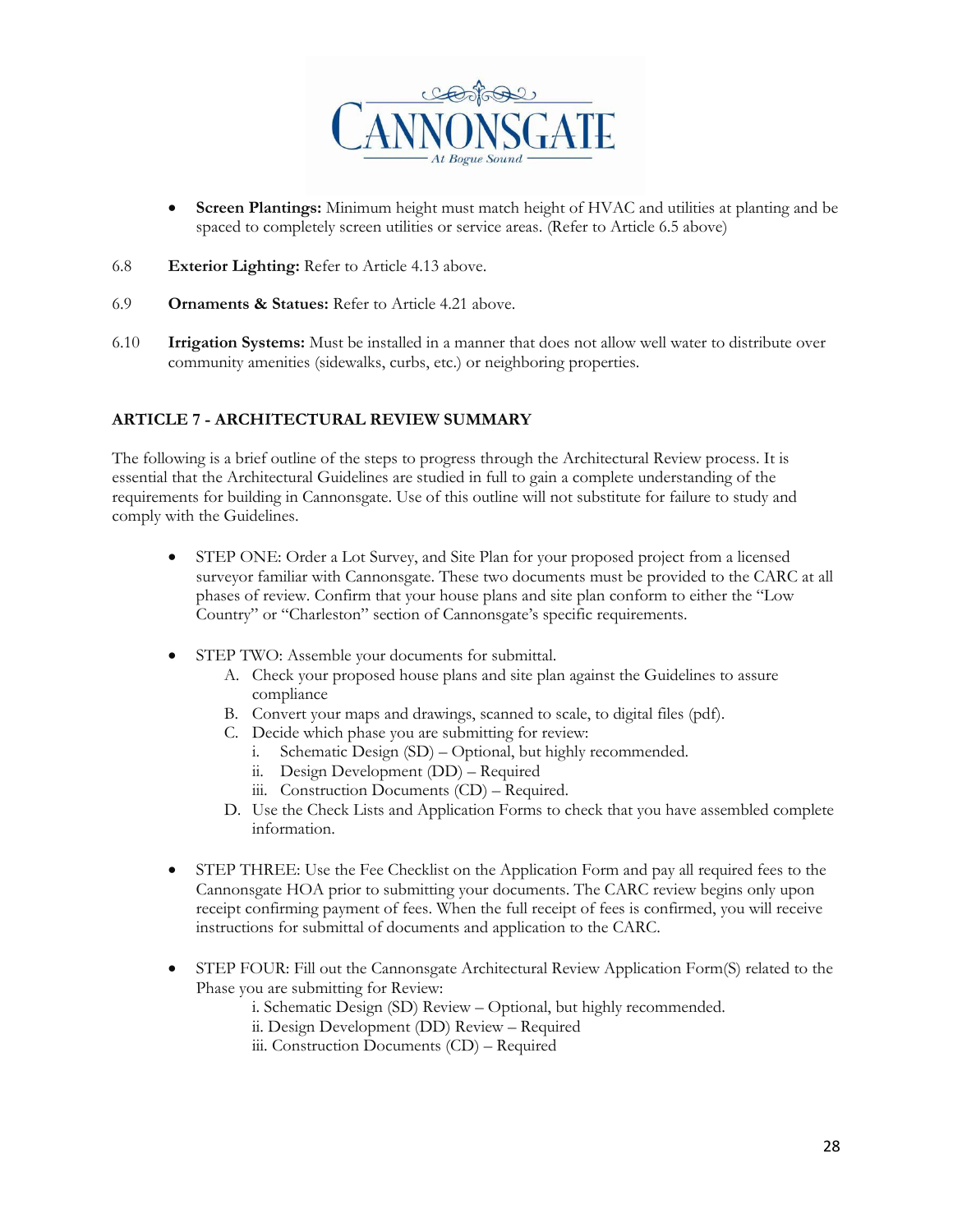

Complete the relevant Check Lists, noted on the Application Form(s), and submit with the maps and drawings for each phase. **Incomplete Submittals will not be reviewed**. Applicants will be notified within seven (7) working days if the submittal is incomplete.

- STEP FIVE CARC REVIEW COMMENTS: See Article 3 for complete details. Once the CARC has completed its review, if the note is anything other than "Approved," you must make the CARC modifications requested in order to build, or to receive Final Approval in Cannonsgate. If re-submittal is required by the CARC, the 30-day review period begins again when the new submittal is uploaded.
- STEP SIX ON SITE REVIEWS: Download and complete a Request for On-Site Review Form for each of the following, and submit to CARC:

**Pre-Construction Site Staking Review:** This review must be scheduled and approved prior to clearing, grading, or beginning any construction. Construction must not start prior to receiving approval at site staking. Construction must start within four months following site staking approval. Building sign displaying lot number must be installed for this review to take place.

**Review at Dry-In**: This review is to be scheduled at the point when the roof is on, and the windows and doors have been installed. Construction is Not Permitted to continue without scheduling the dry-in review.

**Final Review:** This review is to be scheduled upon completion of all construction, including landscaping and accessory structures. Note that the Final Survey, confirmation of impervious areas and certification of materials and design, must be submitted along with the request for Final Review.

#### **ARTICLE 8** - **CLARIFICATIONS:**

- 1. The setbacks are measured to where the building contacts the ground. The roof overhang may extend across a side yard setback a distance of one foot. Cantilevered floors of any width may not extend across any setback.
- 2. Foundations:
	- Slab-on-grade heated areas are not permitted, except as provided for in Article 5.1.
	- Homes shall have a minimum 30" high foundation, finished with brick, stone, or authentic stucco.
	- Where the entire first level of the home is clad completely in brick, stone, or stucco, it may extend to finish grade or below.
- 3. Stucco applied to foundations must be applied in a manner which does not allow masonry joints to show through (minimum 2 coats) and be painted.
- 4. The Schematic Design Review offered to Lot Owners (see Article 3.3, "E.5" and the Schematic Review Request Form), only requires that the Lot Owner supply to the ARC the (4) Elevation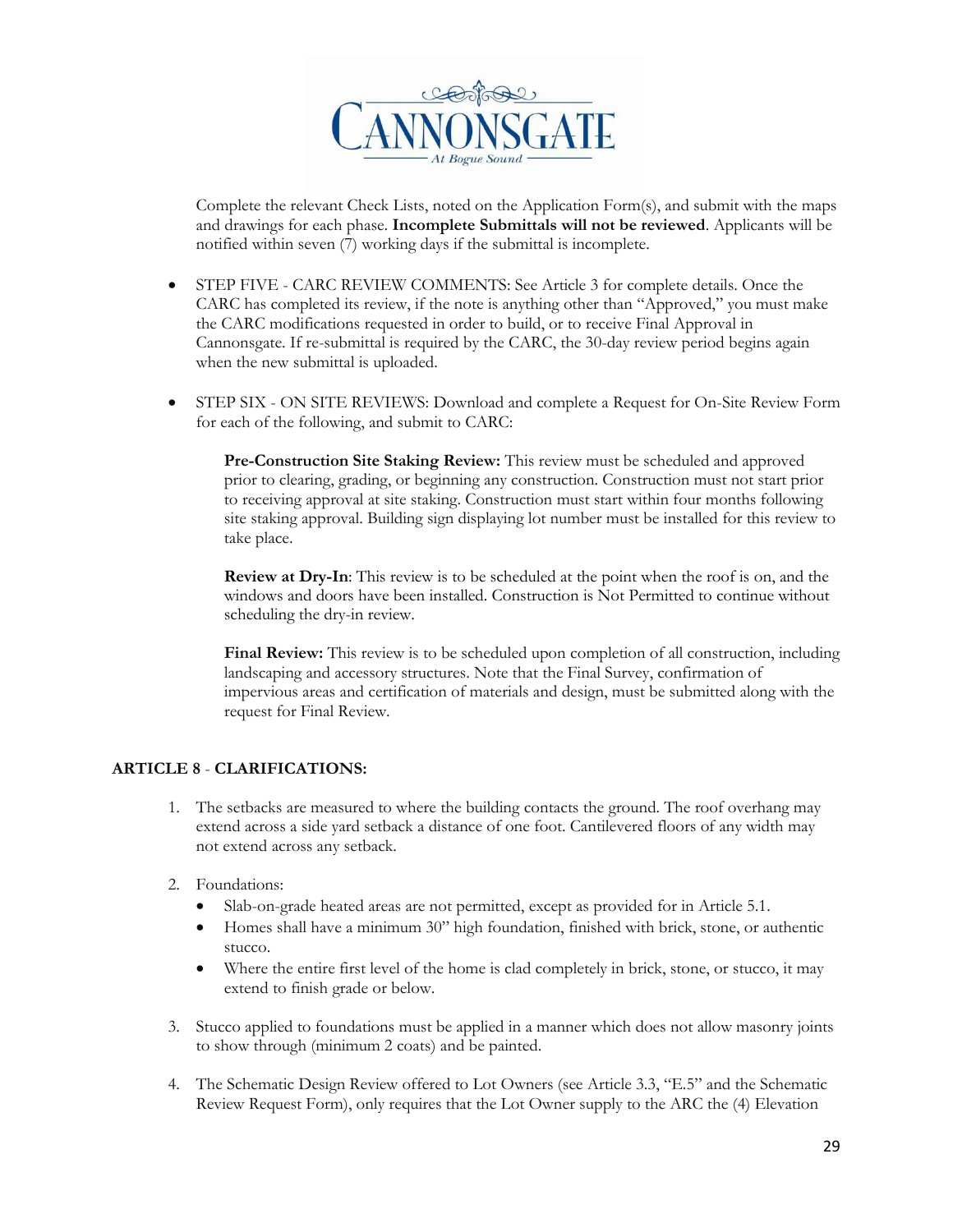

drawings, showing each side of their proposed home. The ARC will only comment on the appropriateness of the home design. Owner may, if they wish, supply the ARC with a Survey & Surveyors' Site Plan, showing impervious compliance and setbacks, but it is not required until the formal submittal with all fees paid.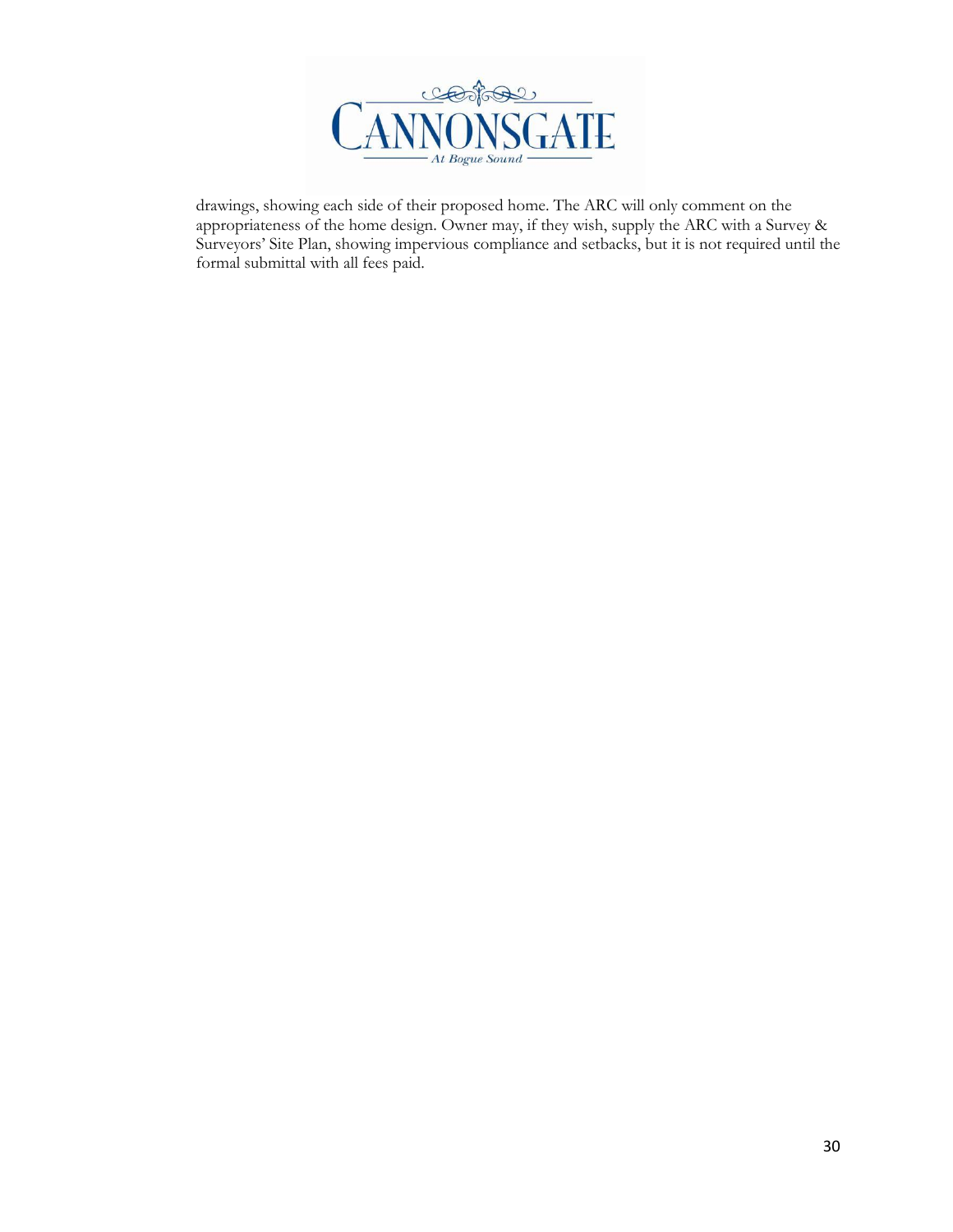

## **CANNONSGATE ARCHITECTURAL REVIEW APPENDIX A**

#### **APPROVED PLANT MATERIALS**

The following pages represent list of recommended and approved plant material for Cannonsgate at Bogue Sound. The lists were developed to serve as a guide to material most suited for environmental and aesthetic success. It is not exclusive; that is, other plant varieties may be included in a landscape plan for review and approval. It is required that plans be developed by a professional Landscape Architect or Licensed Landscape Contractor, and care be taken for appropriate selections and placement. Refer to Cannonsgate at Bogue Sound Architectural Guidelines:

Article 6 - Landscaping Requirements for detailed instructions. Additional information regarding additional plant materials and individual species are available by contacting the Cannonsgate at Bogue Sound Homeowners Association.

So that the following pages might be of additional benefit, please not the following:

First row gives common names, second row gives botanical names, and the third row gives codes identified below:

- $C =$  Appropriate for Charleston style
- LC = Appropriate for Low County Style  $D = Deciduous$  $E =$ Evergreen  $F =$  Flowering  $H = H_3$ bitat  $N =$  Native
- S = Seasonal Interest

### **CANOPY TREES**

| American Beech      | Carolina Beech Fagus grandifolia | C/LD/D/H/N   |
|---------------------|----------------------------------|--------------|
| American elm        | Ulmus Americana                  | C/LC/D/H/N   |
| <b>Bald Cypress</b> | Taxodium distichum               | LC/D/H/N     |
| Black Walnut        | Juglans nigra                    | C/LC/D/H/N   |
| Carolina Hornbeam   | Carpinus caroliniana             | C/LC/D/S/H/N |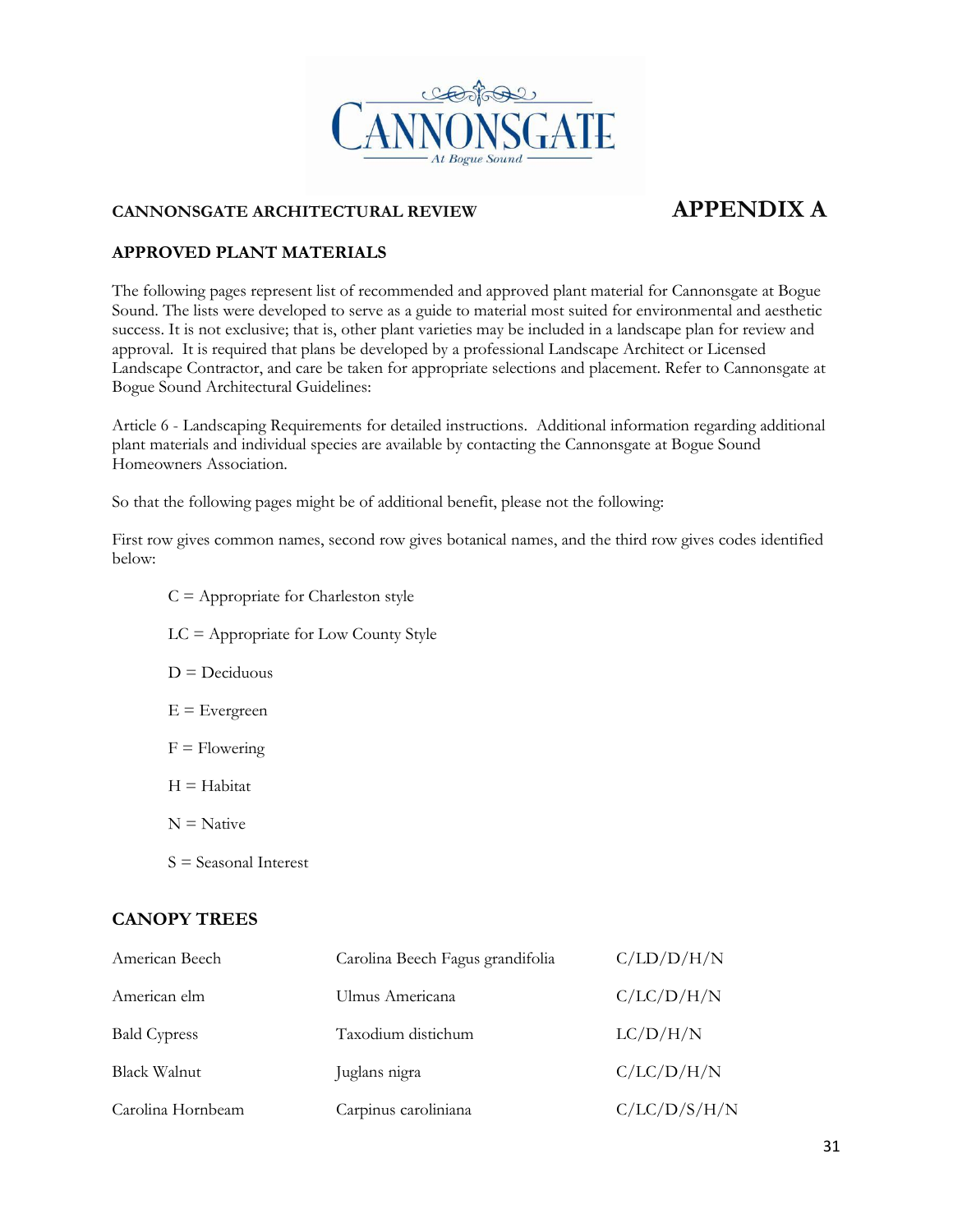

| Dawn Redwood   | Metasequoia glptost              | C/LC/D/S       |
|----------------|----------------------------------|----------------|
| Deodora Cedar  | Cedrus deodara                   | C/E            |
| Ginkgo         | Ginkgo Biloba                    | C/D/S          |
| Green Ash      | Fraxinus pennsylvanica           | C/LC/D/F/S/H/N |
| Honeylocust    | Gleditsia triacanthos            | C/LC/D/F/S     |
| Live Oak       | Quercus virginiana               | C/LC/E/H/N     |
| Magnolia       | Grandiflora Magnolia Grandiflora | C/LC/E/F/H     |
| Overcup Oak    | Quercus lyrate                   | C/LC/D         |
| Palm Trees     | Sabal Palmetto                   | C/LC           |
| Pin Oak        | Quercus palustris                | LC/N/D         |
| Red Maple      | Acer Rubrum (var)                | C/LC/D/S/H     |
| River Birch    | Betula Nigra                     | LC/D/H/N       |
| Sawtooth Oak   | Quercus acustissima              | C/LC/D/S/H     |
| Shummard Oak   | Quercus shumardii                | C/LC/D/S       |
| Silver Maple   | Acer Sacharinum                  | C/LC/D/S/H/N   |
| Sugar Maple    | Acer saccharum                   | C/LC/N/D/S/H/N |
| Swamp Tupelo   | Nyssa biflora                    | C/LC/D/H/N     |
| Swamp Chestnut | Oak Quercus michauxii            | LC/D/H/N       |
| Sycamore       | Platanus Occidentalis            | C/LC/D/S/N     |
| White Oak      | Quercus Alba                     | C/LC/D/N       |
| White Pine     | Pius stobus                      | LC/E/N         |
| Weeping Willow | Salix babylonica                 | C/LC/S         |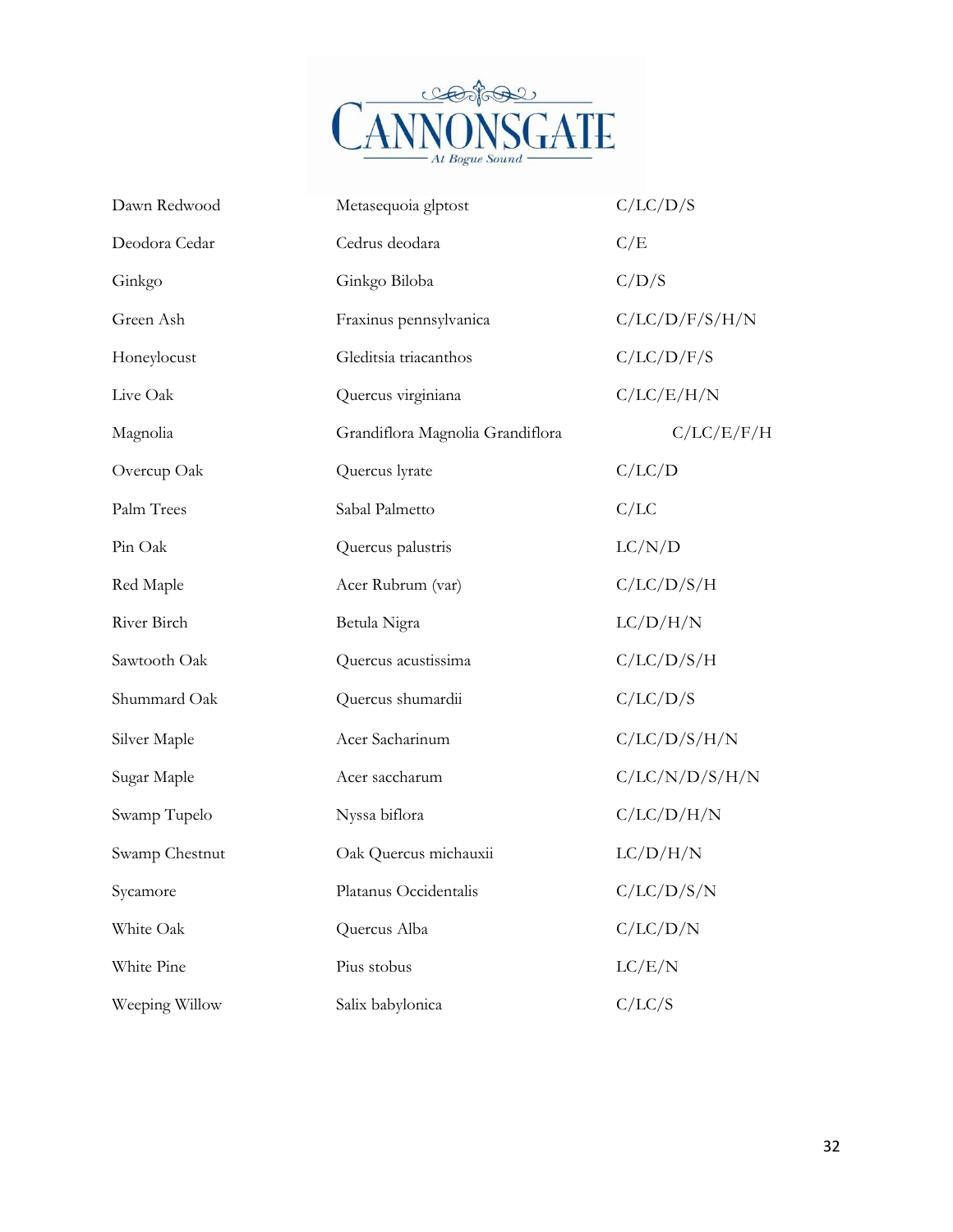

### **SMALL TREES**

| Carolina Silverbell      | Halesia Carolina        | C/LC/D/F/H/N   |
|--------------------------|-------------------------|----------------|
| Crape Myrtle (varieties) | Lagestromia Indica      | C/LC/D/F       |
| Dwarfed winged Sumac     | Rhus copallium          | LC/D/F/S/H/N   |
| Eastern Redbud           | Cercis Canadensis       | C/LC/F/H/N     |
| Flowering Dogwood        | Cornus Florida          | C/LC/D/F/S/H/N |
| Korean Dogwood           | Kousa Dogwood           | C/LC/D/F/S/H   |
| Holly (varieties)        | Ilex (multi-varieties)  | C/LC/(variety) |
| Japanese Maple           | Acer palmatum           | C/S            |
| Paperbark Maple          | Acer Griseurm           | C/LC/D/S/H     |
| Parrotia                 | Parrotia persica        | C/LC/E/F/S     |
| Paw Paw Tree             | Asimina Triloba         | LC/D/F/S/H/N   |
| Persimmon                | Diospyros virginiana    | C/LC/D/F/S/H/N |
| Possumhaw                | Viburnum nudurm         | LC/F/S/H/N     |
| Serviceberry             | Amelanchier arborea     | C/LC/D/S/H/N   |
| Silky Dogwood            | Cornus amomum           | LC/D/F/S/H/N   |
| Snowbell                 | Styrax                  | C/LC/D/F       |
| Sweetbay Magnolia        | Magnolia virginiana     | C/LC/E/F/S     |
| Tag Alder                | Alnus serrulate         | LC/D/F/S/H/N   |
| Wild Plum                | Prunus Americana        | C/LC/D/F/H/N   |
| Japanese Yew             | Podocarpus Macrophyllus | C/LC/E/H       |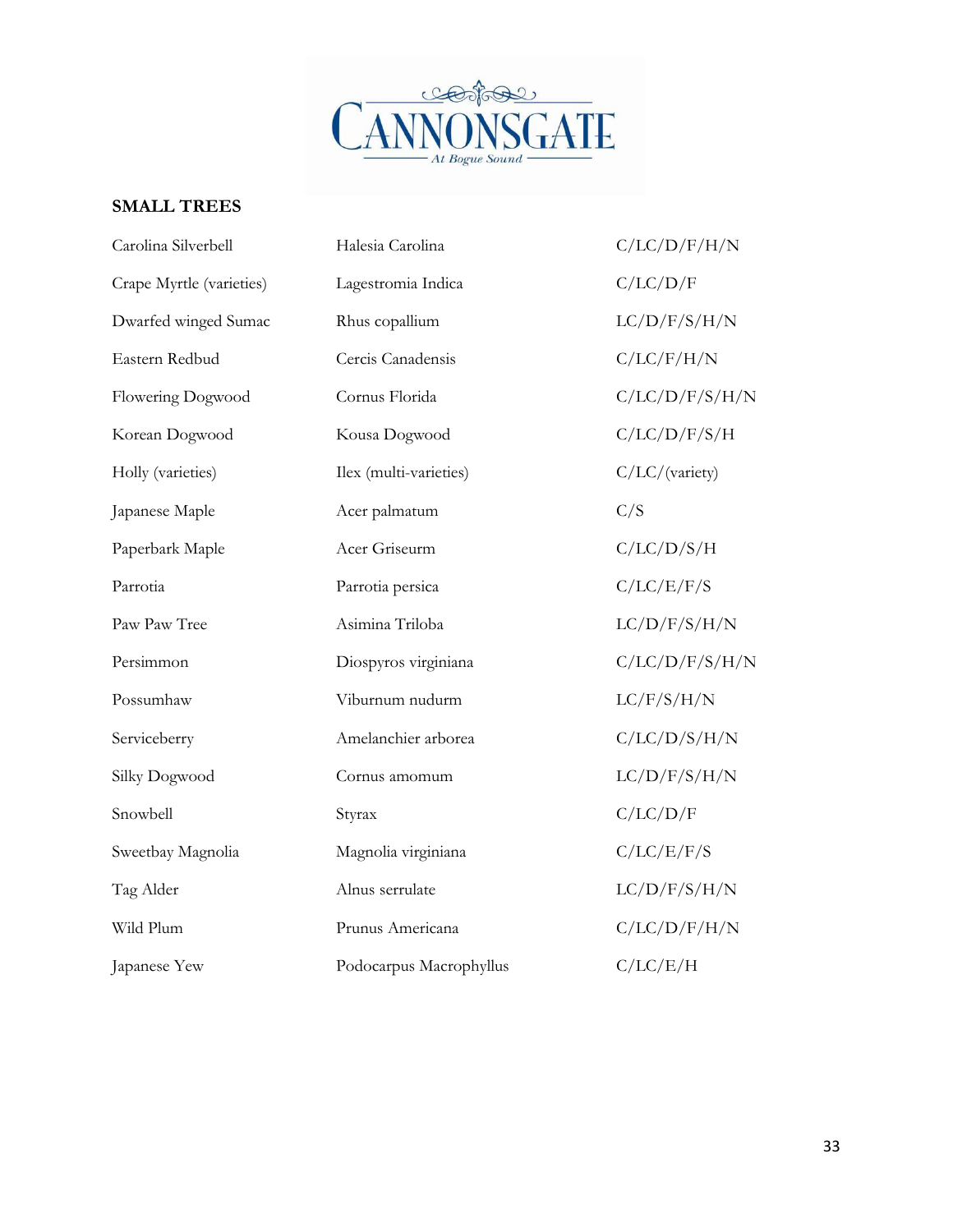

### **SCREEN PLANTS**

| Arborvitae            | Thuja (varieties)           | C/E                |
|-----------------------|-----------------------------|--------------------|
| Atlantic White Cedar  | Chamaecyparis Thyoides      | LC/E/N             |
| Cryptomeria           | Crptomieia japonica         | C/LC/E             |
| Eastern Red Cedar     | Juniperus virginiana        | LC/E/H/N           |
| Holly (varieties)     | Ilex (multi-varieties)      | C/LC/E/(varieties) |
| Juniper (varieties)   | Juniperus (multi-varieties) | C/LC/E/(varieties) |
| Ligustrum (varieties) | Liustrum (varieties)        | C/LC/E/F           |
| Magnolia "Little Gem" | Magnolia "Little Gem"       | C/LC/E/F           |
| Myrtle Dahoon         | Ilex myrtifolia             | LC/N/E/C/H         |
| Wax Myrtle            | Myrica cerifera             | C/LC/E/H/N         |
| White Pine            | Pinus strobus               | C/LC/E/H/N         |

### **LARGE SHRUBS**

| Anise                  | Illicium anisatum         | C/LC/E/F       |
|------------------------|---------------------------|----------------|
| Arborvitae (varieties) | Thuja (varieties)         | C/E            |
| Arrowood               | Viburnum dentatum         | LC/N/D/F/C/H   |
| Barberry (varieties)   | Berberris (varieties)     | C/LC/D/S       |
| <b>Beauty Berry</b>    | Callicarpa Americana      | C/LC/D/F/S/H   |
| <b>Butterfly Bush</b>  | Buddleria davidii         | C/LC/D/F/H     |
| Button Bush            | Cephalinthus occidentalis | C/LC/D/F/S/H/N |
| Camellia (Japanese)    | Camellia japonica         | C/LC/E/F/H     |
| Camellia (sasanqua)    | Camellia sasanqua         | C/LC/E/F/H     |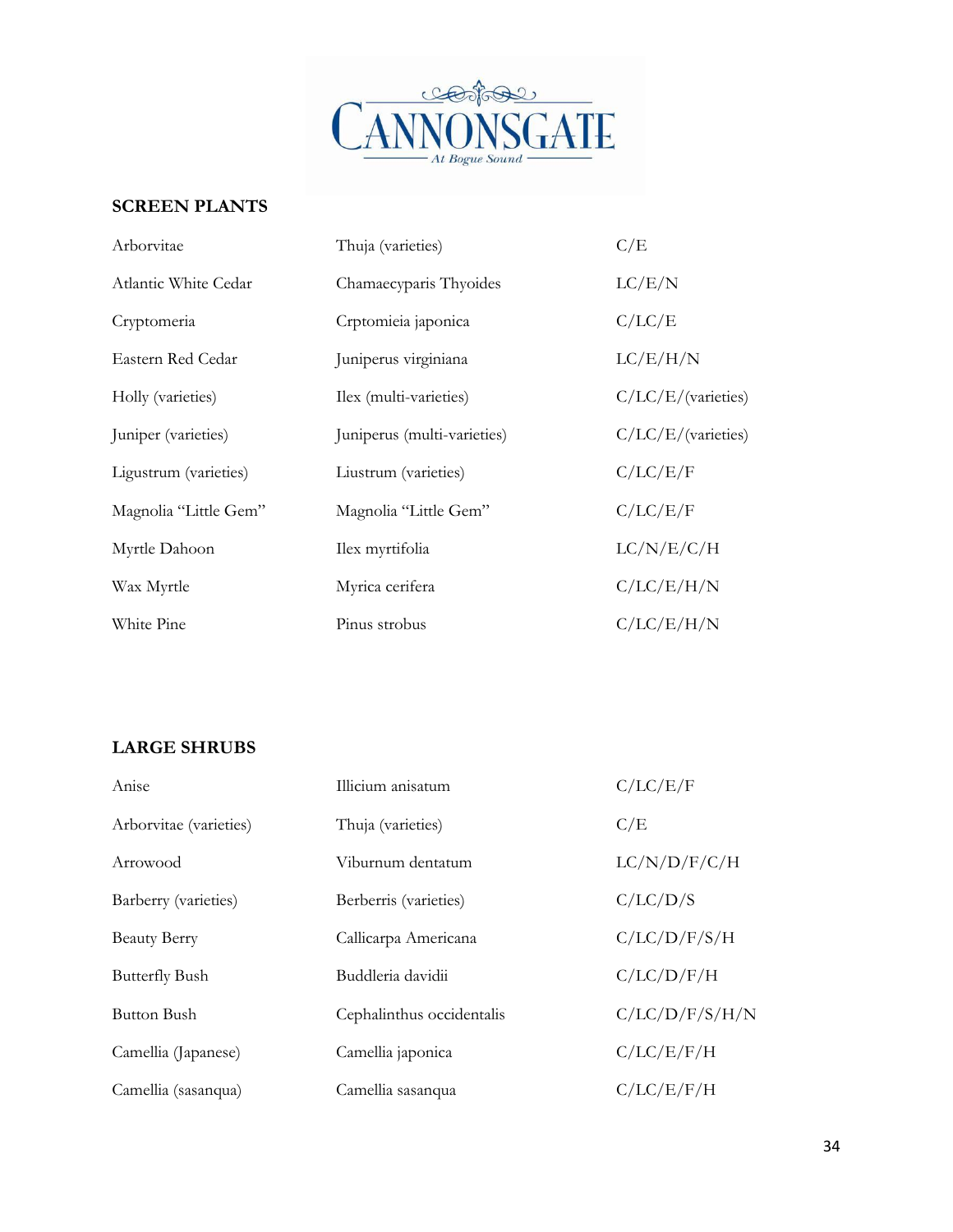

| Elderberry            | Sambucus candensis          | LC/D/F/S/H/N       |
|-----------------------|-----------------------------|--------------------|
| Fatsia                | Fatsia japonica             | C/LC/E/F/H         |
| Fig                   | Ficus carica                | C/LC/D/F/H         |
| Forsythia (varieties) | Forsythia (varieties)       | C/LC/D/F           |
| Fragrant Tee Olive    | Osmanthus fragrans          | C/LC/E/F           |
| Holly                 | Ilex (multi-varieties)      | C/LC/E/(varieties) |
| Juniper (varieties)   | Juniperus (multi-varieties) | C/LC/E/(varieties) |
| Lespedeza             | Lespedeza bicolor           | C/LC/E/(varieties) |
| Ligustrum             | Ligustrum (varieties)       | L/LC/E             |
| Lilac                 | Syringa meyeri              | C/LC/D/F           |
| Lorapetelum           | Lorapetelum chin            | C/LC/E/F/S         |
| Magnolia "Little Gem" | Magnolia "Little Gem"       | C/LC/E/F           |
| Osmanthus             | Osmanthus fortnunei         | C/LC/E             |
| Pittosporum           | Pittosprum tibia            | C/LC/E/F           |
| Possomhaw             | Viburnum nudum              | LC/D/F/S/H/N       |
| Pyncantha             | Pyracantha                  | C/LC/F/S/H         |
| Rose (varieties)      | Rosa (varieties)            | C/LC/E/F/C         |
| Rose of Sharon        | Hibiscus syriacus           | C/LC/D/F           |
| Swamp Redbay          | Persea palustris            | LC/E/S/H/N         |
| Viburum (varieties)   | Viburum (multi-varieties)   | C/LC/E/D/F/H       |
| Wax Myrtle            | Myrica cerifera             | C/LC/D/H/N         |
| Witch Hazel           | Hamamelis virginiana        | C/LC/D/F/S/H/N     |
| Yellow Buckeye        | Aesculus sylvatia           | C/LC/D/F/S/H/N     |
| Chinese Fringe Flower | Loropetalum                 | C/LC/D/F/S/H       |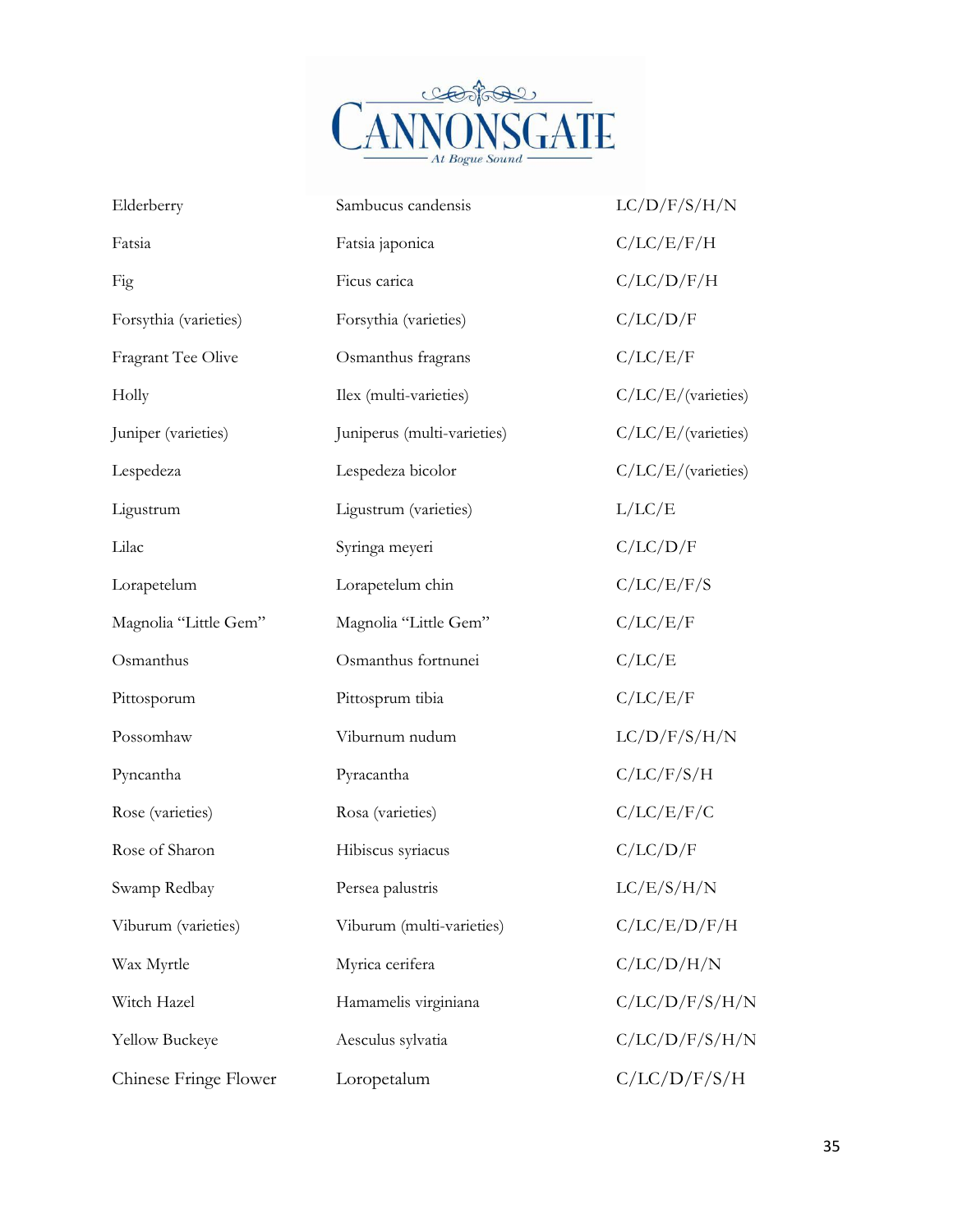

### **SMALL SHRUBS**

| Aucuba                | Aucuba japonica (varieties) | C/LC/E/S       |
|-----------------------|-----------------------------|----------------|
| Azalea (varieties)    | Azalea (varieties)          | C/LC/E/F/S     |
| Banana Shrub          | Michelia figo               | C/LC/E/F       |
| <b>Blue Spirea</b>    | Caryopteris xclandonensis   | C/LC/F/H       |
| Carolina Allspice     | Calycanthus floridus        | C/LC/D/F/H/N   |
| Carolina See Lavender | Limonium caroliniaum        | C/LC/D/F/H/N   |
| Cast Iron Plant       | Aspidistra elantior         | C/LC/E         |
| Boxwood (varieties)   | Buxus (varieties)           | C/LC/E         |
| Deutzia               | Deutzia gracilis            | C/LC/D/F/H     |
| Euonymous (varieties) | Euonymous                   | C/LC/E/D/S     |
| Fetterbush            | Lyonia lucida               | LC/D/F/H/N     |
| Fothergill            | Fothergilla gardenia        | C/LC/D/F/H/N   |
| Gardenia (varieties)  | Gardenia (varieties)        | C/LC/E/F       |
| Hydrangea             | Hydrangea (varieties)       | C/LC/D/F       |
| Holly (varieties)     | Ilex (multi-varieties)      | C/LC/E         |
| Juniper (varieties)   | Juniperus (multi-varities)  | C/LC/E         |
| Japanese Barberry     | Berberis thunbergia         | C/LC/E/S       |
| Nandina (varieties)   | Nandina (varieties)         | C/LC/E/F/S/H   |
| Rose (varieties)      | Rosa (varieties)            | C/LC/E/F       |
| Rose Mallow           | Hibiscus mosceutos          | C/LC/D/F/H/N   |
| Scarlet Rose Mallow   | Hibiscus coccineus          | C/LC/D/F/H/N   |
| Sea Ox-Eye            | Borreichia Arborescens      | C/LC/E/F/S/H/N |
| Spirea                | Spirea (varieties)          | C/LC/D/F/H     |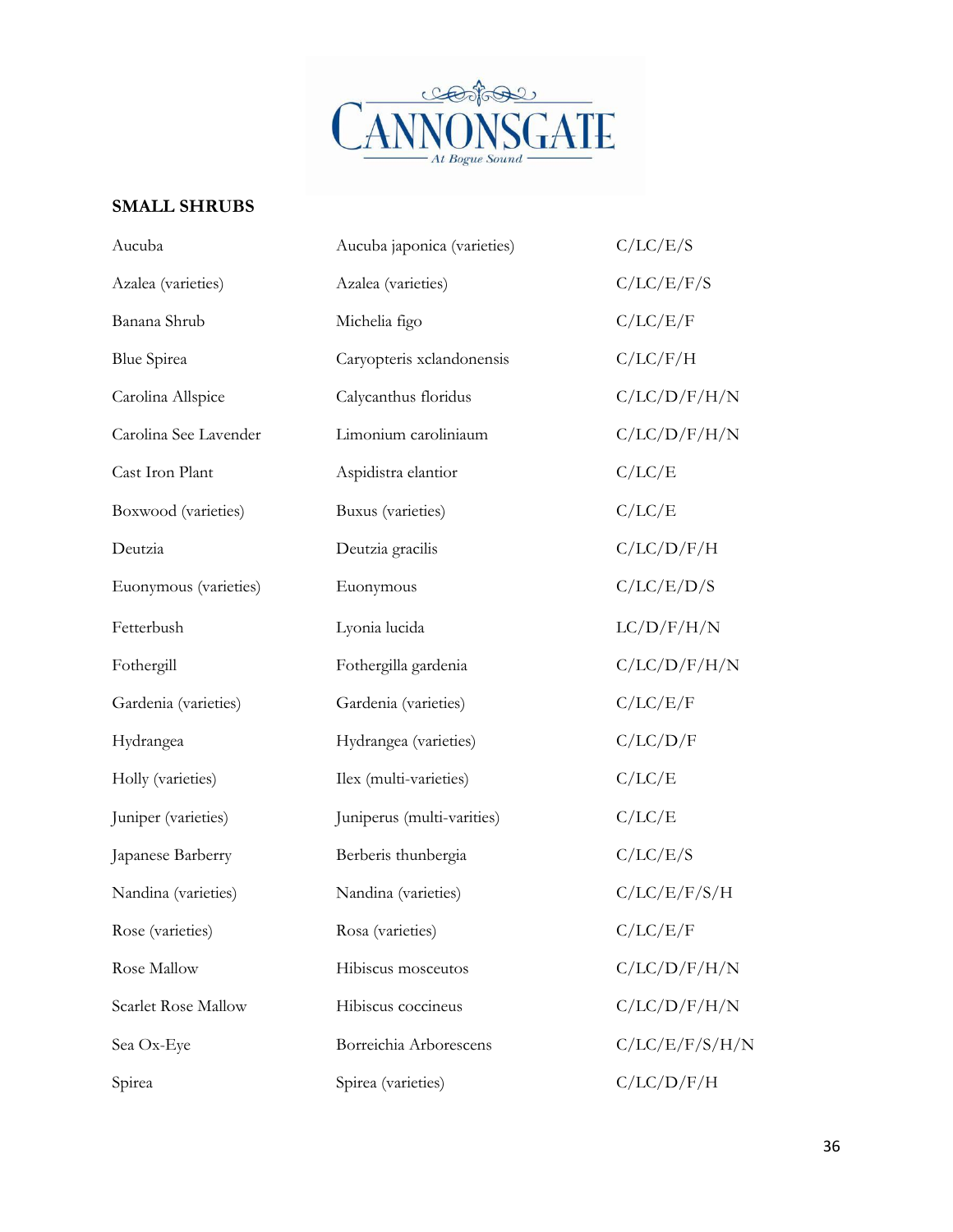

| Summersweet          | Clethra alnifolia     | C/LC/D/F/H/N |
|----------------------|-----------------------|--------------|
| Swamp Azalea         | Rhododendrum viscosum | C/LC/D/F/H/N |
| Swamp Rose           | Rosa palustris        | C/LC/D/F/H/N |
| Sweet Bay Magnolia   | Magnolia virginiana   | C/LC/F/H/N   |
| Virginia Sweetspire  | Itea virginica        | C/LC/D/F/H/N |
| Wintergreen barberry | Berberis julianae     | C/LC/E       |
| Winter Daphne        | Daphne odora          | C/E/F        |

### **PERENNIALS**

| Bee Balm                | Monarda fistulosa           | C/LC/N/D/F/H |
|-------------------------|-----------------------------|--------------|
| <b>Black-eyed Susan</b> | Rudbeckia hirta             | LC/N/D/F/H   |
| <b>Blanket Flower</b>   | Gaillardia pulchella        | C/LC/N/D/F/H |
| <b>Blazing Star</b>     | Liatris spicata             | LC/N/D/F/H   |
| <b>Boneset</b>          | Eupatorium perfoliatum      | LC/N/D/F/H   |
| Cardinal Flower         | Lobelia cardinalis          | C/LC/N/D/F/H |
| Carolina March Rose     | Abatia kennedyana           | C/LC/N/D/F/H |
| Clematis (varieties)    | Clematis (varieties)        | C/LC/D/F/H/N |
| Confederate Jasmine     | Trachelospermum Jasminoides | C/LC/D/F/H   |
| Coreopsis               | Coreopsis                   | C/LC/D/F/H   |
| Iris (varieties)        | Iris (varieties)            | C/LC/D/F/H/N |
| Herb (varieties)        | Heraceous (varieties)       | C/LC/E/D/F/H |
| Lambs Ear               | Stachys Byzantina           | C/LC/D/F/H   |
| Purple Coneflower       | Echinacea purpurea          | LC/N/D/F/H   |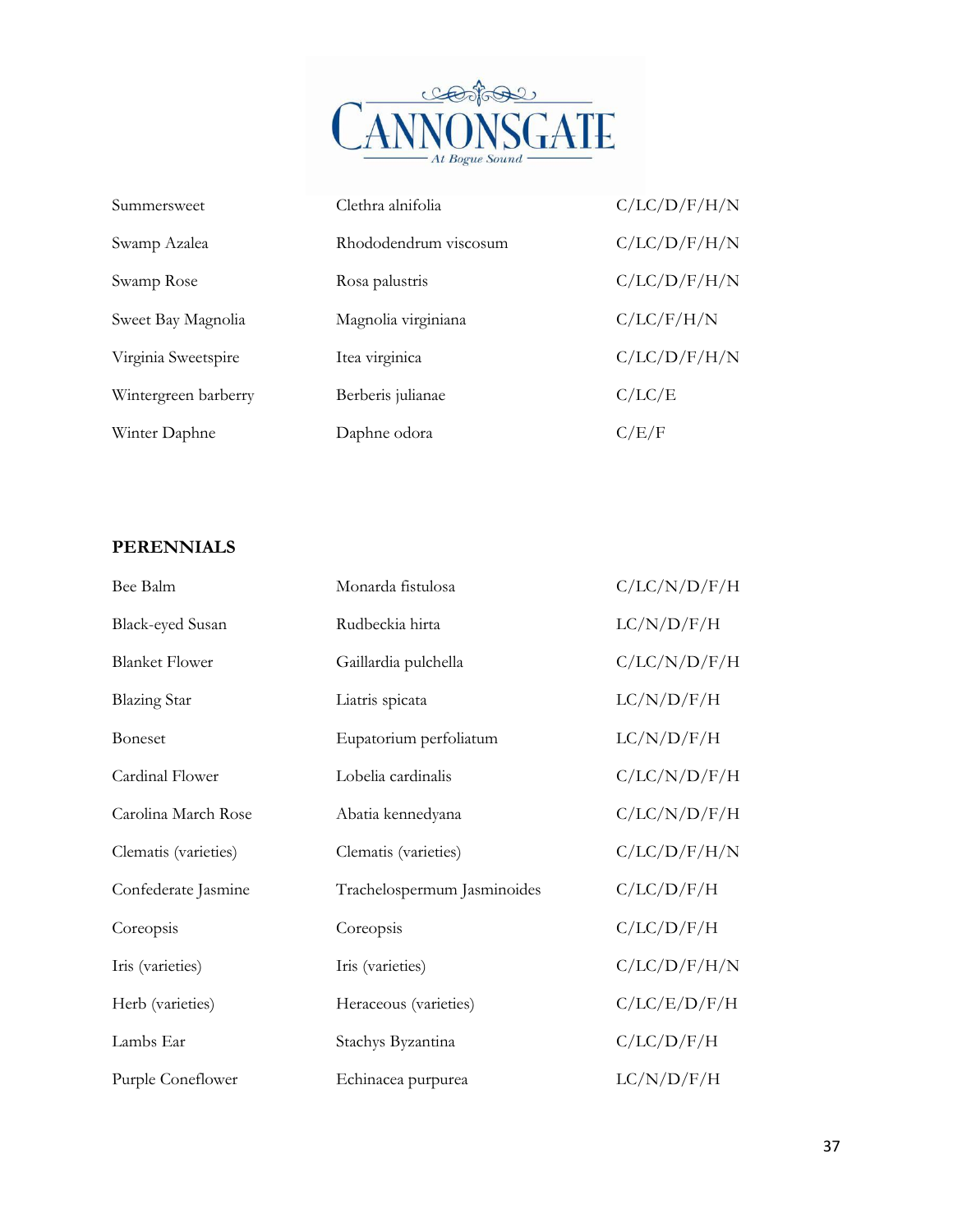

| Mallows (varieties)  | Malvaceae              | C/LC/D/F/H/N   |
|----------------------|------------------------|----------------|
| Salvias (varieties)  | Lamiaceae              | C/LC/D/F/H     |
| Seaside Goldenrod    | Solidago sempervirens  | LC/D/F/H/N     |
| Sedum (varieties)    | Sedum (varieties)      | C/LC/D/F/S     |
| Southern Lady Fern   | Athyrium filix-femina  | C/LC/D/S       |
| Split-Beard Bluestem | Andropogon ternarius   | C/LC/D/F/S/H/N |
| Wild Ageratum        | Eupatorium coelestinum | C/LC/D/F/S/H/N |

### **ORNAMENTAL GRASSES**

| Broomsedge     | Andropogon virginius      | C/LC/D/S/H/N |
|----------------|---------------------------|--------------|
| Corkscrew Rush | Juncus effuses "spiralis" | C/LC/C/S/N   |
| Fountain Grass | Pennisuttus               | C/LC/D/C     |
| Horsetail      | Equisetum hyemale         | C/L/D/N      |
| River Oats     | Chasmanthium lathifolium  | C/LC/D/S/H/N |
| Maiden Grass   | Miscanthus (varieties)    | C/LC/D/S     |

### **GROUNDCOVERS**

| Ajuga       | Ajuga (varieties)       | C/LC/E/F   |
|-------------|-------------------------|------------|
| Cotoneaster | Cotoneaster dimmeri     | C/LC/E/F/H |
| English Ivy | Hedra helix (varieties) | C/LC/E     |
| Juniper(s)  | Juniper (vaieties)      | C/LC/E     |
| Periwinkle  | Vinca (minor)           | C/LC/E/F/H |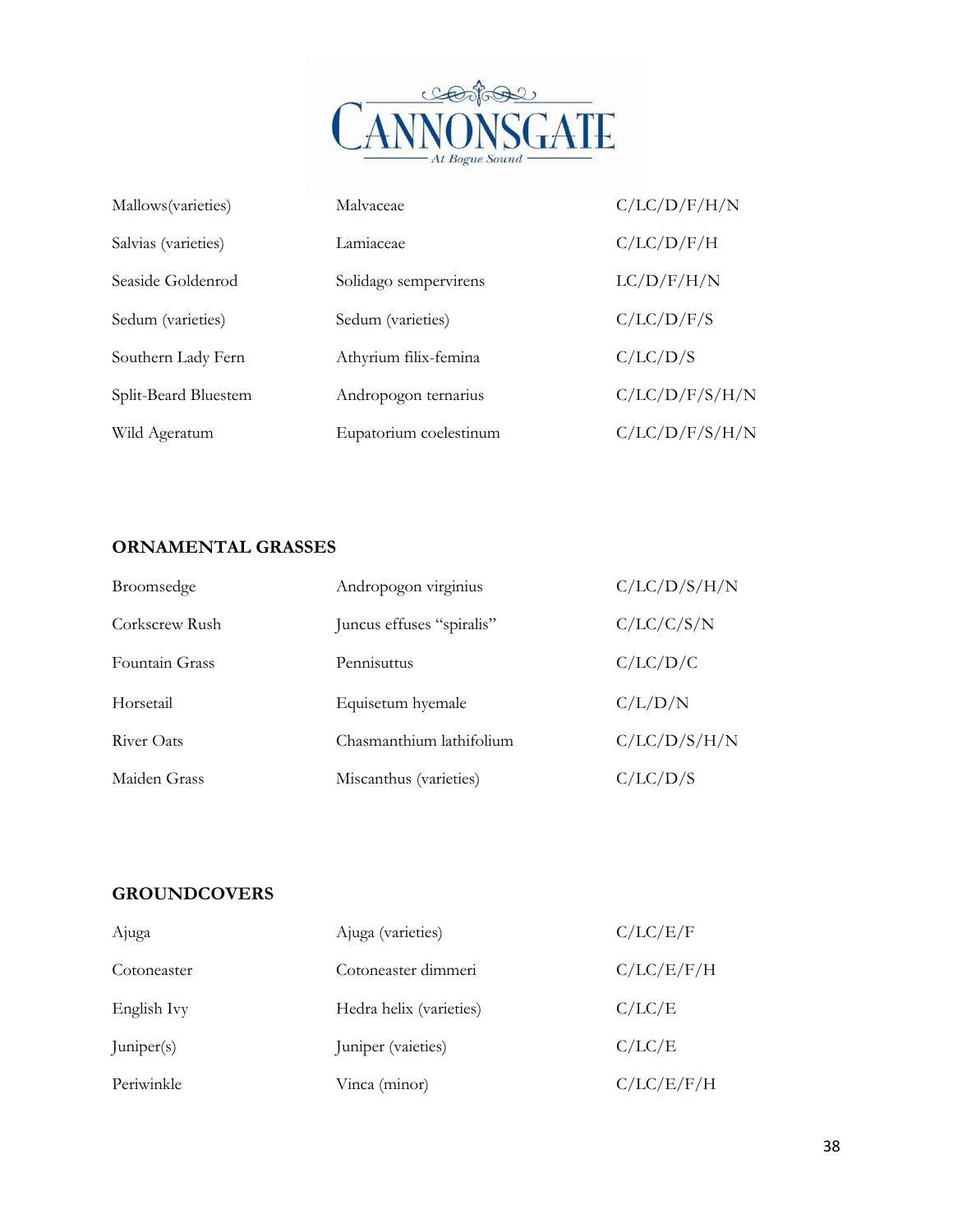

### **APPENDIX B**

#### **CANNONSGATE ARCHITECTURAL REVIEW**

#### **GUIDELINES FOR WATERFRONT WALKWAYS AND PLATFORMS**

The Walkways and platforms are allowable on individual properties along the ICW, Sanders Bay and Sikes Creek. The ARC requirements are as follows and must be submitted to the CAMS office in Morehead City. The fee for this review is \$ 250.00 payable at the time of submission. Construction start prior to ARC approval will be served penalty in keeping with ARC guidelines.

- Obtain permits from CAMA and Carteret County.
- Present both permits and document sketch required to obtain permits.
- No piling shall protrude above deck.
- $\Box$  Lighting shall be at foot level and direct to walkway/platform; no illumination beyond walk service.
- Decking to be composite or hog slat (concrete); no wood decking.
- $\Box$  Project to be complete within 60 days of initial presentation of materials on site.
- $\square$  Restore any disturbance to surrounding properties.